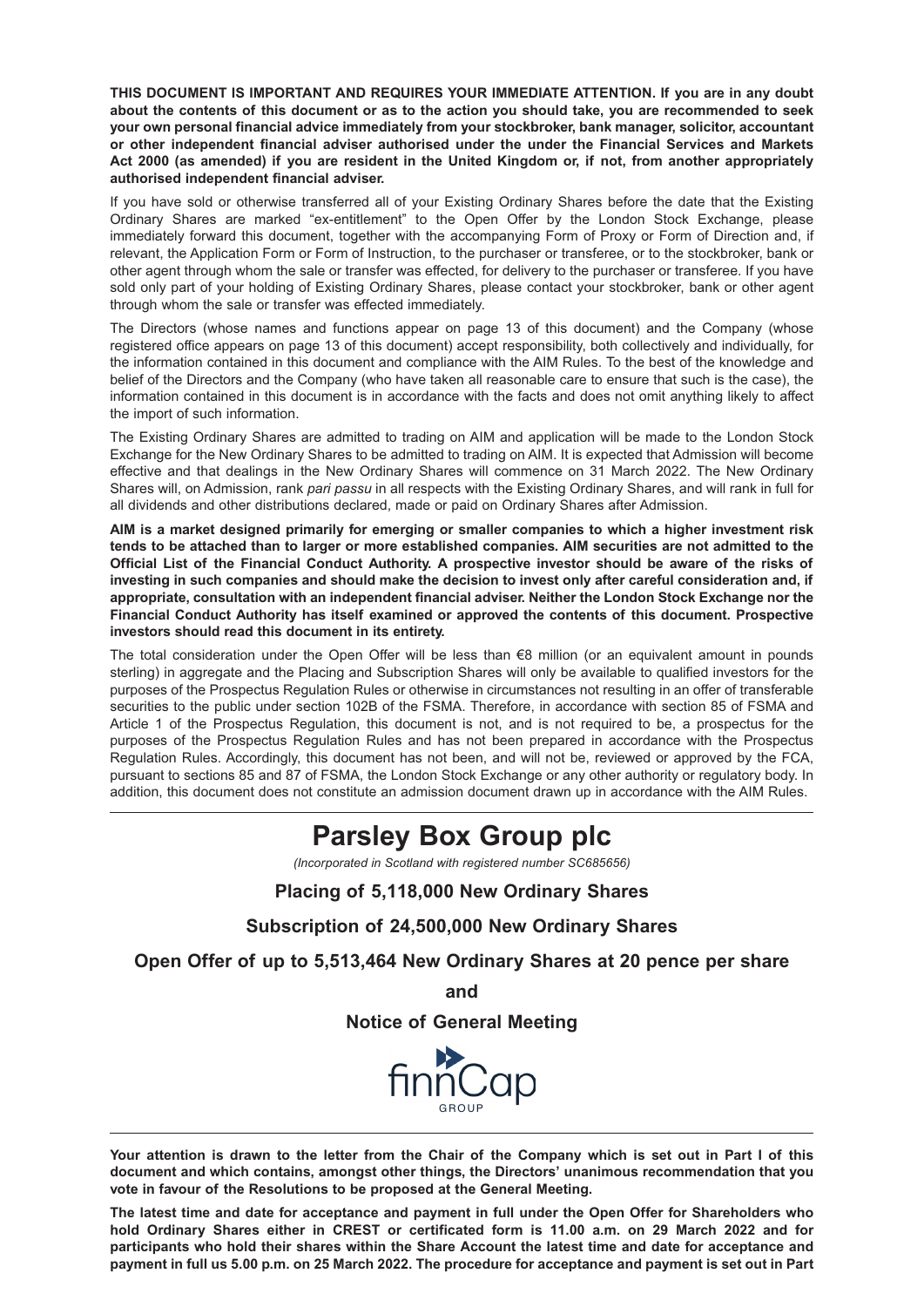**IV of this document and, where relevant, in the Application Form. Beneficial holders of shares in the Share Account may instruct EFSL with respect to the Open Offer by using the Form of Instruction. The latest time and date for return of Forms of Instruction with payment in full is 5.00 p.m. on 25 March 2022.**

finnCap Ltd ("**finnCap**"), which, in the United Kingdom, is authorised and regulated by the FCA, is acting as nominated adviser and broker to the Company for the purposes of the AIM Rules in connection with the proposed Placing, Open Offer, Subscription and Admission and will not be acting for any other person (including a recipient of this document) or otherwise be responsible to any person for providing the protections afforded to clients of finnCap or for advising any other person in respect of the proposed Placing, Open Offer, Subscription and Admission or any transaction, matter or arrangement referred to in this document. finnCap's responsibilities as the Company's nominated adviser are owed solely to London Stock Exchange and are not owed to the Company or to any Director or to any other person in respect of his decision to acquire shares in the Company in reliance on any part of this document.

Apart from the responsibilities and liabilities, if any, which may be imposed on finnCap by FSMA or the regulatory regime established thereunder, finnCap does not accept any responsibility whatsoever for the contents of this document, including its accuracy, completeness or verification or for any other statement made or purported to be made by it, or on its behalf, in connection with the Company, the Ordinary Shares or the Placing, Open Offer, Subscription and Admission. finnCap accordingly disclaims all and any liability whether arising in tort, contract or otherwise (save as referred to above) in respect of this document or any such statement.

**Notice of a General Meeting of the Company, to be held at Level 6 Quartermile 1 Lauriston Place, Edinburgh, EH3 9EN at 10.00 a.m. on 30 March 2022 is set out at the end of this document. To be valid, the accompanying Form of Proxy or Form of Direction for use in connection with the General Meeting should be completed, signed and returned as soon as possible and, in any event, so as to reach the Company's registrars, Equiniti Limited, Aspect House, Spencer Road, Lancing, West Sussex, BN99 6DA by not later than 10.00 a.m. on 28 March 2022 (or, if the General Meeting is adjourned, 48 hours before the time fixed for the adjourned meeting). Shareholders may also register the appointment of their proxy electronically via the Sharevote website, www.sharevote.co.uk, using the numbers printed at the top of your Form of Proxy.**

**Shareholders who hold their Ordinary Shares in uncertificated form in CREST may use the CREST Proxy Voting Service in accordance with the procedures set out in the CREST Manual, as explained in the notes accompanying the Notice of General Meeting at the end of this document. Proxies submitted via CREST must be received by Equiniti Limited by no later than 10.00 a.m. on 28 March 2022 for the Form of Proxy or 10.00 a.m (UK time) on 25 March 2022 for the Form of Direction (or, if the General Meeting is adjourned, 48 hours before the time fixed for the adjourned meeting).**

Qualifying non-CREST Shareholders will find an Application Form or Form of Instruction accompanying this document. Qualifying CREST Shareholders (none of whom will receive an Application Form or Form of Instruction) will receive a credit to their stock accounts in CREST in respect of the Open Offer Entitlements which will be enabled for settlement on 16 March 2022. Applications under the Open Offer may only be made by the Qualifying Shareholder originally entitled or by a person entitled by virtue of a *bona fide* market claim arising out of a sale or transfer of Existing Ordinary Shares prior to the date on which the Existing Ordinary Shares were marked "ex-entitlement" by the London Stock Exchange. If the Open Offer Entitlements are for any reason not enabled by 5.00 p.m. or such later time as the Company may decide on 16 March 2022, an Application Form will be sent to each Qualifying CREST Shareholder in substitution for the Open Offer Entitlements credited to its stock account in CREST. Qualifying CREST Shareholders who are CREST sponsored members should refer to their CREST sponsors regarding the action to be taken in connection with this document and the Open Offer. Applications for Excess Shares pursuant to the Excess Application Facility may be made by the Qualifying Shareholder provided that their Open Offer Entitlement has been taken up in full and subject to being scaled back in accordance with the provisions of this document.

Holdings of Existing Ordinary Shares in certificated and uncertificated form will be treated as separate holdings for the purpose of calculating entitlements under the Open Offer.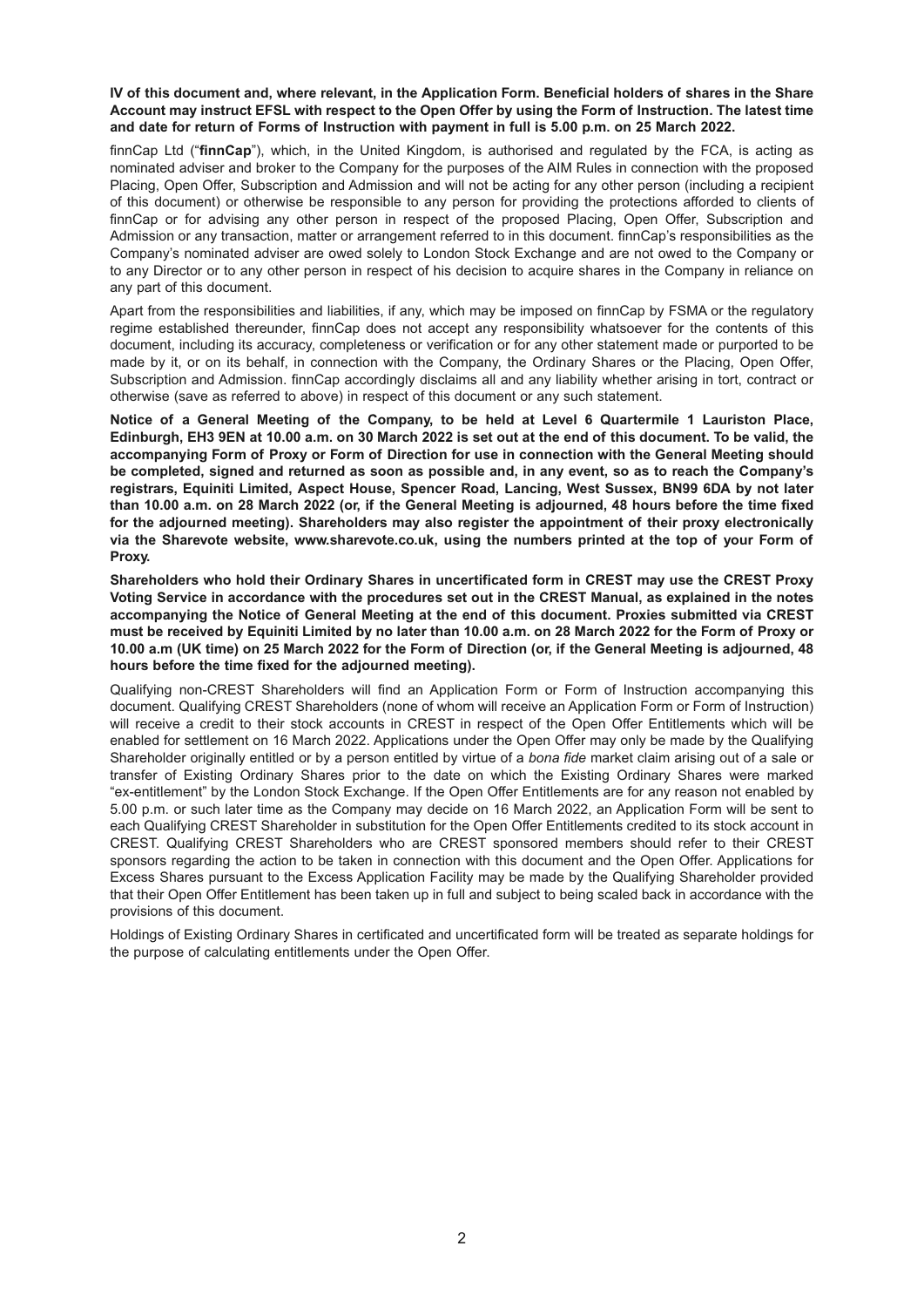# **IMPORTANT NOTICE**

#### **Cautionary note regarding forward-looking statements**

This document includes statements that are, or may be deemed to be, "forward-looking statements". These forward-looking statements can be identified by the use of forward-looking terminology, including the terms "believes", "estimates", "plans", "projects", "anticipates", "expects", "intends", "may", "will", or "should" or, in each case, their negative or other variations or comparable terminology. These forward-looking statements include matters that are not historical facts. They appear in a number of places throughout this document and include statements regarding the Directors' current intentions, beliefs or expectations concerning, among other things, the Group's results of operations, financial condition, liquidity, prospects, growth, strategies and the Group's markets.

By their nature, forward-looking statements involve risk and uncertainty because they relate to future events and circumstances. Actual results and developments could differ materially from those expressed or implied by the forward-looking statements.

Forward-looking statements may and often do differ materially from actual results. Any forward-looking statements in this document are based on certain factors and assumptions, including the Directors' current view with respect to future events and are subject to risks relating to future events and other risks, uncertainties and assumptions relating to the Group's operations, results of operations, growth strategy and liquidity. Whilst the Directors consider these assumptions to be reasonable based upon information currently available, they may prove to be incorrect. Save as required by law or by the AIM Rules, the Company undertakes no obligation to publicly release the results of any revisions to any forward-looking statements in this document that may occur due to any change in the Directors' expectations or to reflect events or circumstances after the date of this document.

#### **Notice to overseas persons**

The distribution of this document and/or any accompanying documents in certain jurisdictions may be restricted by law and therefore persons into whose possession these documents come should inform themselves about and observe any such restrictions. Any failure to comply with these restrictions may constitute a violation of the securities laws of any such jurisdiction. In addition, the transfer of Open Offer Entitlements or Excess Open Offer Entitlements through CREST, in jurisdictions other than the UK, including the Restricted Jurisdictions (as defined below), may be restricted by law and therefore persons into whose possession this document comes should inform themselves about and observe any of those restrictions. Any failure to comply with any of those restrictions may constitute a violation of the securities laws of any such jurisdiction.

The New Ordinary Shares, the Open Offer Entitlements and the Excess Open Offer Entitlements have not been, nor will they be, registered under the United States Securities Act of 1933, as amended, (the "**US Securities Act**") and may not be offered, sold or delivered in, into or from the United States except pursuant to an exemption from, or in a transaction not subject to, the registration requirements of the US Securities Act. Subject to certain exemptions, this document and the Application Form does not constitute an offer of Ordinary Shares to any person with a registered address, or who is resident in, the United States. There will be no public offer in the United States. Outside of the United States, the New Ordinary Shares are being offered in reliance on Regulation S under the US Securities Act. The New Ordinary Shares will not qualify for distribution under the relevant securities laws of Australia, Canada, the Republic of Ireland, the Republic of South Africa or Japan, nor has any prospectus in relation to the New Ordinary Shares been lodged with, or registered by, the Australian Securities and Investments Commission or the Japanese Ministry of Finance. Accordingly, subject to certain exemptions, the New Ordinary Shares may not be offered, sold, taken up, delivered or transferred in, into or from the United States, Australia, Canada, the Republic of Ireland, the Republic of South Africa, Japan or any other jurisdiction where to do so would constitute a breach of local securities laws or regulations (each a "**Restricted Jurisdiction**") or to or for the account or benefit of any national, resident or citizen of a Restricted Jurisdiction. This document does not constitute an offer to issue or sell, or the solicitation of an offer to subscribe for or purchase, any Ordinary Shares to any person in a Restricted Jurisdiction and is not for distribution in, into or from a Restricted Jurisdiction.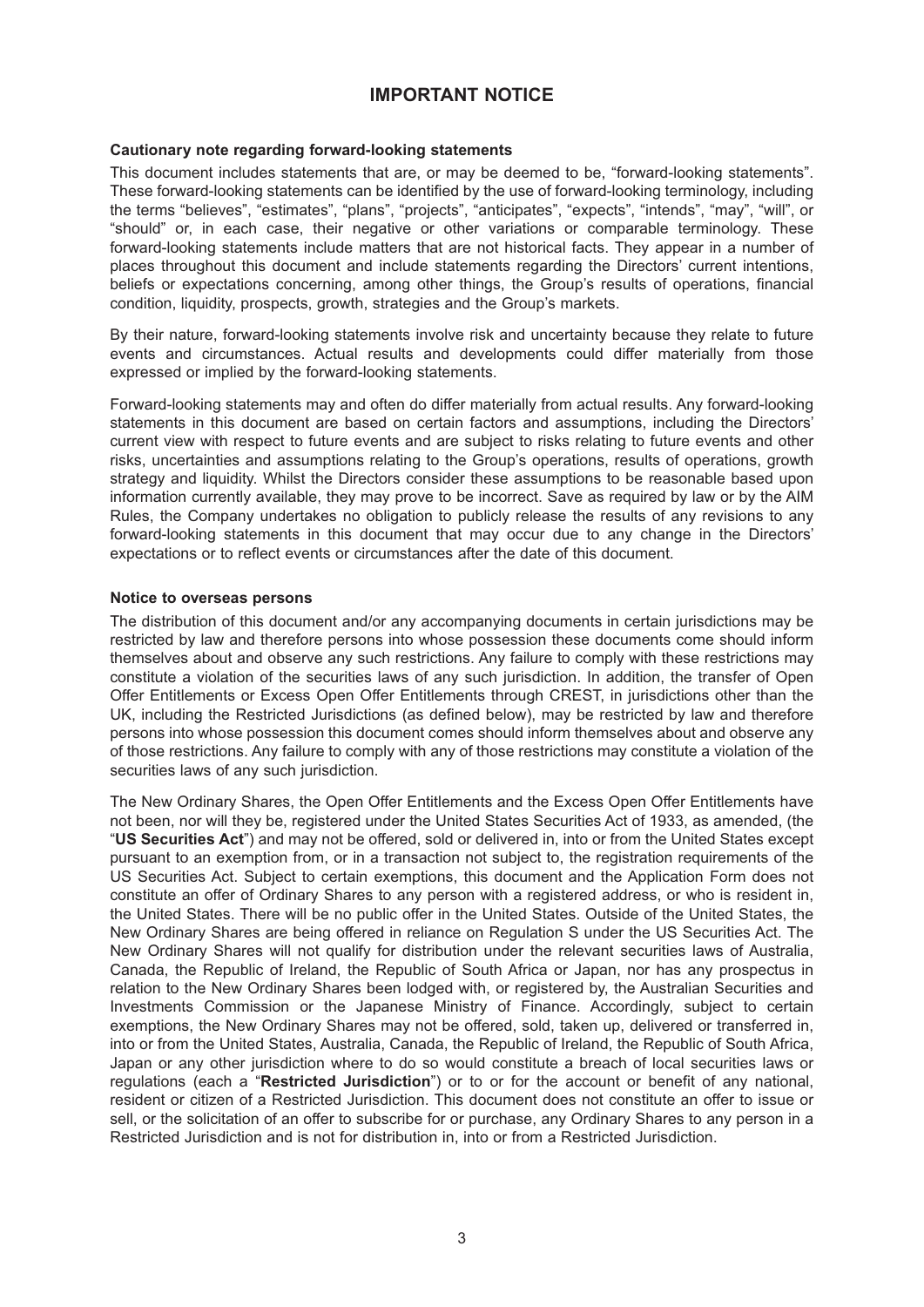The New Ordinary Shares, the Open Offer Entitlements or the Excess Open Offer Entitlements have not been approved or disapproved by the US Securities and Exchange Commission, or any other securities commission or regulatory authority of the United States, nor have any of the foregoing authorities passed upon or endorsed the merits of the offering of the New Ordinary Shares nor have they approved this document or confirmed the accuracy or adequacy of the information contained in this document. Any representation to the contrary is a criminal offence in the US.

In addition, Application Forms are not being posted to and no Open Offer Entitlements or Excess Open Offer Entitlements will be credited to a stock account of any person in the United States, Canada, Australia, Japan, the Republic of Ireland or the Republic of South Africa. The attention of Overseas Shareholders and other recipients of this document who are residents or citizens of any country other than the United Kingdom is drawn to the section entitled "Overseas Shareholders" at paragraph 6 of Part IV of this document.

#### **Presentation of financial information**

Certain data in this document, including financial, statistical and operational information has been rounded. As a result of the rounding, the totals of data presented in this document may vary slightly from the actual arithmetical totals of such data. Percentages in tables have been rounded and, accordingly, may not add up to 100 per cent. In this document, references to "pounds sterling", "£", "pence" and "p" are to the lawful currency of the United Kingdom and references to "Euros" and "€" are to a lawful currency of the European Union.

#### **Presentation of market, economic and industry data**

Where information contained in this document originates from a third party source, it is identified where it appears in this document together with the name of its source. Such third party information has been accurately reproduced and, so far as the Company is aware and is able to ascertain from information published by the relevant third party, no facts have been omitted which would render the reproduced information inaccurate or misleading.

#### **No incorporation of website information**

The contents of the Company's website or any hyperlinks accessible from the Company's website do not form part of this document and Shareholders should not rely on them.

#### **Interpretation**

Certain terms used in this document are defined and certain technical and other terms used in this document are explained at the section of this document under the heading "Definitions".

All times referred to in this document, the Form of Proxy and the Application Form are, unless otherwise stated, references to London time.

All references to legislation in this document, the Form of Proxy and the Application Form are to the legislation of England and Wales unless the contrary is indicated. Any reference to any provision of any legislation or regulation shall include any amendment, modification, re-enactment or extension thereof.

Words importing the singular shall include the plural and *vice versa*, and words importing the masculine gender shall include the feminine or neutral gender.

Shareholders should not construe the contents of this document as legal, tax or financial advice, and should consult their own advisers as to matters contained herein.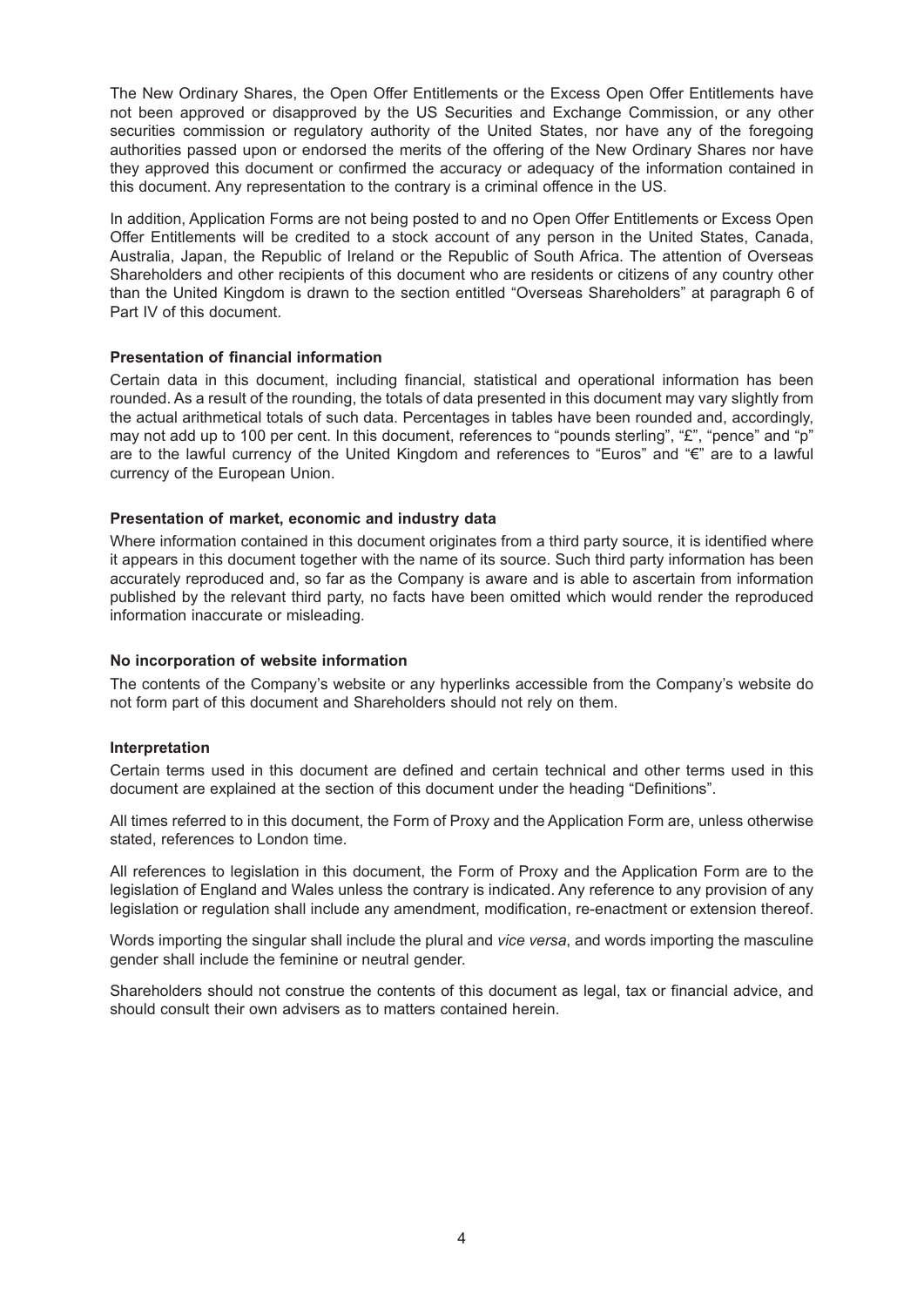# **CONTENTS**

|                    | Placing, Subscription and Open Offer Statistics       | 6              |
|--------------------|-------------------------------------------------------|----------------|
|                    | <b>Expected Timetable</b>                             | $\overline{7}$ |
| <b>Definitions</b> |                                                       | 9              |
|                    | Part I Letter from the Chair of the Company           | 13             |
|                    | Appendix to Part I - Historical Financial Information | 20             |
| Part II            | <b>Risk Factors</b>                                   | 21             |
|                    | Part III Questions and answers about the Open Offer   | 25             |
|                    | Part IV Terms and conditions of the Open Offer        | 33             |
|                    | Notice of General Meeting                             | 57             |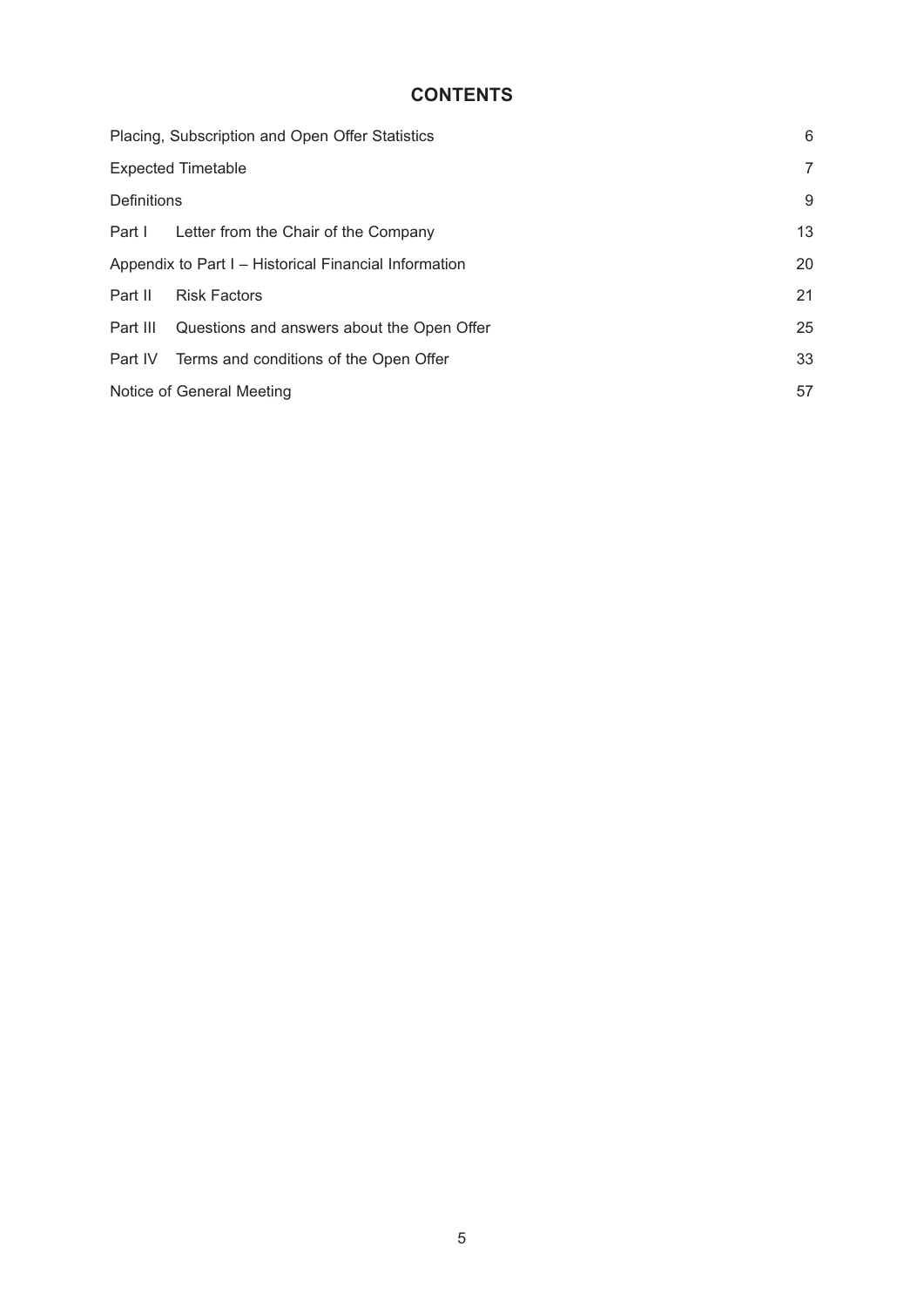# **PLACING, SUBSCRIPTION AND OPEN OFFER STATISTICS**

| <b>Issue Price</b>                                                                          | 20 pence                                                     |
|---------------------------------------------------------------------------------------------|--------------------------------------------------------------|
| Number of Ordinary Shares in issue on the date of this document                             | 42,269,893                                                   |
| Number of Placing Shares                                                                    | 5,118,000                                                    |
| Number of Subscription Shares                                                               | 24,500,000                                                   |
| Number of Open Offer Shares                                                                 | up to 5,513,464                                              |
| Enlarged Issued Share Capital upon Admission                                                | 77,401,357                                                   |
| New Ordinary Shares as a percentage of the Enlarged Issued Share<br>Capital upon Admission* | 45.4 per cent.                                               |
| Gross proceeds of the Placing and Subscription                                              | £5.9 million                                                 |
| Gross proceeds of the Open Offer*                                                           | £1.1 million                                                 |
| Gross proceeds of the Fundraising*                                                          | £7.0 million                                                 |
| Net proceeds of the Fundraising*                                                            | £6.7 million                                                 |
| <b>Open Offer Statistics</b>                                                                |                                                              |
| Open Offer basic entitlement                                                                | 3 Open Offer Shares for every<br>23 Existing Ordinary Shares |
| Open Offer Shares as a percentage of the Enlarged<br>Issued Share Capital upon Admission*   | 7.1 per cent.                                                |
| Open Offer Basic Entitlements ISIN                                                          | GB00BMXJW016                                                 |
| Open Offer Excess Entitlements ISIN                                                         | GB00BMXJW123                                                 |
| LEI                                                                                         | 21380011BEY3JSQ3AU68                                         |
|                                                                                             |                                                              |

\* Assuming take-up in full of the Open Offer by Qualifying Shareholders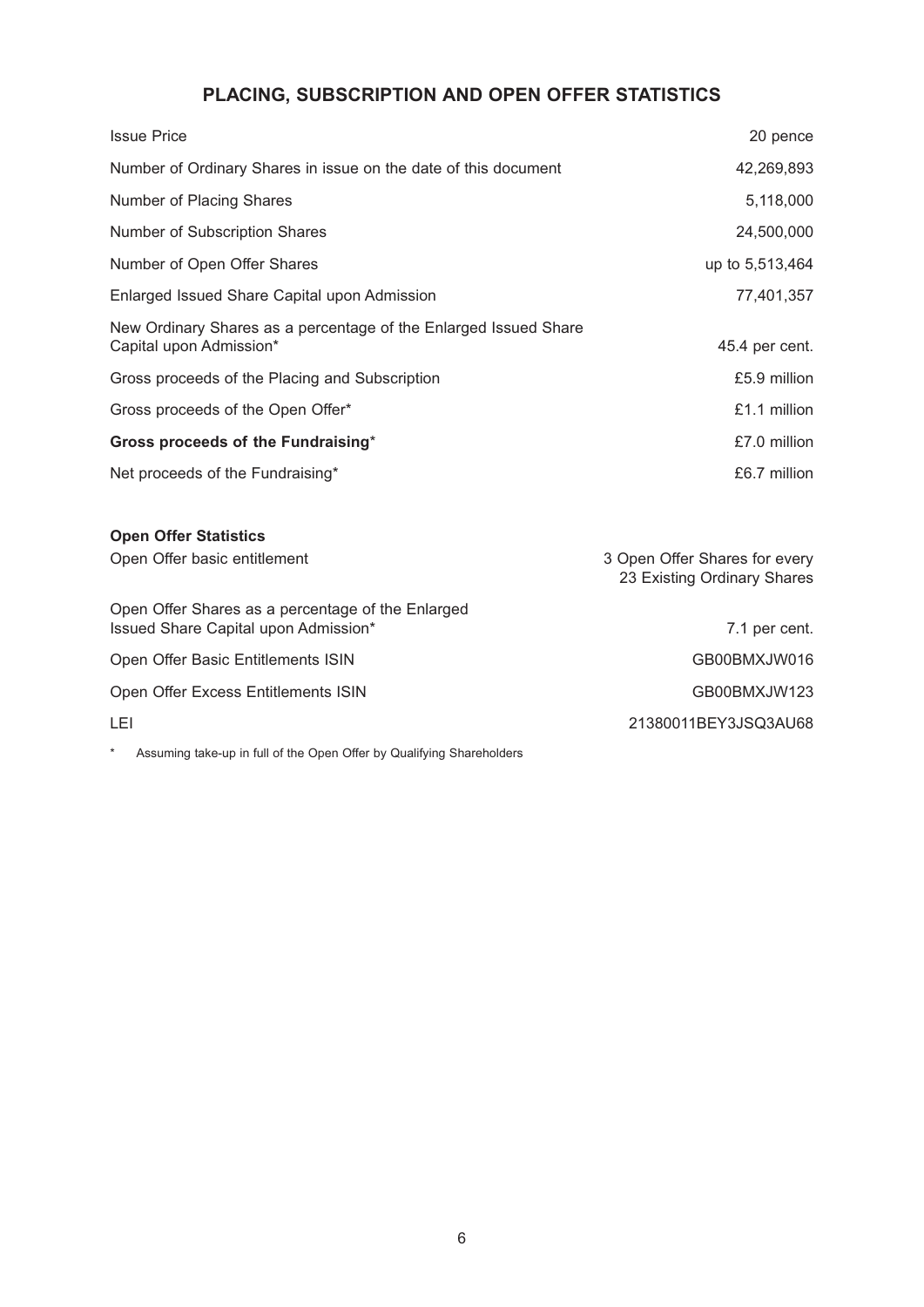# **EXPECTED TIMETABLE**

|                                                                                                                                                                                       | 2022                   |
|---------------------------------------------------------------------------------------------------------------------------------------------------------------------------------------|------------------------|
| Record Date for Entitlements Open Offer                                                                                                                                               | 6.00 p.m. 10 March     |
| Announcement of Placing, Subscription and Open Offer                                                                                                                                  | 10 March               |
| Publication and Posting of this document, Form of Proxy and,<br>in respect of Qualifying non-CREST Shareholders,<br>the Application Form                                              | 14 March               |
| Posting of Form of Direction and, in respect of Qualifying<br>non-CREST Shareholders, the Form of Instruction for Share<br>Account participants                                       | 14 March               |
| Ex-entitlement date for Open Offer                                                                                                                                                    | 8.00 a.m. on 15 March  |
| Open Offer Entitlements and Excess Open Offer Entitlement<br>credited to CREST accounts for Qualifying Shareholders                                                                   | 8.00 a.m. on 16 March  |
| Recommended latest time and date for requesting withdrawal of<br>Open Offer Entitlements from CREST                                                                                   | 4.30 p.m. on 23 March  |
| Recommended latest time and date for depositing Open Offer<br><b>Entitlements into CREST</b>                                                                                          | 3.00 p.m. on 24 March  |
| Latest time and date for splitting Application Forms<br>(to satisfy bona fide market claims only)                                                                                     | 3.00 p.m. on 25 March  |
| Latest time and date for receipt of Forms of Direction for<br>Share Account participants for use at the General Meeting                                                               | 10.00 a.m. on 25 March |
| Latest time and date for receipt of completed Forms of<br>Instructions from persons who hold Existing Ordinary Shares<br>in the Share Account and payment in full                     | 5.00 p.m. on 25 March  |
| Latest time and date for receipt of Forms of Proxy or electronic<br>proxy appointments for use at the General Meeting                                                                 | 10.00 a.m. on 28 March |
| Latest time and date for receipt of completed Application Forms<br>from Qualifying Non-CREST Shareholders and payment in full<br>under the Open Offer or settlement of relevant CREST |                        |
| instructions (as appropriate)                                                                                                                                                         | 11.00 a.m. on 29 March |
| <b>General Meeting</b>                                                                                                                                                                | 10.00 a.m. on 30 March |
| Announcement of result of the General Meeting and Open Offer                                                                                                                          | 30 March               |
| Admission and commencement of dealings in the New Ordinary<br>Shares on AIM                                                                                                           | 8.00 a.m. on 31 March  |
| New Ordinary Shares in uncertificated form expected to be<br>credited to accounts in CREST (uncertificated holders only)                                                              | 8.00 a.m. on 31 March  |
| Expected date of despatch of definitive share certificates for the<br>New Ordinary Shares in certificated form (certificated holders only)                                            | 12 April               |
| Longstop date                                                                                                                                                                         | 21 April               |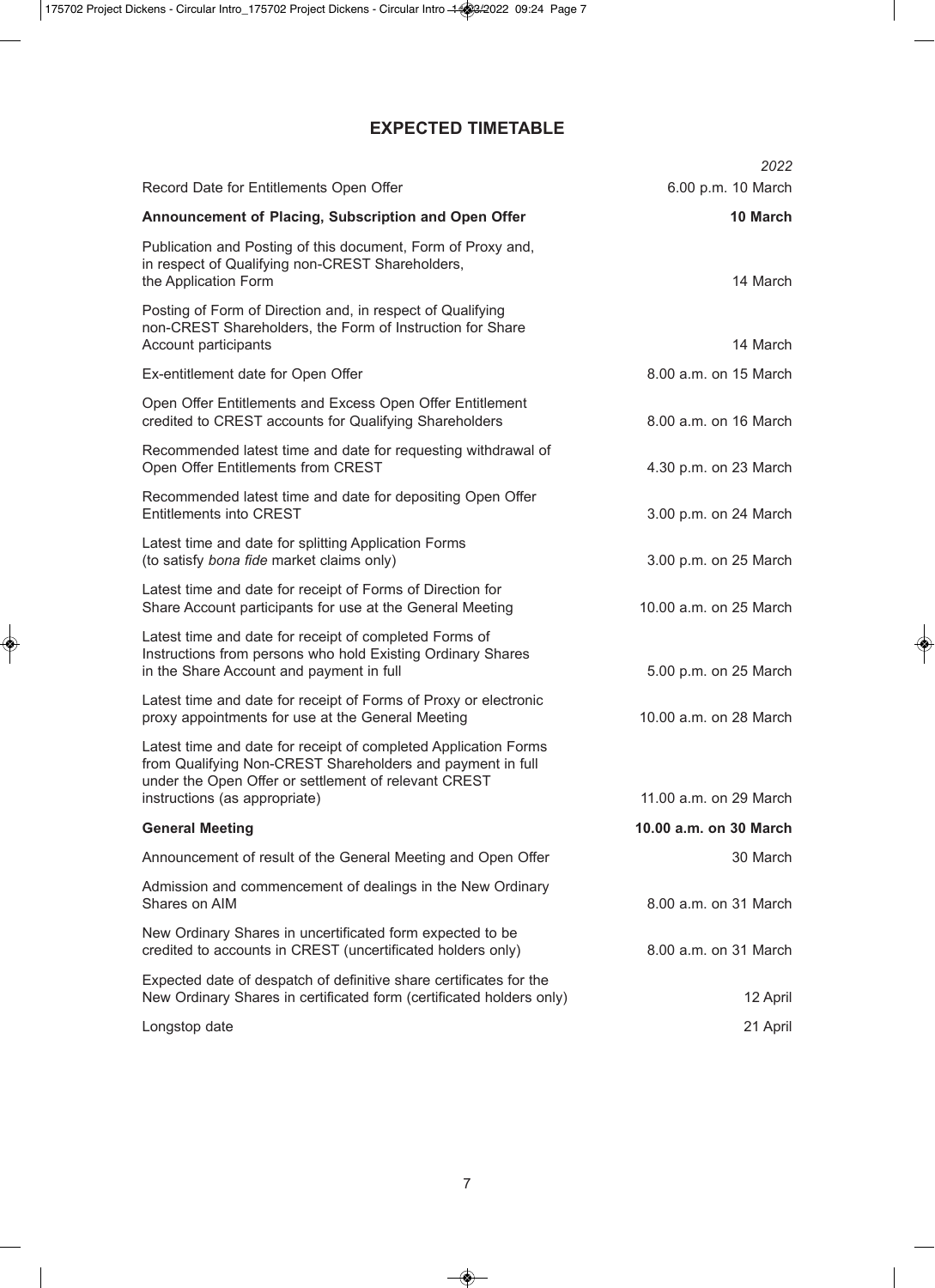#### *Notes:*

- 1. Each of the above times and/or dates is subject to change at the absolute discretion of the Company and finnCap. If any of the above times and/or dates should change, the revised times and/or dates will be announced through a Regulatory Information Service.
- 2. All of the above times refer to London time unless otherwise stated.
- 3. All events listed in the above timetable following the General Meeting are conditional on the passing of the Resolutions at the General Meeting.
- 4. If you require assistance regarding the Open Offer, please contact the Company's Receiving Agent, Equiniti Limited, Aspect House, Spencer Road, Lancing, West Sussex, BN99 6DA or you can contact the Receiving Agent on +44 (0) 371 384 2050. Please use the country code when calling from outside the UK. Calls are charged at the standard geographic rate and will vary by provider. Calls outside the United Kingdom will be charged at the applicable international rate. The helpline is open between 8.30 a.m. – 5.30 p.m., Monday to Friday, excluding public holidays in England and Wales. Please note that Equiniti Limited cannot provide any financial, legal or tax advice and calls may be recorded and monitored for security and training purposes.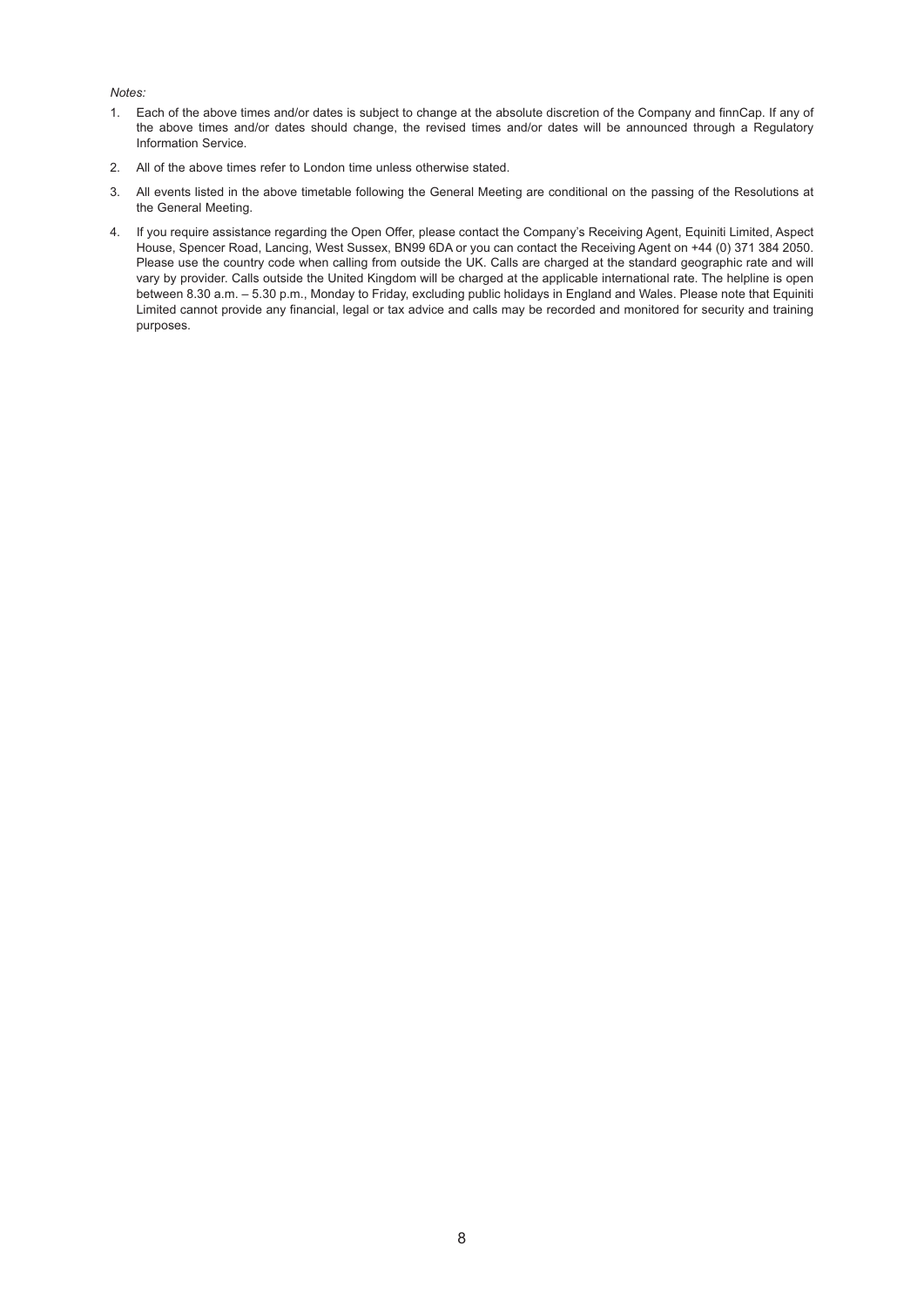# **DEFINITIONS**

The following definitions apply throughout this document, the Form of Proxy and the Application Form (and the Forms of Direction and of Instruction, as applicable) unless the context otherwise requires:

| "Admission"                      | the admission of the Placing Shares to trading on AIM becoming<br>effective in accordance with the AIM Rules                                                                                                                                                                                                                                                         |
|----------------------------------|----------------------------------------------------------------------------------------------------------------------------------------------------------------------------------------------------------------------------------------------------------------------------------------------------------------------------------------------------------------------|
| "AIM"                            | the market of that name operated by London Stock Exchange                                                                                                                                                                                                                                                                                                            |
| "AIM Rules"                      | the AIM Rules for Companies, published by London Stock<br>Exchange                                                                                                                                                                                                                                                                                                   |
| "AOV"                            | average order value                                                                                                                                                                                                                                                                                                                                                  |
| "Application Form"               | the application form for use by Qualifying Non-CREST<br>Shareholders in connection with the Open Offer                                                                                                                                                                                                                                                               |
| "Board"                          | the board of directors of the Company                                                                                                                                                                                                                                                                                                                                |
| "CAC"                            | customer acquisition cost                                                                                                                                                                                                                                                                                                                                            |
| "Company" or "Parsley Box"       | Parsley Box Group plc                                                                                                                                                                                                                                                                                                                                                |
| "CREST"                          | the relevant system (as defined in the Uncertificated Securities<br>Regulations 2001) for the paperless settlement of trades and the<br>holding of uncertificated securities operated by Euroclear                                                                                                                                                                   |
| "CREST Regulations"              | the Uncertificated Securities Regulations 2001 (S.I. 2001<br>No. 3755)                                                                                                                                                                                                                                                                                               |
| "Dealing Day"                    | a day on which the London Stock Exchange is open for business<br>in London                                                                                                                                                                                                                                                                                           |
| "Directors"                      | the directors of the Company                                                                                                                                                                                                                                                                                                                                         |
| "DTC"                            | direct to consumer                                                                                                                                                                                                                                                                                                                                                   |
| "EFSL"                           | Equiniti Financial Services Limited, the regulated entity which<br>provides the Share Account registered address Equiniti, Aspect<br>House, Spencer Road, Lancing, West Sussex BN99 6DA,<br>United Kingdom, and authorised and regulated by the FCA                                                                                                                  |
| "Enlarged Issued Share Capital"  | all of the Ordinary Shares in issue upon Admission of the New<br><b>Ordinary Shares</b>                                                                                                                                                                                                                                                                              |
| "Equiniti"                       | Equiniti Limited, Aspect House, Spencer Road, Lancing<br><b>BN99 6DA</b>                                                                                                                                                                                                                                                                                             |
| "Euroclear"                      | Euroclear UK & International Limited, the operator of CREST                                                                                                                                                                                                                                                                                                          |
| "Excess Application Facility"    | the arrangement pursuant to which Qualifying Shareholders may<br>apply for additional Open Offer Shares in excess of their Open<br>Offer Entitlement in accordance with the terms and conditions of<br>the Open Offer                                                                                                                                                |
| "Excess CREST Open Offer"        | in respect of each Qualifying CREST Shareholder, his Excess<br>Open Offer Entitlement                                                                                                                                                                                                                                                                                |
| "Excess Open Offer Entitlements" | an entitlement for each Qualifying Shareholder to apply to<br>subscribe for Open Offer Shares in addition to his Open Offer<br>Entitlement pursuant to the Excess Application Facility which is<br>conditional on him taking up his Open Offer Entitlement in full<br>and which may be subject to scaling back in accordance with the<br>provisions of this document |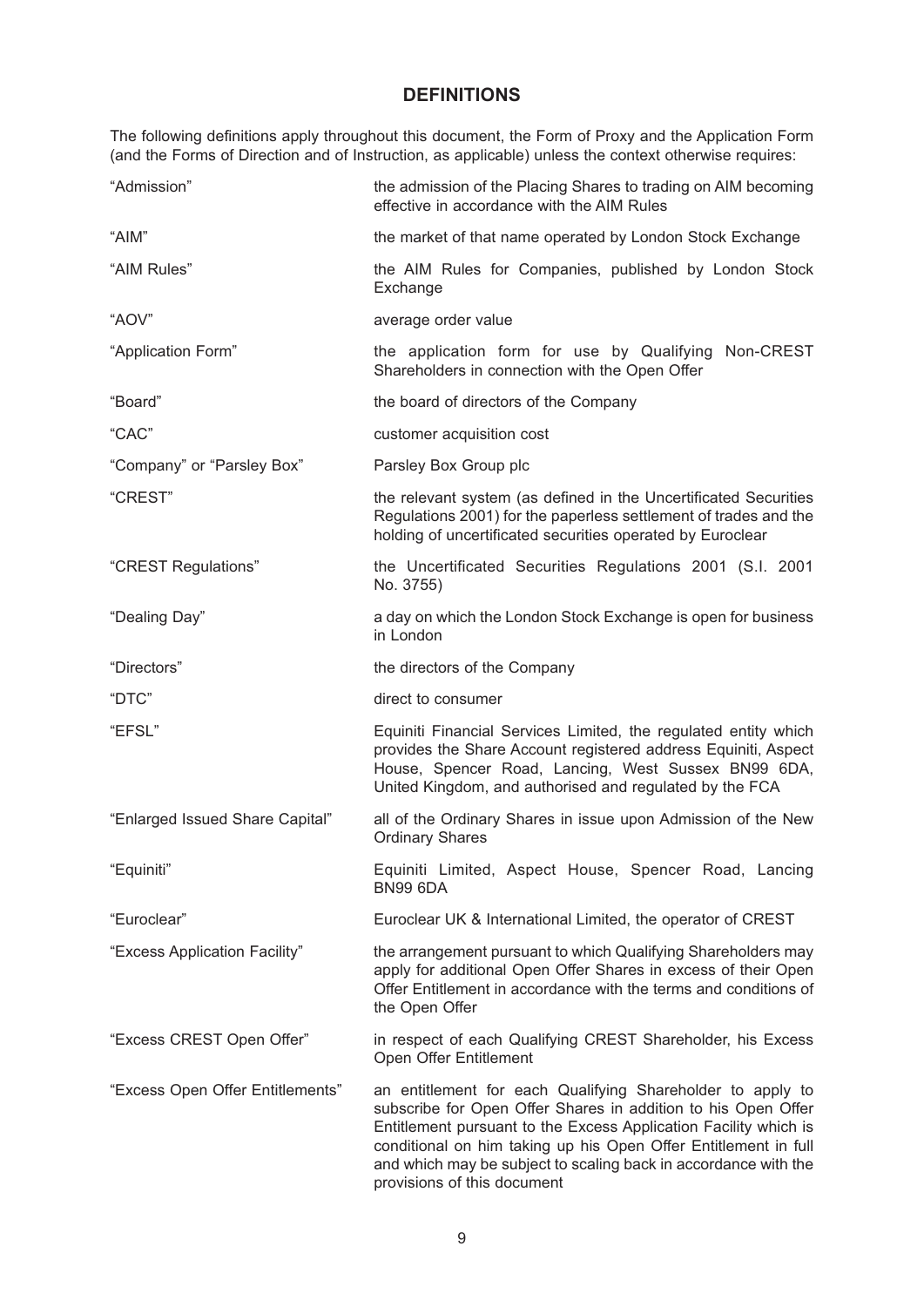| "Excess Shares"                | Open Offer Shares applied for by Qualifying Shareholders under<br>the Excess Application Facility                                                                                                                                                                                                      |
|--------------------------------|--------------------------------------------------------------------------------------------------------------------------------------------------------------------------------------------------------------------------------------------------------------------------------------------------------|
| "Ex-entitlement Date"          | the date on which the Existing Ordinary Shares are marked "ex"<br>for entitlement under the Open Offer, being 8.00 a.m. on<br>15 March                                                                                                                                                                 |
| "Existing Ordinary Shares"     | the 42,269,893 existing ordinary shares of 1 penny each in issue<br>at the date of this document, all of which are admitted to trading<br>on AIM                                                                                                                                                       |
| "FCA"                          | the Financial Conduct Authority                                                                                                                                                                                                                                                                        |
| "finnCap"                      | finnCap Ltd                                                                                                                                                                                                                                                                                            |
| "Form of Direction"            | the form to be used by beneficial holders of Existing Ordinary<br>Shares held in the Share Account to instruct EFSL as to how to<br>vote at the general meeting                                                                                                                                        |
| "Form of Instruction"          | the personalised application form to be used by beneficial<br>holders of Existing Ordinary Shares held in the Share Account to<br>instruct EFSL with respect to participation in the Open Offer                                                                                                        |
| "Form of Proxy"                | the form of proxy for use by Shareholders in connection with the<br><b>General Meeting</b>                                                                                                                                                                                                             |
| "FSMA"                         | the Financial Services and Markets Act 2000                                                                                                                                                                                                                                                            |
| "Fundraising"                  | together the Placing, the Subscription and the Open Offer                                                                                                                                                                                                                                              |
| "General Meeting"              | the general meeting of the Company convened for 10.00 a.m. on<br>30 March 2022                                                                                                                                                                                                                         |
| "Group"                        | the group comprising the Company and its subsidiary<br>undertakings                                                                                                                                                                                                                                    |
| "Issue Price"                  | 20 pence per New Ordinary Share                                                                                                                                                                                                                                                                        |
| "London Stock Exchange"        | London Stock Exchange plc                                                                                                                                                                                                                                                                              |
| "Longstop Date"                | 21 April 2022                                                                                                                                                                                                                                                                                          |
| "LTV"                          | lifetime value                                                                                                                                                                                                                                                                                         |
| "Money Laundering Regulations" | Terrorist Financing and Transfer of Funds (Information on the<br>Payer) Regulations 2017, the Criminal Justice Act 2003 and the<br>Proceeds of Crime Act 2002                                                                                                                                          |
| "New Ordinary Shares"          | together, the Placing Shares, the Subscription Shares and the<br>Open Offer Shares                                                                                                                                                                                                                     |
| "Ordinary Shares"              | ordinary shares of 1 penny each in the capital of the Company                                                                                                                                                                                                                                          |
| "Open Offer"                   | the conditional invitation by the Company to Qualifying<br>Shareholders to apply to subscribe for the Open Offer Shares at<br>the Issue Price on the terms and subject to the conditions set out<br>in this document and, in the case of Qualifying Non-CREST<br>Shareholders, in the Application Form |
|                                |                                                                                                                                                                                                                                                                                                        |
| "Open Offer Entitlement"       | the individual entitlements of Qualifying Shareholders to<br>subscribe for Open Offer Shares allocated to Qualifying<br>Shareholders pursuant to the Open Offer                                                                                                                                        |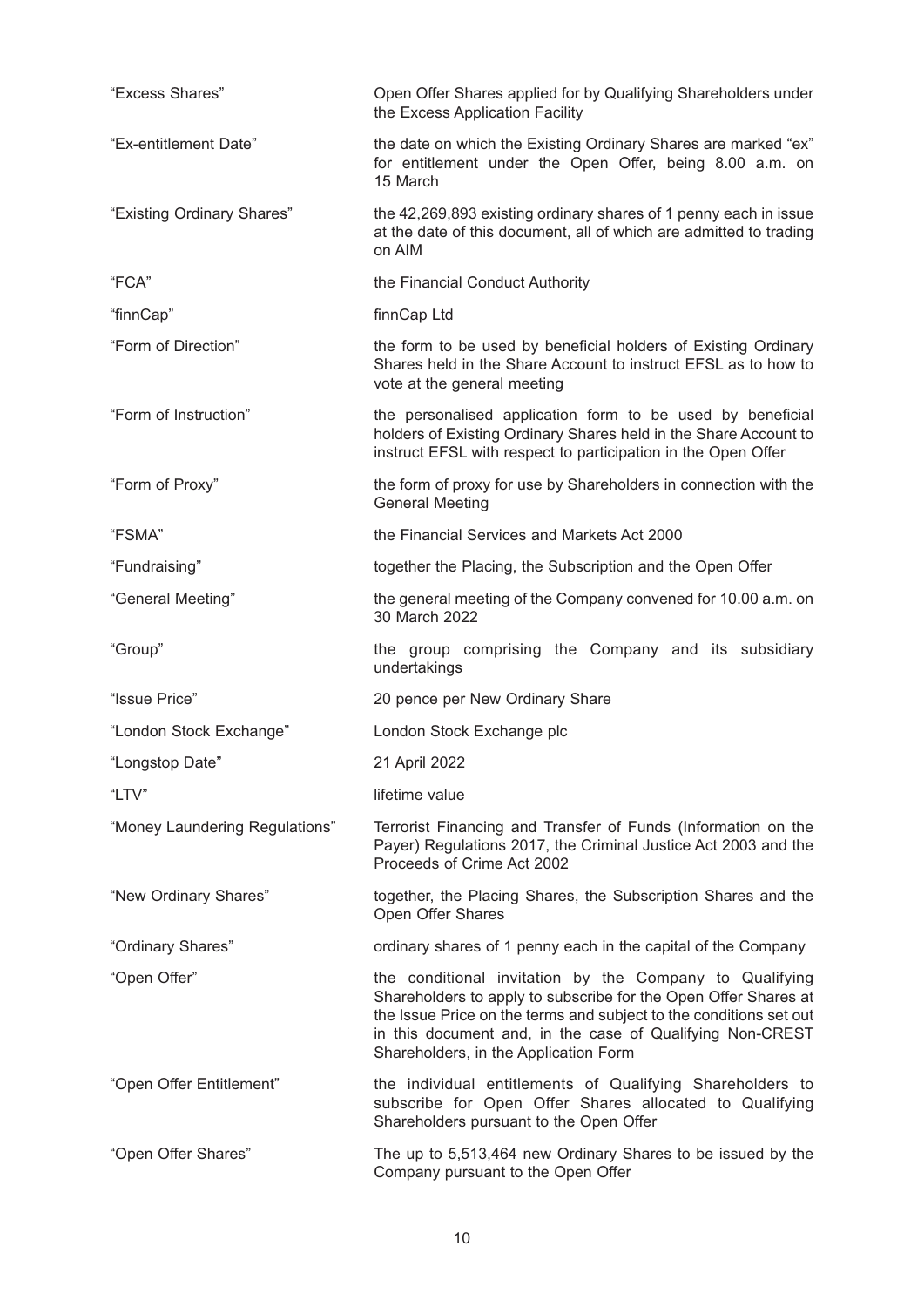| "Overseas Shareholders"                | Shareholders with a registered address outside the United<br>Kingdom                                                                                                                                                                                                                                                                                                                              |
|----------------------------------------|---------------------------------------------------------------------------------------------------------------------------------------------------------------------------------------------------------------------------------------------------------------------------------------------------------------------------------------------------------------------------------------------------|
| "Placing"                              | the placing of the Placing Shares pursuant to the Placing<br>Agreement                                                                                                                                                                                                                                                                                                                            |
| "Placing Agreement"                    | the agreement dated 10 March 2022 between the Company and<br>finnCap relating to the Placing                                                                                                                                                                                                                                                                                                      |
| "Placing Shares"                       | 5,118,000 new Ordinary Shares to be issued pursuant to the<br>Placing                                                                                                                                                                                                                                                                                                                             |
| "Prospectus Regulation"                | means Regulation (EU) 2017/1129 on the prospectus to be<br>published when securities are offered to the pubic or admitted to<br>trading on a regulated market                                                                                                                                                                                                                                     |
| "Prospectus Regulation Rules"          | the prospectus rules and regulations made by the FCA pursuant<br>to section 73A of FSMA (as emended from time to time)                                                                                                                                                                                                                                                                            |
| "Qualifying CREST Shareholders"        | Qualifying Shareholders holding Existing Ordinary Shares in<br>uncertificated form                                                                                                                                                                                                                                                                                                                |
| "Qualifying Non-CREST<br>Shareholders" | Qualifying Shareholders holding Existing Ordinary Shares in<br>certificated form                                                                                                                                                                                                                                                                                                                  |
| "Qualifying Shareholders"              | holders of Existing Ordinary Shares on the register of members<br>of the Company at the Record Date, but excluding any Overseas<br>Shareholder who has a registered address in any Restricted<br>Jurisdiction                                                                                                                                                                                     |
| "Receiving Agent" or "Registrar"       | Equiniti                                                                                                                                                                                                                                                                                                                                                                                          |
| "Record Date"                          | close of business on 10 March 2022                                                                                                                                                                                                                                                                                                                                                                |
| "Regulatory Information Service"       | a service approved by the FCA for the distribution to the public<br>of regulatory announcements and included within the list<br>maintained on the FCA's website                                                                                                                                                                                                                                   |
| "Resolutions"                          | the resolutions set out in the Notice of General Meeting forming<br>part of this Circular                                                                                                                                                                                                                                                                                                         |
| "Restricted Jurisdiction"              | has the meaning set out on page 3 of this Circular                                                                                                                                                                                                                                                                                                                                                |
| "Shareholders"                         | holders of Ordinary Shares                                                                                                                                                                                                                                                                                                                                                                        |
| "Share Account"                        | the corporate sponsored nominee service provided by EFSL                                                                                                                                                                                                                                                                                                                                          |
| "Subscription"                         | the subscription to be made in accordance by certain<br>subscribers for the Subscription Shares each at the Issue Price                                                                                                                                                                                                                                                                           |
| "Subscription Shares"                  | the 24,500,000 New Ordinary Shares to be issued pursuant to<br>the Subscription                                                                                                                                                                                                                                                                                                                   |
| "UK"                                   | the United Kingdom of Great Britain and Northern Ireland                                                                                                                                                                                                                                                                                                                                          |
| "US" or "United States"                | the United States of America, each State thereof, its territories<br>and possessions (including the District of Columbia) and all<br>other areas subject to its jurisdiction                                                                                                                                                                                                                      |
| "USE Instruction"                      | unmatched stock event instruction which, on its settlement, will<br>have the effect of crediting a stock account of the Registrars<br>under the participant ID and member account ID specified in<br>paragraph 3 of Part IV of this document, with a number of Open<br>Offer Entitlements or Excess CREST Open Offer Entitlements<br>corresponding to the number of Open Offer Shares applied for |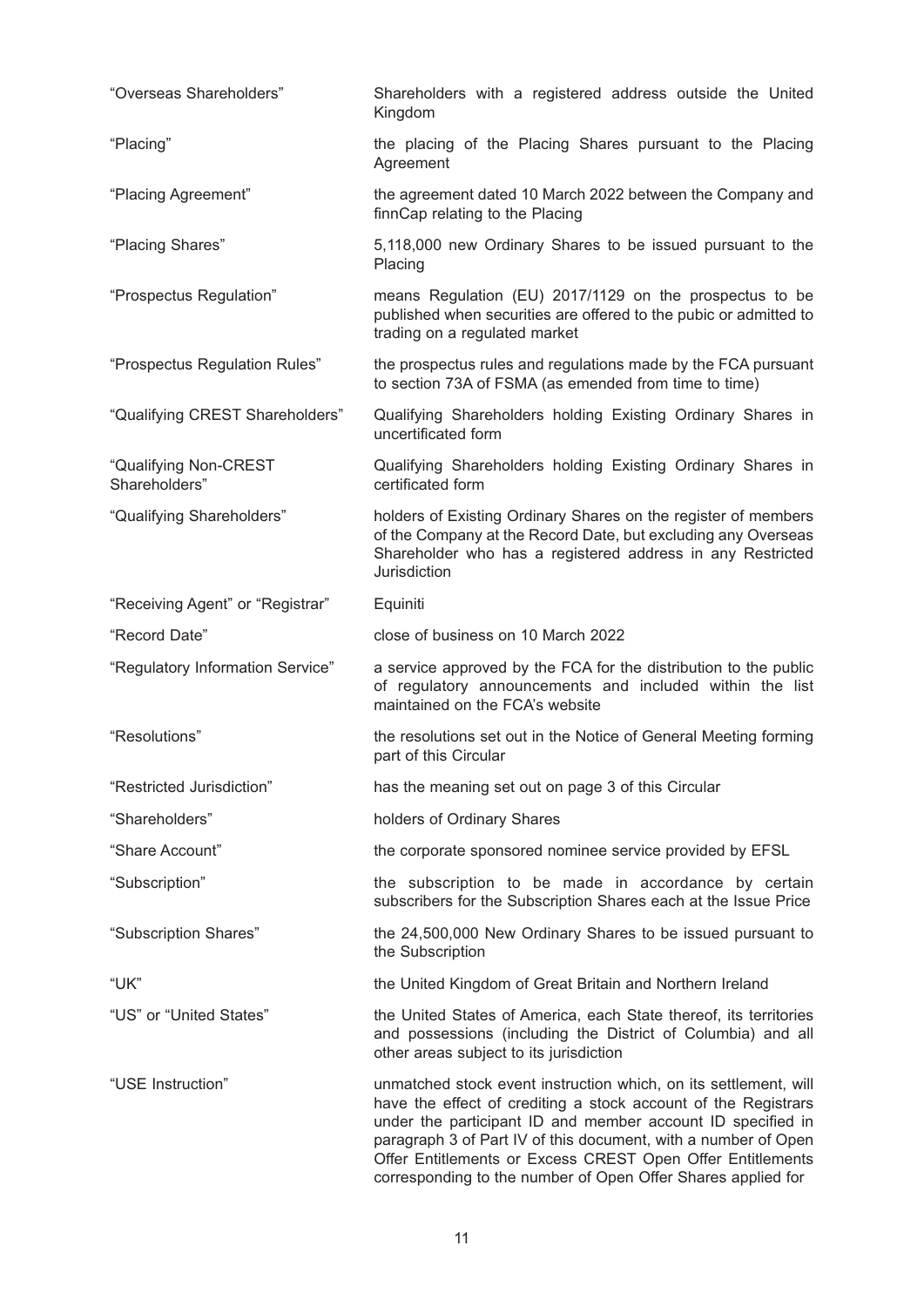| "uncertificated" or<br>"in uncertificated form" | an Ordinary Share recorded on a company's share register as<br>being held in uncertificated form in CREST and title to which, by<br>virtue of the CREST Regulations, may be transferred by means<br>of CREST |
|-------------------------------------------------|--------------------------------------------------------------------------------------------------------------------------------------------------------------------------------------------------------------|
| "£", "pounds sterling", "pence" or "p"          | are references to the lawful currency of the United Kingdom                                                                                                                                                  |
| "€" or "Euros"                                  | are references to a lawful currency of the European Union                                                                                                                                                    |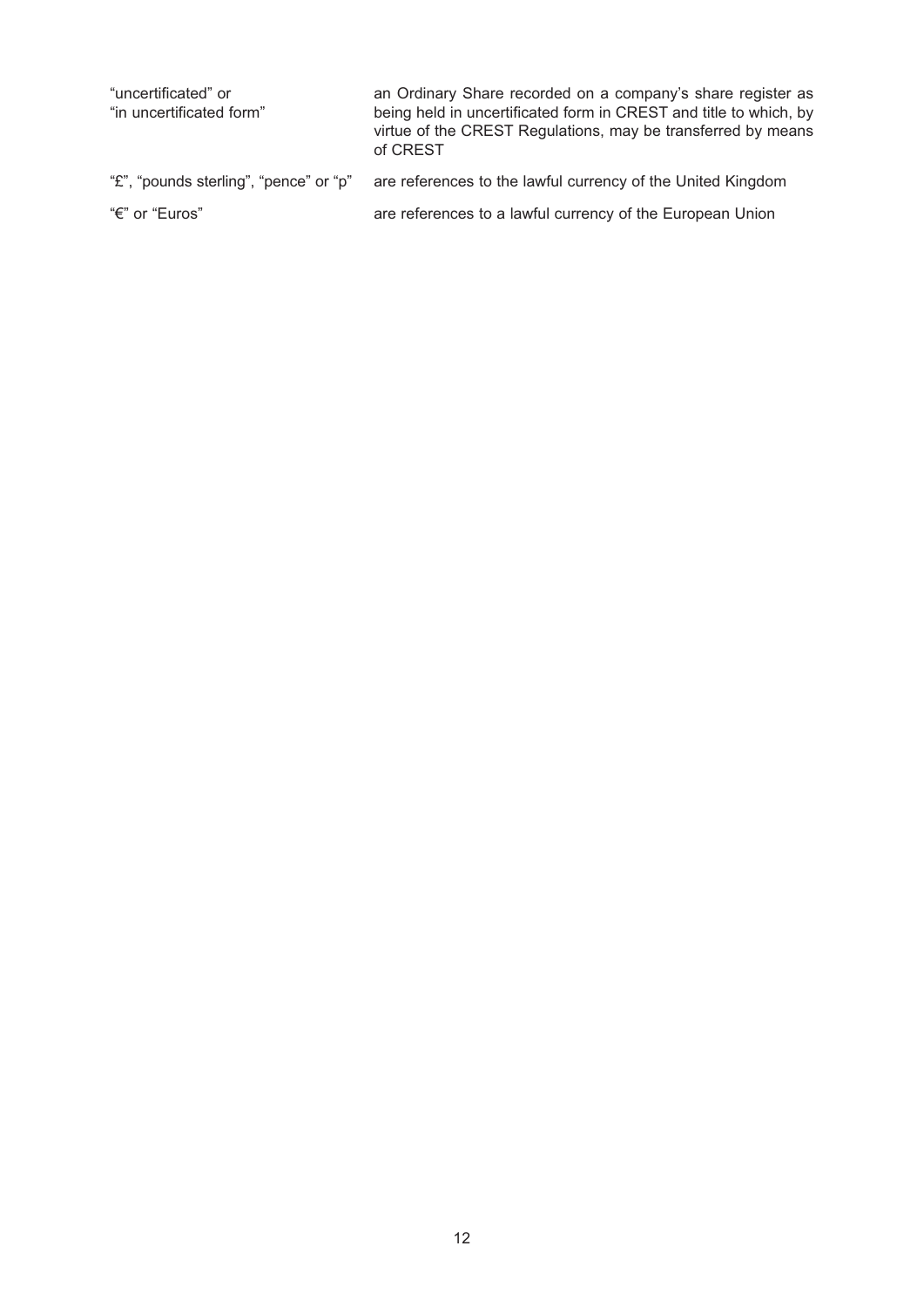# **PART I**

# **LETTER FROM THE CHAIR OF THE COMPANY**

# **Parsley Box Group plc**

*(Incorporated in Scotland with registered number SC685656)*

Chris van der Kuyl CBE – Non-Executive Chair **Level 6 Quartermile 1** Level 6 Quartermile 1 Kevin Dorren – Chief Executive Officer 15 Lauriston Place 15 Lauriston Place Holly McComb – Chief Financial Officer **Edinburgh** Chief Financial Officer **Edinburgh** Adrienne MacAulay – Chief Product Officer National Communication of the United Kingdom Chris Britton – Senior Independent Non-Executive Director **EXACTS** EH3 9EN Hazel Cameron – Independent Non-Executive Director Ana Stewart – Independent Non-Executive Director

*Directors: Registered Office:*

14 March 2022

*To Shareholders and, for information only, to holders of options*

Dear Shareholder

#### **Placing of 5,118,000 New Ordinary Shares, Subscription of 24,500,000 New Ordinary Shares and Open Offer of up to 5,513,464 New Ordinary Shares at 20 pence per share**

**and**

#### **Notice of General Meeting**

#### **1. Introduction**

The Company announced on 10 March 2022 that it had conditionally raised £5.9 million (before expenses) by the issue of up to 29,618,000 New Ordinary Shares pursuant to the Placing and the Subscription, in each case at a price of 20 pence per share (the "Issue Price"). In addition, the Company announced an Open Offer providing an opportunity for Qualifying Shareholders, to raise gross proceeds of approximately £1.1 million by the issue of up to 5,513,464 New Ordinary Shares also at the Issue Price. The Issue Price represents a premium of approximately 11.1 per cent. to the closing price of 18 pence per Ordinary Share on 9 March 2022 the Business Day prior to the announcement of the Fundraising.

The Fundraising is conditional on, amongst other things, the passing of the Resolutions by the Shareholders at the General Meeting. If the Resolutions are passed, the New Ordinary Shares are expected to be allotted immediately after the General Meeting, conditional on Admission, which is expected to occur at 8.00 a.m. on 31 March 2022. Should Shareholder approval not be obtained at the General Meeting, neither the Placing and the Subscription nor the Open Offer will proceed.

The purpose of this letter is to outline the reasons for the Fundraising, details of the Open Offer and explain why the Board considers the Resolutions to be in the best interests of the Company and Shareholders as a whole, and why the Directors unanimously recommend that you vote in favour of the Resolutions, as they intend to in respect of the Ordinary Shares held by them, which represent in aggregate approximately 33.3 per cent. of the Existing Ordinary Shares.

### **2. Background to and Reasons for the Fundraising**

Parsley Box is a DTC ready meal provider targeting the growing and underserviced older demographic. The Company is a nascent, high growth business benefiting from being a trusted brand with a loyal customer base. It promotes, supports and celebrates independent living and wellbeing for the over 65s. The Company has shown fast growth over the past four years despite some growing pains since the IPO last year, with a growing repeat customer base and an increasing AOV, as reflected in the table below: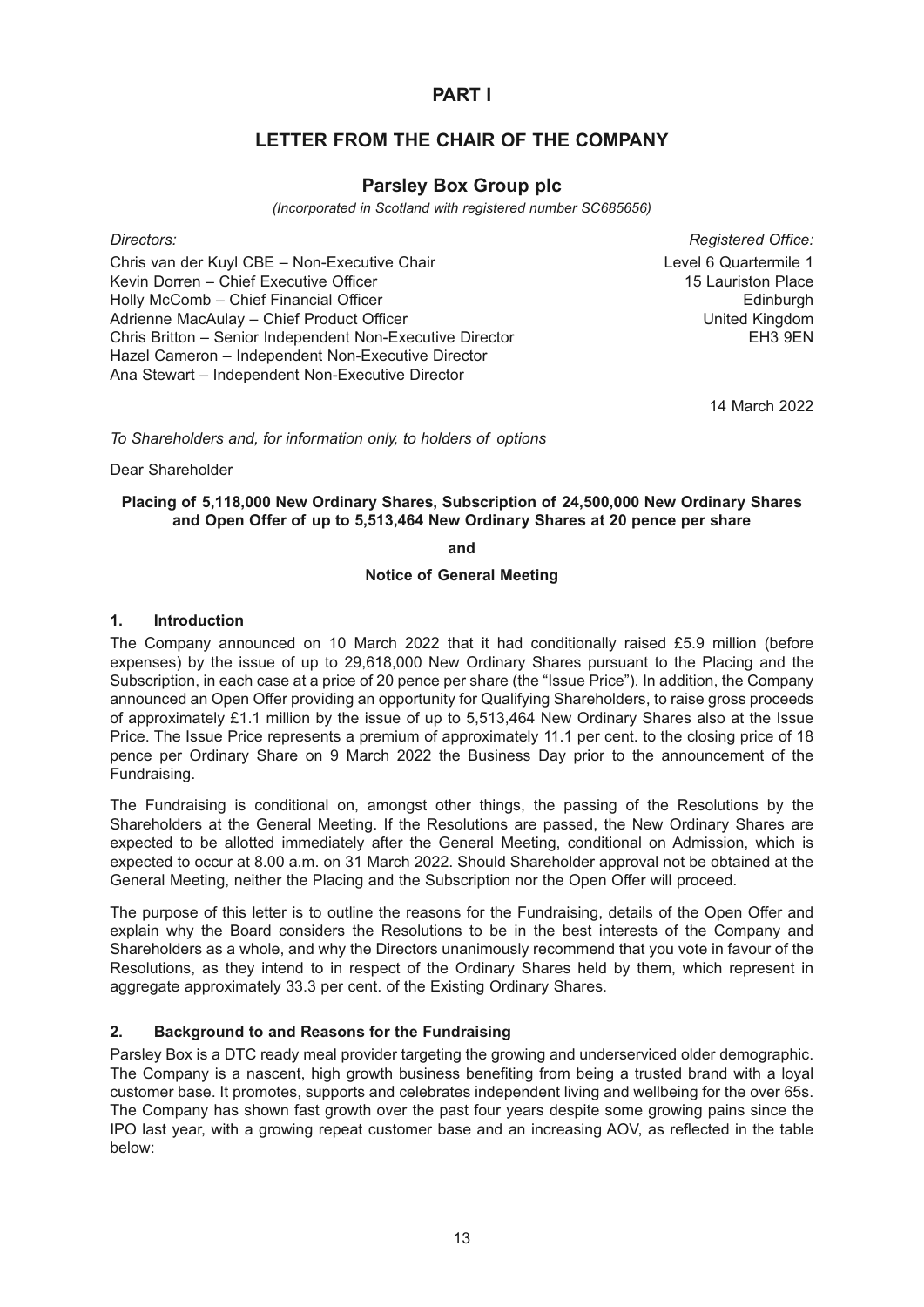|                                         | FY 2021 | FY 2020 |
|-----------------------------------------|---------|---------|
| Repeat Order Numbers ('000)             | 488     | 425     |
| Active Customers ('000)                 | 167     | 154     |
| Repeat Customer Average Order Value (£) | 42.51   | 41.28   |
| Repeat Revenue (£ million)              | 20.7    | 17.5    |

Repeat customer revenue accounted for 80% of FY 2021 revenue, an increase of 18% from FY 2020. Average order value grew 8% from FY 2020 despite the supply chain issues experienced in H2 2021.

Parsley Box has experienced a challenging first year as a listed company, but has taken important learnings from this. During the second half of 2021, the Company, together with the wider retail sector, experienced labour issues throughout supply chains and was significantly restricted by stock availability. As a result, the Board took the decision to reduce investment in marketing until the supply chain constraints receded. Although this minimised customer service disruption from low stock, new customer revenue growth stalled and the lack of stock negatively impacted AOV. Parsley Box is working collaboratively with its key suppliers and received good support in rebuilding stock levels. The Company is currently transitioning to a new lead supplier. That transition is due to complete in Q1 2022. These collaborative measures are is expected to increase stock holding and improve timely supply.

FY 2021 new customer revenue growth stalled from the cut back on marketing spend, and the Company is now refocusing on targeting higher LTV customers as a result of the challenging H2 2021. Parsley Box's key priority is enhancing the return from existing customers through the following:

- **Increase AOV:** targeting >25% improvement in repeat order AOV in FY 2022 to around £53
- **Improve repeat order frequency: targeting 5 orders per year**

The Company also plans to enhance its return on marketing spend by focusing new customer acquisition on core customer segments to control CAC. It is expected this will result in a lower number of new customers, but of a higher quality with regard to their increased LTV. The CAC ratio is a strategic priority for the Company, with a target of >3x.

Parsley Box has focused time and investment on understanding its core customer segments, with the propensity for high consumption of the product range. The Board believes Parsley Box can identify, acquire and retain high value and profitable customers in order to accelerate growth.

The Company has identified 5 core target segments which are detailed below:

| Segment*                 | Market<br>Share | Number of<br>Households<br>(Millions) | Number of<br>active<br>customers<br>(000's) | Consumer Type                       | Income position |
|--------------------------|-----------------|---------------------------------------|---------------------------------------------|-------------------------------------|-----------------|
| <b>Senior Security</b>   | 2%              | 2.1                                   | 45                                          | <b>Retired Singles</b><br>& couples | Affluent        |
| Vintage Value            | 2%              | 1.7                                   | 31                                          | Retired &<br>Largely Single         | Modest Income   |
| <b>Rural Reality</b>     | $1\%$           | 2                                     | 12                                          | Rural                               | Modest Income   |
| <b>Country Living</b>    | 1%              | 2                                     | 17                                          | Rural                               | Affluent        |
| <b>Prestige Position</b> | $< 1\%$         | 1.9                                   | 11                                          | Upmarket lifestyle                  | Affluent        |

As defined by Experian Mosaic Profiling

In order to increase in AOV and repeat order frequency, the Company has adopted a flexible evolving marketing mix aimed at the target demographic driving market share in core segments with positive contributions.

Parsley Box's growth strategy can be broken down into three segments:

- **Food:** new items introduced every quarter, meals for 2, drinks, bakery and sides
- **Food+:** gifting, further product line expansion, high repeat categories, selective acquisitions
- **Beyond Food:** brand leveraging, service model partnerships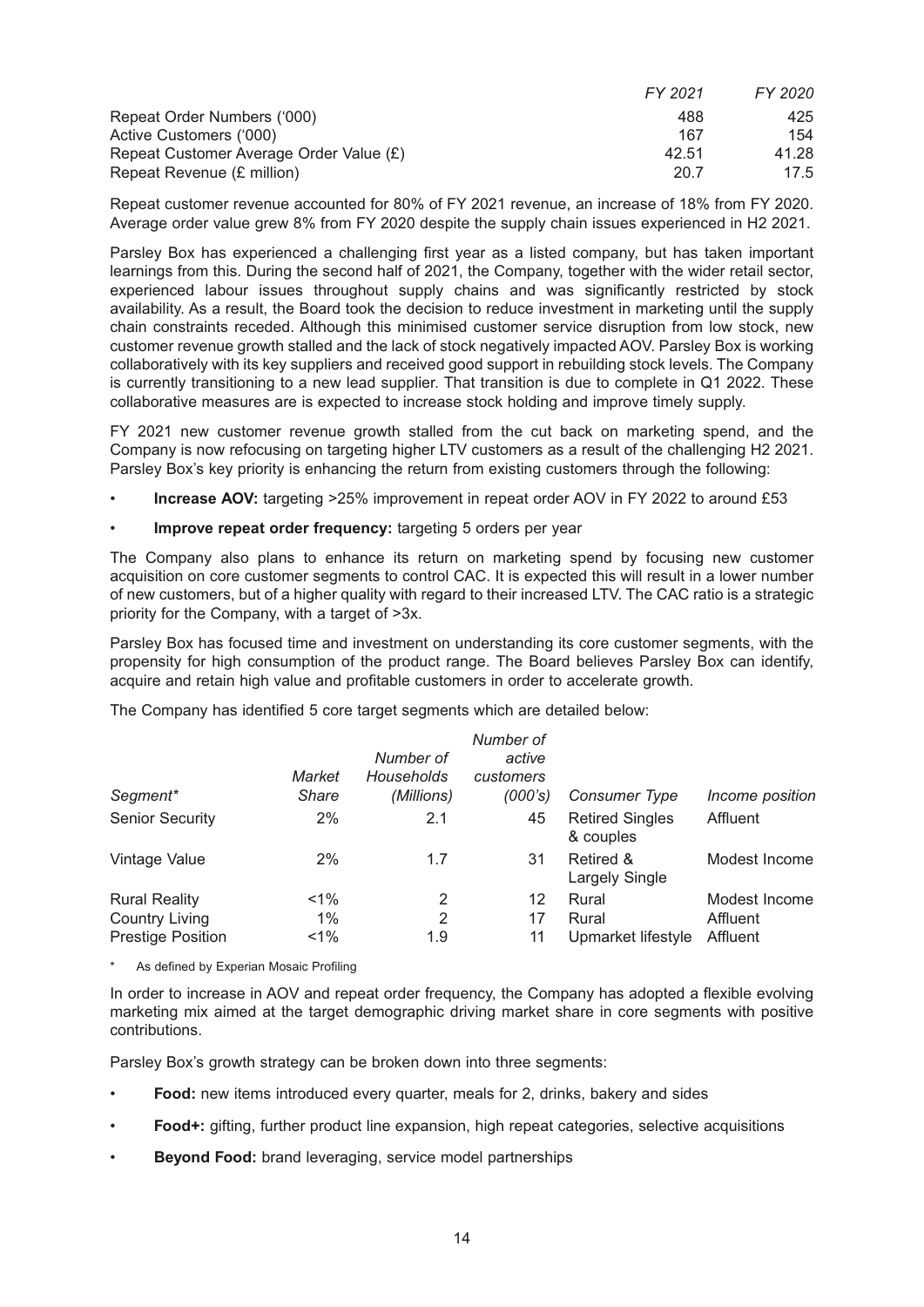Product innovation is at the heart of the Company's growth strategy and the Board expects the expansion of drinks, sides, gifts and extras to drive customer acquisition and retention. The Company anticipates the release of new items every quarter to drive basket size and order frequency.

The Group has invested in a new management team to implement the food, food+, beyond food strategy. In December 2021 the Company announced the hire of Managing Director of Simon Russell, formerly of John Lewis, who will be responsible for customer service, product development and the day-to-day running of the UK business. The appointment enables Chief Executive, Kevin Dorren, to increase his focus on developing the Group's business and in particular strategic growth opportunities.

# **3. Use of proceeds**

The Company is proposing to raise gross proceeds of approximately £5.9 million from the Fundraising. The net proceeds are intended to be used to accelerate and expand its growth strategy focusing on:

- Targeted new customer acquisition  $-$  c.£3.5 million
- Develop an online customer journey tailored to our demographic c.£1.1 million
- Develop a membership program to start a customer community
- Product development for food, food + and beyond food strategy c.£1 million
- Open offer funds will be used to strengthen the balance sheet and general working capital to support a 4-year-old scale up business

The growth strategy is designed to increase revenues from high-quality customers which aide the Company in achieving EBITDA profitability.

# **4. Current trading, financial position and historical financial information**

The Group's current focus is executing on plan to maximise return on marketing spend. There has been a positive start to the new acquisition strategy, with 72% of January 2022 new customers from the targeted segments , up from 57% in FY21. Despite limited stock availability, repeat revenue and AOV did increase over the course of 2021 and AOV has also shown growth over the first five weeks of FY22 as the Group sees supply chain constraints easing.

Certain historical financial information extracted from (or calculated from historical financial information set out in) the unaudited management accounts of the Group for each of the 12 month periods ended 31 December 2019, 31 December 2020 and 31 December 2021 is included in the Appendix to Part I on page 21.

### **5. Details of the Placing and Subscription**

The Company proposes to raise approximately £5.9 million (before expenses) by means of the Placing and Subscription. The Issue Price represents a premium of 11.1 per cent. to the closing mid-market price of an Ordinary Share of 18 pence on 9 March 2022, being the Business Day prior to the announcement of the Fundraising.

The Placing Shares and Subscription Shares will represent approximately 70.0 per cent. of the Existing Ordinary Shares. The aggregate net proceeds after costs related to the Placing and Subscription are expected to be £5.6 million. The Placing and Subscription Shares shall, when issued, rank in full for any dividend or other distribution declared, made or paid after Admission and otherwise equally in all respects with the Existing Ordinary Shares.

Pursuant to the terms of the Placing Agreement, finnCap as agent for the Company, has agreed to use its reasonable endeavours to procure placees for the Placing Shares at the Issue Price. The Placing Agreement contains warranties from the Company in favour of finnCap in relation to, *inter alia*, the accuracy of the information contained in the documents relating to the Placing and certain other matters relating to the Company and its business. In addition, the Company has agreed to indemnify finnCap in relation to certain liabilities that it may incur in respect of the Placing. finnCap may terminate the Placing Agreement in certain circumstances (including for breach of warranty at any time prior to Admission, if such breach is reasonably considered by finnCap to be material in the context of the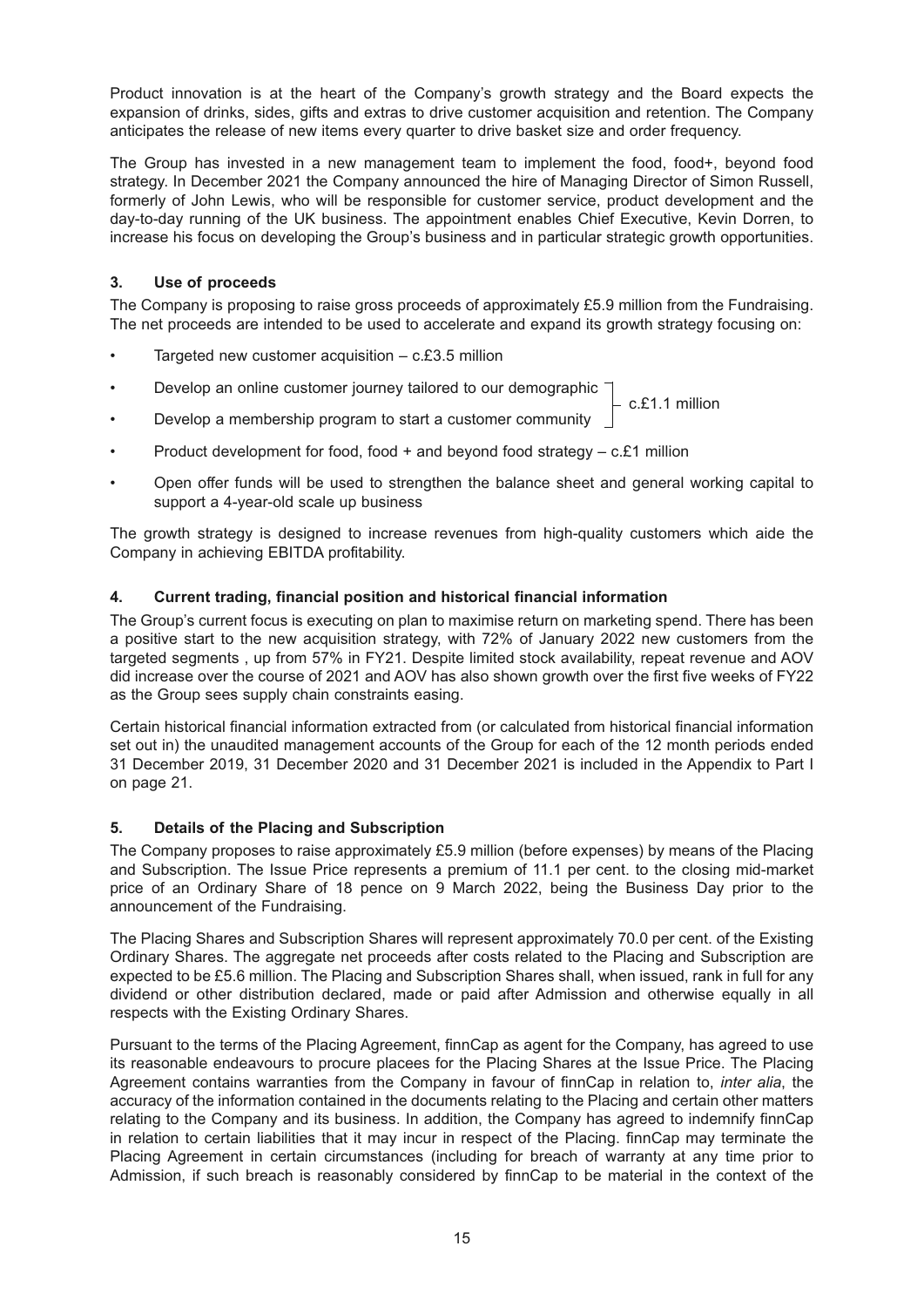Placing) and in the event of a *force majeure* event or material adverse change occurring at any time prior to Admission.

The Placing is conditional upon, amongst other things:

- (i) the Placing Agreement becoming unconditional in respect of such obligations that fall to be performed prior to Admission (save for Admission) and not having been terminated;
- (ii) the Resolutions being passed at the General Meeting; and
- (iii) admission of the Placing Shares and Subscription Shares to trading on AIM becoming effective by not later than 8.00 a.m. on 31 March 2022. or such later date (being not later than the Longstop Date) as the Company and finnCap may agree.

Application will be made to London Stock Exchange for the Placing Shares and Subscription Shares to be admitted to trading on AIM and it is anticipated that trading in the Placing Shares and Subscription Shares will commence on AIM at 8.00 a.m. on 31 March 2022.

#### **6. Details of the Open Offer**

The Company considers it important that Qualifying Shareholders have an opportunity (where it is practicable for them to do so) to participate at the same price per Ordinary Share as the Placing and Subscription and accordingly the Company is making the Open Offer to Qualifying Shareholders. The Company is proposing to raise a maximum of approximately £1.1 million (before expenses) (assuming full take up of the Open Offer but being less than the €8 million maximum amount permitted without requiring the publication by the Company of a prospectus under the Prospectus Regulation Rules) through the issue of up to 5,513,464 Open Offer Shares.

The Open Offer Shares are available to Qualifying Shareholders pursuant to the Open Offer at the Issue Price of 20 pence per Open Offer Share, payable in full on acceptance. Any Open Offer Shares not applied for by Qualifying Shareholders will be available to Qualifying Shareholders under the Excess Application Facility.

Qualifying Shareholders may apply for Open Offer Shares under the Open Offer at the Issue Price on the following basis:

#### **3 Open Offer Shares for every 23 Existing Ordinary Shares held by the Qualifying Shareholder on the Record Date**

Entitlements of Qualifying Shareholders to apply for Open Offer Shares will be rounded down to the nearest whole number of Open Offer Shares. Fractional entitlements which would otherwise arise will not be issued to the Qualifying Shareholders but will be aggregated and made available under the Excess Application Facility. The Excess Application Facility enables Qualifying Shareholders to apply for Excess Shares in excess of their Open Offer Entitlement. Not all Shareholders will be Qualifying Shareholders. Shareholders who are located in, or are citizens of, or have a registered office in the Restricted Jurisdictions will not qualify to participate in the Open Offer. The attention of Overseas Shareholders is drawn to paragraph 6 of Part IV of this document.

Valid applications by Qualifying Shareholders will be satisfied in full up to their Open Offer Entitlements as shown on the Application Form or Form of Instruction (for Qualifying Non-CREST Shareholders) and as credited to stock accounts in CREST (for Qualifying CREST Shareholders). Applicants can apply for less or more than their entitlements under the Open Offer but the Company cannot guarantee that any application for Excess Shares under the Excess Application Facility will be satisfied as this will depend in part on the extent to which other Qualifying Shareholders apply for less than or more than their own Open Offer Entitlements. If applications under the Excess Application Facility are received for more than the total number of Open Offer Shares available following take up of Open Offer Entitlements, such applications will be scaled back *pro rata* to existing shareholdings. It should be noted that applications under the Excess Application Facility may not be satisfied in full.

Application has been made for the Open Offer Entitlements to be admitted to CREST. It is expected that such Open Offer Entitlements will be credited to CREST at 8.00 a.m. on 16 March 2022. The Open Offer Entitlements will be enabled for settlement in CREST until 11.00 a.m. on 29 March 2022. Applications through the CREST system may only be made by the Qualifying CREST Shareholder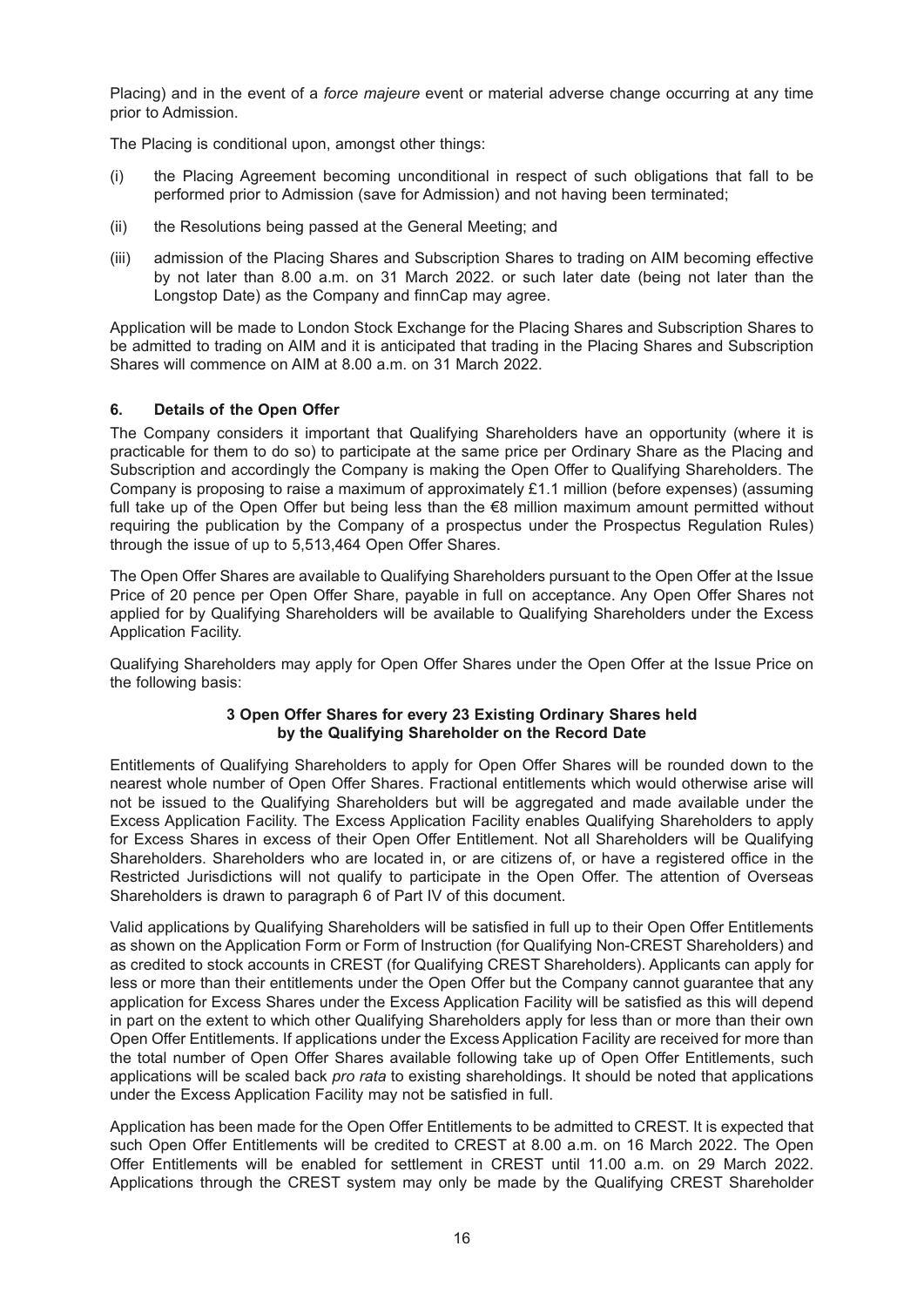originally entitled or by a person entitled by virtue of *bona fide* market claims. The Open Offer Shares must be paid in full on application. The latest time and date for receipt of completed Application Forms or CREST applications and payment in respect of the Open Offer is 11.00 a.m. on 29 March 2022. The latest time and date for the receipt of completed Forms of Instruction and payment in respect of the Open Offer is 5.00 p.m on 25 March 2022. The Open Offer is not being made to certain Overseas Shareholders, as set out in paragraph 6 of Part IV of this document.

**Qualifying Shareholders should note that the Open Offer is not a rights issue and therefore the Open Offer Shares which are not applied for by Qualifying Shareholders will not be sold in the market for the benefit of the Qualifying Shareholders who do not apply under the Open Offer. The Application Form (or Form of Instruction, as applicable), is not a document of title and cannot be traded or otherwise transferred.**

Further details of the Open Offer and the terms and conditions on which it is being made, including the procedure for application and payment, are contained in Part IV of this document and (for Qualifying Non-CREST Shareholders) on the accompanying Application Form. Beneficial holders who hold shares in the Share Account may use the Form of Instruction to instruct EFSL with respect to the Open Offer.

The Open Offer is conditional on the Placing Agreement becoming unconditional in all respects and not being terminated before Admission (as the case may be). Accordingly, if the conditions to the Placing are not satisfied or waived (where capable of waiver), the Open Offer will not proceed and the Open Offer Shares will not be issued and all monies received by the Receiving Agent will be returned to the applicants (at the applicant's risk and without interest) as soon as possible, but within 14 days thereafter. Any Open Offer Entitlements admitted to CREST will thereafter be disabled.

The Open Offer Shares will be issued free of all liens, charges and encumbrances and will, when issued and fully paid, rank *pari passu* in all respects with the New Ordinary Shares, including the right to receive all dividends and other distributions declared, made or paid after the date of their issue.

# **7. Director participation in the Placing and Subscription**

The following Directors have agreed to subscribe for an aggregate 15,231,250 Subscription Shares as set out below.

|                                 |                                |            | Number of          |
|---------------------------------|--------------------------------|------------|--------------------|
|                                 |                                |            | Subscription       |
|                                 |                                |            | <b>Shares</b>      |
|                                 |                                | Amount     | at the             |
| Director                        | <b>Board Position</b>          | (E)        | <b>Issue Price</b> |
| Chris van der Kuyl <sup>1</sup> | Non-Executive Chairman         | £1,876,250 | 9.381.250          |
| Kevin Dorren <sup>2</sup>       | <b>Chief Executive Officer</b> | £1,100,000 | 5,500,000          |
| <b>Holly McComb</b>             | <b>Chief Financial Officer</b> | £25,000    | 125,000            |
| <b>Chris Britton</b>            | Non-Executive Director         | £25,000    | 125,000            |
| Ana Stewart                     | Non-Executive Director         | £20,000    | 100.000            |

1Chris van der Kuyl is a director and shareholder of, and exercises significant control over 4J Studios Limited. 4J Studios Limited's participation is included within the disclosure of Chris van der Kuyl's participation in the Fundraising.

2Kevin Dorren is a director and shareholder (60.65%) of, and exercises significant control over Move Fresh Limited, (the parent company of Diet Chef Limited). Move Fresh Limited's participation is included within Kevin Dorren's participation in the Fundraising.

The Directors' aggregate participation in the Fundraising, as set out above, constitutes a related party transaction pursuant to Rule 13 of the AIM Rules. The Company's independent directors (being Adrienne MacAulay and Hazel Cameron) consider, having consulted with the Company's nominated adviser, finnCap, that the terms upon which the Directors are participating in the Fundraising are fair and reasonable insofar as the Company's shareholders are concerned.

### **8. Effect of the Fundraising**

Upon Admission, and assuming full take up of the Open Offer Entitlements, the Enlarged Issued Share Capital is expected to be 77,401,357 Ordinary Shares. On this basis, the New Ordinary Shares will represent approximately 45.4 per cent. of the Company's Enlarged Issued Share Capital.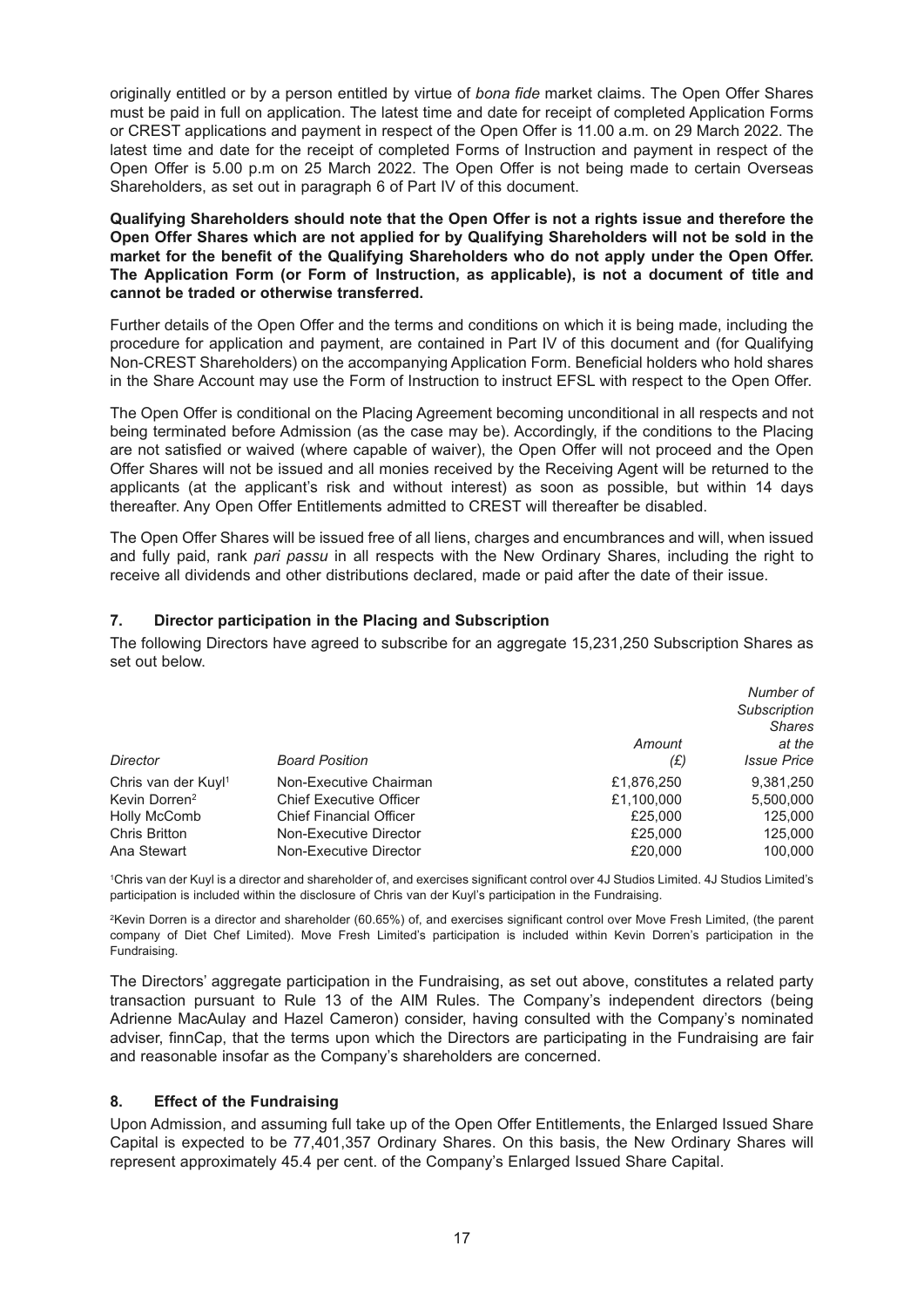Following the issue of the New Ordinary Shares pursuant to the Fundraising, assuming full take up of the Open Offer Entitlements, Qualifying Shareholders who do not take up any of their Open Offer Entitlements nor participate in the Fundraising will suffer a dilution of approximately 45.4 per cent. to their interests in the Company. If a Qualifying Shareholder takes up his Open Offer Entitlement in full, and does not participate in the Placing and Subscription, he will suffer a dilution of approximately 40.6 per cent. to his interest in the Company.

# **9. General Meeting**

At the end of this document you will find a notice convening the General Meeting to be held at Level 6 Quartermile 1 Lauriston Place, Edinburgh, EH3 9EN at 10.00 a.m. on 30 March 2022. The notice contains the text of the Resolutions that are to be proposed at the General Meeting to authorise the Directors to allot the Placing Shares, Subscription Shares and Open Offer Shares and to disapply Shareholders' pre-emption rights under the Companies Act 2006 in respect of the Placing Shares, the Subscription Shares and the Open Offer Shares. The Placing, Subscription and Open Offer are conditional on the passing of the Resolutions.

The Resolutions, if passed, will allow the Placing Shares, the Subscription Shares and the Open Offer Shares to be issued at a price of 20 pence each (representing a premium of approximately 11.1 per cent to the closing mid-market price of 18 pence on 9 March 2022, being the latest practicable date prior to the Fundraising announcement.

The Directors have concluded that proceeding with the Placing and Subscription, alongside the Open Offer, is the most suitable option available to the Company for raising additional funds through the issue of Ordinary Shares and that issuing the Placing and Subscription Shares at such a discount is fair and reasonable so far as all existing Shareholders are concerned. The Issue Price has been set by the Directors following their assessment of market conditions and following discussions with a number of institutional investors and is the same across the Placing, the Subscription and the Open Offer.

# **10. Action to be taken**

# *In respect of the General Meeting*

Shareholders will be sent a Form of Proxy for use in connection with the General Meeting. You are requested to complete the Form of Proxy and to return it to the Company's Registrars, Equiniti Limited, Aspect House, Spencer Road, Lancing, West Sussex, BN99 6DA so as to arrive not later than 10.00 a.m. on 28 March 2022. Unless the Form of Proxy is received by that time, it will be invalid. Shareholders may also register the appointment of their proxy electronically via the Sharevote website, www.sharevote.co.uk, using the numbers printed at the top of your Form of Proxy.

Shareholders who hold their Ordinary Shares in uncertificated form in CREST may use the CREST Proxy Voting Service in accordance with the procedures set out in the CREST Manual, as explained in the notes accompanying the Notice of General Meeting at the end of this document. Proxies submitted via CREST must be received by Equiniti Limited by no later than 10.00 a.m. on 28 March 2022 (or, if the General Meeting is adjourned, 48 hours before the time fixed for the adjourned meeting).

Beneficial holders of Ordinary Shares who hold their Ordinary Shares in the Share Account will be sent a Form of Direction for use in connection with the General Meeting. You are requested to complete the Form of Direction and to return it to the Company's Registrars, Equiniti Limited, Aspect House, Spencer Road, Lancing, West Sussex, BN99 6DA so as to arrive not later than 10.00 a.m. on 25 March 2022. Unless the Form of Direction is received by that time, it will be invalid.

### *In respect of the Open Offer*

Qualifying Non-CREST Shareholders wishing to apply for Open Offer Shares or the Excess Shares must complete the accompanying Application Form in accordance with the instructions set out in paragraph 3 of Part III of this document and on the accompanying Application Form and return it, together with the appropriate payment in the envelope provided to the Receiving Agent, Equiniti Limited, Aspect House, Spencer Road, Lancing, West Sussex, BN99 6DA so as to arrive no later than 11.00 a.m. on 29 March 2022.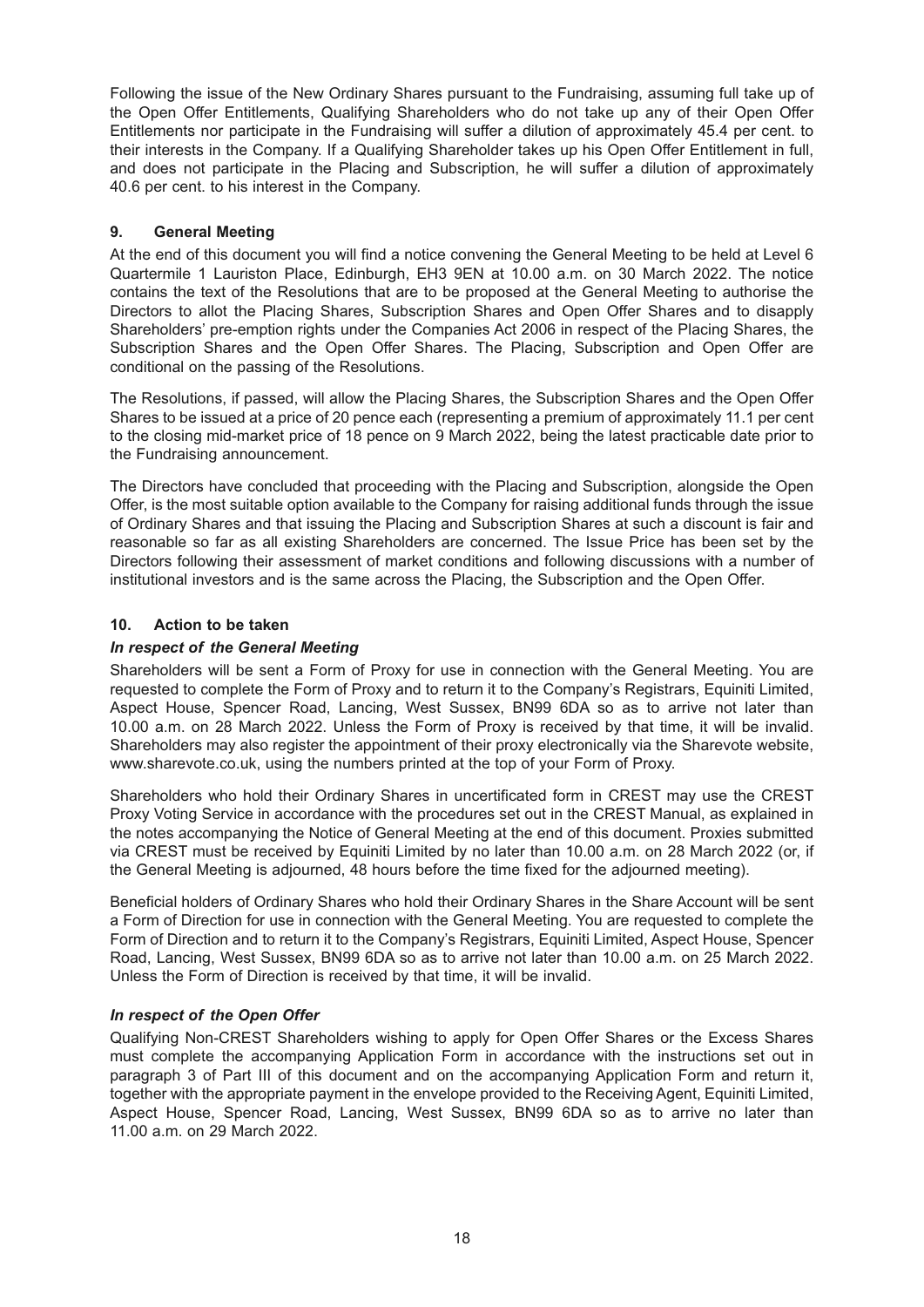If you do not wish to apply for any Open Offer Shares under the Open Offer, you should not complete or return the Application Form. Shareholders are nevertheless requested to complete and return the Form of Proxy.

If you are a Qualifying CREST Shareholder, no Application Form will be sent to you. Qualifying CREST Shareholders will have Open Offer Entitlements and Excess CREST Open Offer Entitlements credited to their stock accounts in CREST. You should refer to the procedure for applications set out in paragraph 5 of Part III of this document. The relevant CREST instructions must have settled in accordance with the instructions in paragraph 5 of Part III of this document by no later than 11.00 a.m. on 29 March 2022.

Qualifying CREST Shareholders who are CREST sponsored members should refer to their CREST sponsors regarding the action to be taken in connection with this document and the Open Offer.

If you are a beneficial holder of Ordinary Shares who holds their Ordinary Shares in the Share Account, no Application Form will be sent to you. You will instead be sent a Form of Instruction which you can use to instruct Equiniti Financial Services Limited in connection with the Open Offer. You should refer to the procedure set out in paragraph 6 of Part III of this document. Completed Forms of Instruction should be returned, together with the appropriate payment in the envelope provided to the Receiving Agent, Equiniti Limited, Aspect House, Spencer Road, Lancing, West Sussex, BN99 6DA so as to arrive no later than 5.00 p.m. on 25 March 2022.

If you do not wish to apply for any Open Offer Shares under the Open Offer, you should not complete or return the Form of Instruction. Beneficial holders are nevertheless requested to complete and return the Form of Direction.

# **11. Overseas Shareholders**

Information for Overseas Shareholders who have registered addresses outside the United Kingdom or who are citizens or residents of countries other than the United Kingdom appears in paragraph 6 of Part IV of this document, which sets out the restrictions applicable to such persons. If you are an Overseas Shareholder, it is important that you pay particular attention to that paragraph of this document.

### **12. Additional information on the Open Offer**

The attention of Shareholders is drawn to the information contained in Parts III and IV of this document, which provides additional information on the Open Offer.

### **13. Recommendation**

**The Directors consider the Resolutions to be proposed at the General Meeting to be in the best interests of the Company and the Shareholders as a whole. Consequently, the Directors unanimously recommend that you vote in favour of the Resolutions to be proposed at the General Meeting, as they intend to do in respect of the Ordinary Shares held, directly or indirectly, by them representing approximately 33.3 per cent. of the total voting rights of the Company.**

Yours sincerely

**Chris van der Kuyl** *Chair*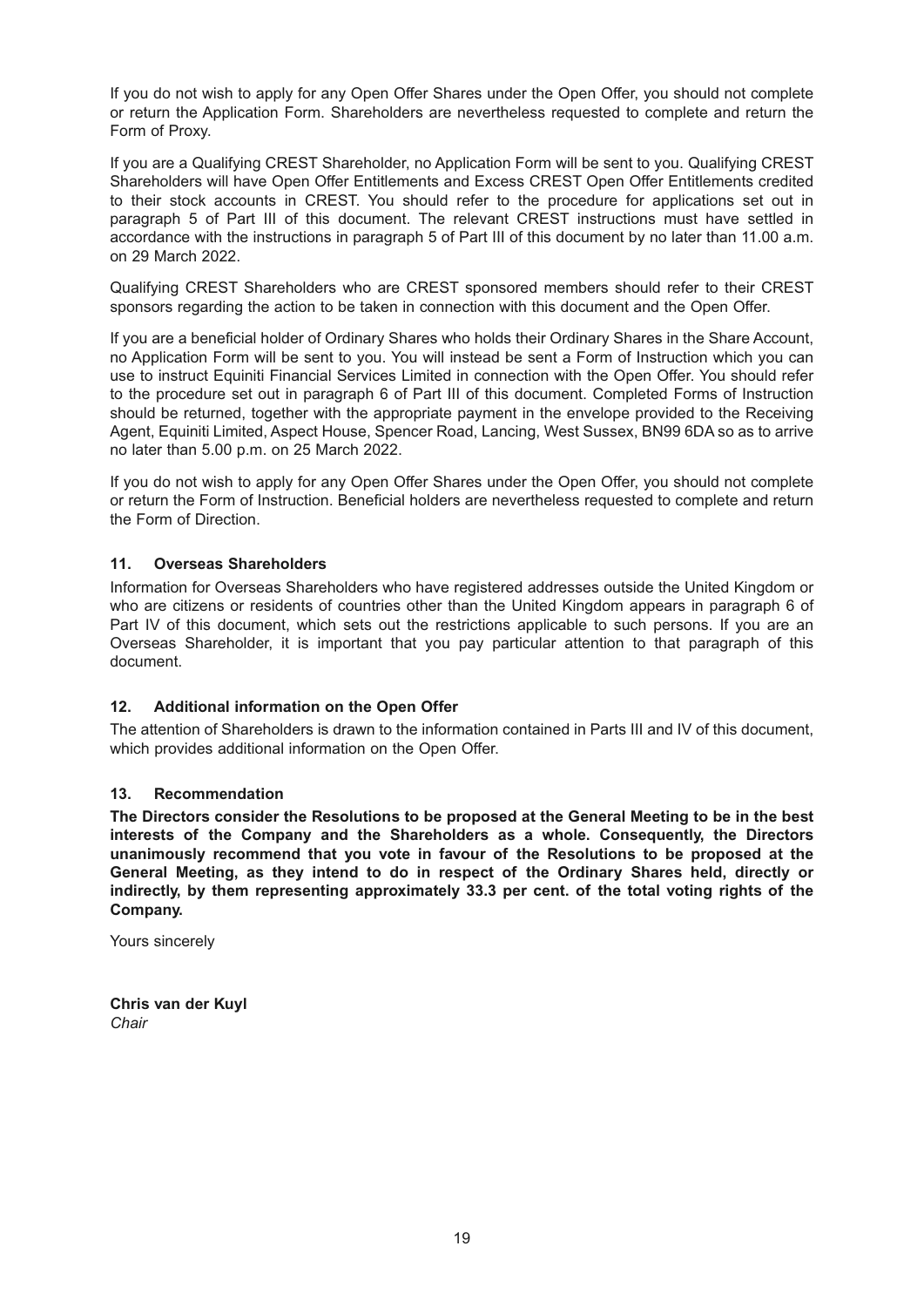# **Appendix to Part I**

### **Historical Financial Information**

The following historical financial information has been extracted from (or calculated from historical financial information set out in) the unaudited management accounts of the Group for each of the 12 month periods ended 31 December 2019, 31 December 2020 and 31 December 2021.

#### **Income Statement**

|                     | Year ending | Year ending | Year ending |
|---------------------|-------------|-------------|-------------|
|                     | 31-Dec-19   | 31-Dec-20   | 31-Dec-21   |
| £'000               | Unaudited   | Unaudited   | Unaudited   |
| Revenue             | 7.386       | 24,376      | 25,456      |
| Product cost        | 3,911       | 12,220      | 12,984      |
| Product margin %    | 47%         | 50%         | 49%         |
| Other cost of sales | 1,626       | 5,365       | 5,921       |
| Gross profit        | 1,849       | 6,791       | 6,551       |
| Gross profit %      | 25%         | 28%         | 26%         |
| Marketing           | 2,554       | 5,843       | 8,301       |
| Other overheads     | 1,404       | 3,115       | 5,360       |
| Adj EBITDA          | (2, 109)    | (2, 167)    | (7, 110)    |
| <b>IPO</b> costs    |             |             | 1,064       |
| Depreciation        | 78          | 423         | 776         |
| Adj EBIT*           | (2, 187)    | (2,590)     | (8,950)     |

\*adjusted for share based payments

#### **Balance Sheet**

|                            | As at     | As at     | As at     |
|----------------------------|-----------|-----------|-----------|
|                            | 31-Dec-19 | 31-Dec-20 | 31-Dec-21 |
| £'000                      | Unaudited | Unaudited | Unaudited |
| Non-current assets         | 384       | 955       | 372       |
| Current assets:            |           |           |           |
| <b>Stock</b>               | 931       | 1,484     | 1,179     |
| Debtors & prepayments      | 390       | 530       | 247       |
| Cash                       | 2,480     | 914       | 2,521     |
| Total current assets       | 3,801     | 2,927     | 3,947     |
| <b>Current liabilities</b> | 2,059     | 4,292     | 3,203     |
| Non-current liabilities    | 153       | 213       |           |
| Net assets/(liabilities)   | 1,973     | (622)     | 1,116     |
| Total equity and reserves  | 1,973     | (622)     | 1,116     |
|                            |           |           |           |

### **Cashflow Statement**

| Year ending | Year ending | Year ending |
|-------------|-------------|-------------|
| 31-Dec-19   | 31-Dec-20   | 31-Dec-21   |
| Unaudited   | Unaudited   | Unaudited   |
| (2, 186)    | (3, 180)    | (9,745)     |
| 363         | 2.147       | 1,468       |
| (1,823)     | (1,033)     | (8,277)     |
| (39)        | (155)       | (192)       |
| 4.250       | (378)       | 10,076      |
| 2,388       | (1,566)     | 1,607       |
| 92          | 2,480       | 914         |
| 2,480       | 914         | 2,521       |
|             |             |             |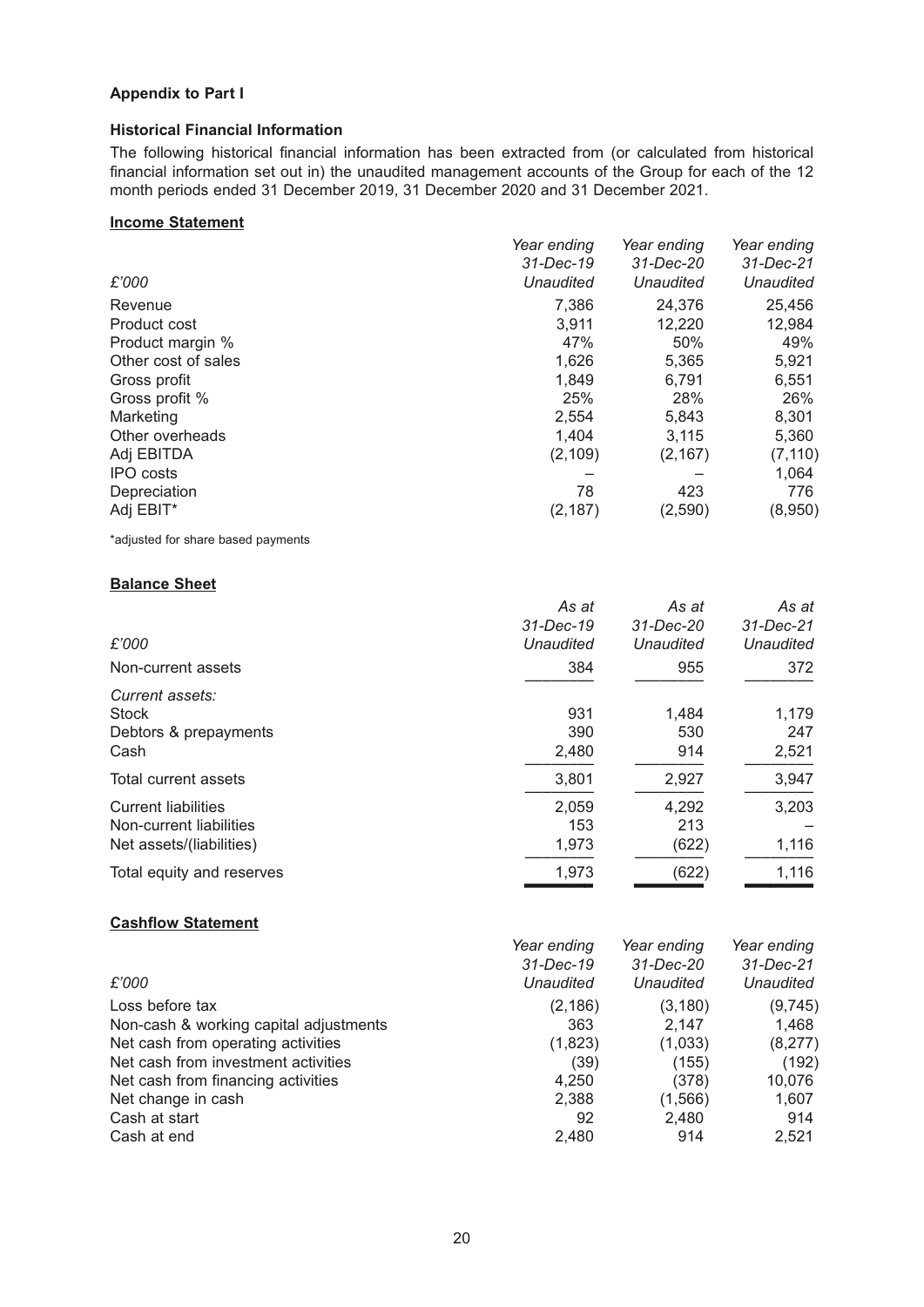# **PART II**

# **RISK FACTORS**

**An investment in the Company is subject to a number of risks and uncertainties. Accordingly, in evaluating whether to make an investment in the Company potential investors should consider carefully all of the information set out in this document and the risks attaching to an investment in the Company, including (but not limited to) the risk factors described below, before making any investment decision with respect to the shares. The risk factors described below do not purport to be an exhaustive list and do not necessarily comprise all of the risks to which the Company is exposed or all those associated with an investment in the Company. In particular, the Company's performance is likely to be affected by changes in market and/or economic conditions and in legal, accounting, regulatory and tax requirements. The risk factors described below are not intended to be presented in any assumed order of priority. Additional risks and uncertainties not presently known to the Directors, or which the Directors currently deem immaterial, may also have an adverse effect upon the Company. If any of the following risks were to materialise, the Group's business, financial condition, results, prospects and/or future operations may be materially adversely affected. In such case, the value of the shares may decline and an investor may lose all or part of their investment.**

#### **GENERAL RISKS**

An investment in the Company is only suitable for investors capable of evaluating the risks and merits of such investment and who have sufficient resources to bear any loss that may result from the investment. A prospective investor should consider with care whether an investment in the Company is suitable for them in the light of their personal circumstances and the financial resources available to them. The investment opportunity offered in this document may not be suitable for all recipients of this document. Investors are therefore strongly recommended to consult an investment adviser authorised by the Financial Conduct Authority, or such other similar body in their jurisdiction, who specialises in advising on investments of this nature before making their decision to invest.

Investment in the Company should not be regarded as short-term in nature. There can be no guarantee that any appreciation in the value of the Company's investments will occur or that the commercial objectives of the Company will be achieved. Investors may not get back the full amount initially invested.

The prices of shares and the income derived from them can go down as well as up. Past performance is not necessarily a guide to the future.

### **RISKS RELATING TO THE GROUP**

#### *The UK meal delivery and food retail market is highly competitive and the Group may not continue to compete effectively*

Businesses in the UK meal delivery market compete on the price, quality, variety and suitability of their product offerings, standard of customer service and on brand recognition and loyalty. The Group has a number of competitors in this market, some of whom have been operating for longer and have larger market shares than that of the Group. Parsley Box also faces competition from traditional offline food retailers, online and offline food delivery service providers, other companies that address the food at home market and potential new market entrants. The highly competitive nature of the market means that the Group must continually innovate its products, maintain high standards of customer service and successfully market its offering. To date, the Group has been successful in expanding its business. There can be no assurance that the Group will continue to be so. Existing competitors of the Group (or indeed new market entrants) may offer more attractive product ranges and better standards of customer service and may be more effective in their marketing activities. If the Group fails to respond successfully to such competition then it may fail to continue to expand its business (or indeed may suffer a loss of business), may lose (or fail to increase) market share and/or the Group's operating margins may erode, any of which may have a material adverse effect on the Group's business, prospects, financial condition and results of operations.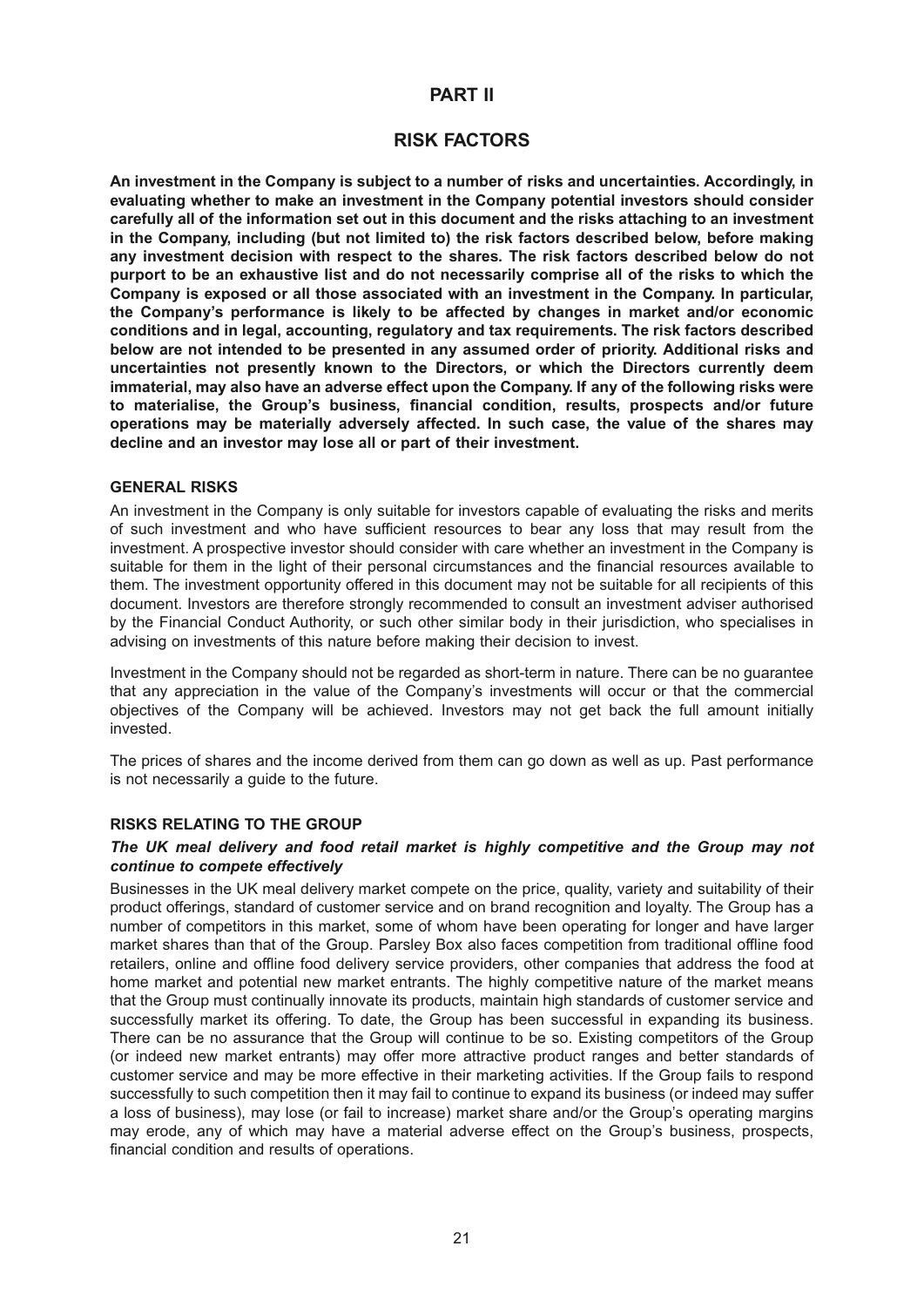### *The Group may not be able to achieve a sustainable CAC or increase AOV in line with its forecasts, which will impact the Group's cash generation and future profitability*

The growth of the business and revenue is dependent on the Group's ability to continue growing by retaining existing customers and adding new customers, which may not be possible at historic rates and acquisition costs. Whilst the Group has sought to identify the addressable market in which it operates and develop appropriate strategies for increasing its market share in each of the categories of that market, the Group's investments in marketing may not attract new customers, the cost of customer acquisition may increase over time, and the average customer spend in any category of the Group's addressable market may not increase by the amount expected/targeted/identified as possible by the Group and/or may decrease, any of which may have a material adverse effect on the Group's business, prospects, financial condition and results of operations and inhibit the successful implementation of its business plan.

#### *A key driver of the Group's cash generation and future profitability is customer retention rates*

Repeat revenue is critical for the success of the business. Repeat revenues comprise the majority of revenues, achieve a higher gross profit margin and do not include introductory discounts which are used to entice new customer orders. Gross margins net of marketing expense are significantly higher for repeat customer orders, as historically there has been a much lower cost of marketing to attract repeat custom. If, for whatever reason, the Company is unable to retain repeat customers going forward, this could have a material adverse effect on the business, financial condition, cash flows and results of operations and inhibit the successful implementation of its business plan.

#### *The Group's efforts to retain existing customers and to secure new customers may not be as effective as they have been to date*

Parsley Box's revenue is a function of its ability to attract and retain customers as well as the frequency and size of orders placed by the customers. If the Group does not promote and sustain its brand through marketing and other tools, it may fail to retain existing customers or secure the new customers required to maintain or grow the Group's business. In order to retain existing and secure new customers, the Group has incurred and will continue to incur substantial expenses relating to advertising and other marketing efforts.

An important element of the Group's customer acquisition and retention strategy is providing an excellent customer experience and establishing a relationship of trust with its customers. If the Group's customers are dissatisfied with the quality of the Group's products or the customer service they receive and their overall customer experience, they may reduce or stop purchasing products from the Group.

The Group's success depends on the popularity of its existing products and its ability to provide its customers with new, attractive products tailored to their needs. These new products may not achieve the level of consumer acceptance that the Company anticipates. Success depends in part on the Group's ability to anticipate the tastes, eating habits and lifestyle preferences of our customers and to offer products that appeal to these preferences. Customer' tastes and preferences may change from time to time and can be affected by a number of different factors beyond the Group's control, such as an increase in prices of produce, dietary trends, dietary concerns regarding certain items like calories or gluten as well as food safety concerns.

The materialisation of any of the risks described above could have a material adverse effect on the business, financial condition, cash flows and results of operations and inhibit the successful implementation of its business plan.

### *The Group is reliant upon third parties for the supply, storage and delivery of its products*

The Group currently outsources the majority of its operations, including manufacturing, warehousing and fulfilment. The Group relies on a small number of third parties for the supply, storage and ultimate delivery to customers of its products. Further, the Group outsources (on arm's length terms) its warehousing and fulfilment functions. If the Group were to lose access to products or services from a particular supplier, or to experience a significant disruption in the supply of products from a supplier, it could have a material adverse effect on the Group's business, prospects, financial condition and results of operations and inhibit the successful implementation of its business plan.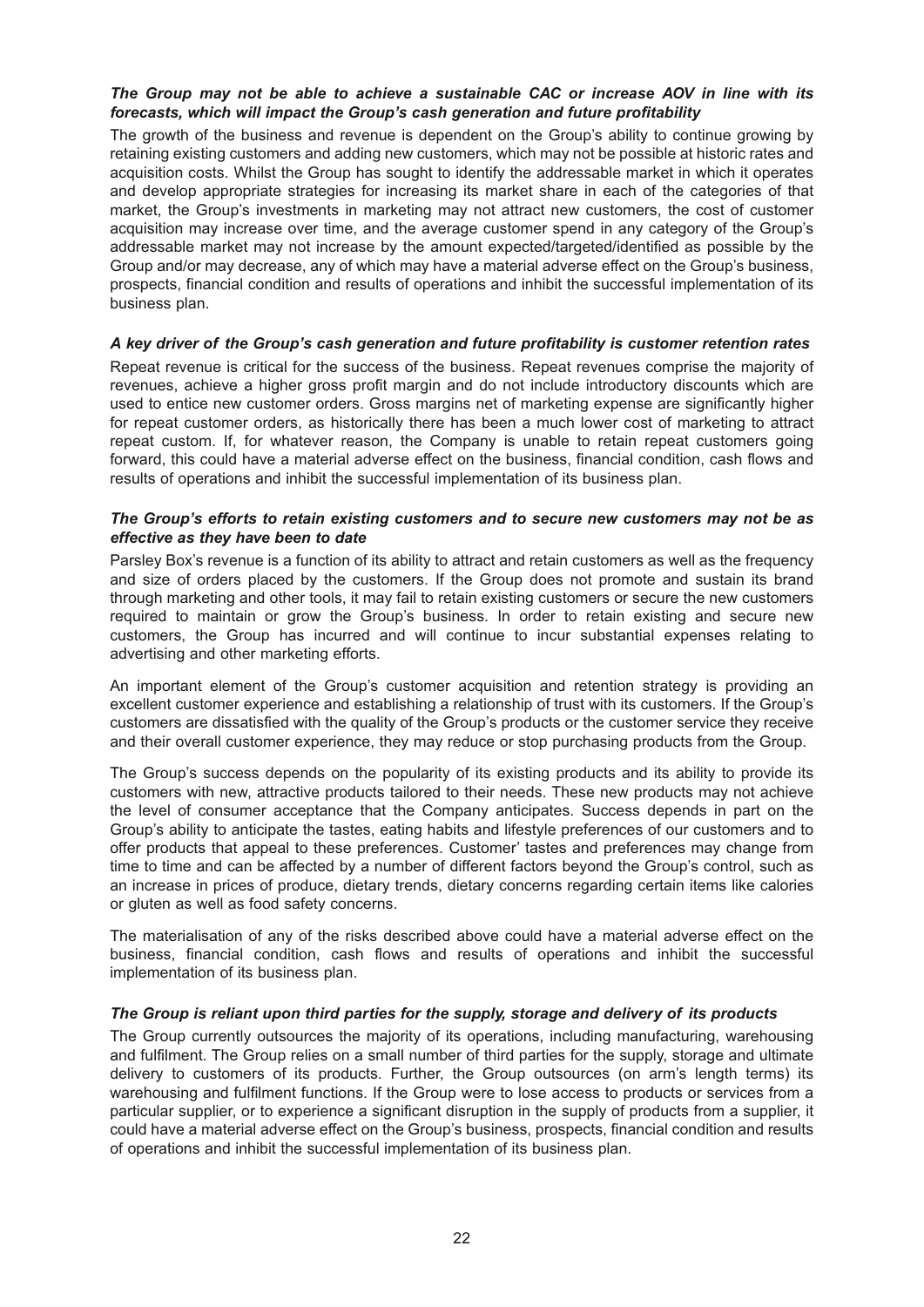Interruptions to or failures in the Group's delivery services (which are outsourced to a third party) may be due to events that are beyond the Group's control or that of the delivery companies (for example, natural disasters, transportation disruptions or labour unrest). Sourcing alternative logistics and delivery companies may not be possible or may result in delays and/or an unreliable service. The Group's products are also at risk of damage during transit. Such logistical delays or failures in the delivery process may have a material adverse effect on the Group's business, prospects, financial condition and results of operations and inhibit the successful implementation of its business plan.

### *The Group's brand could become subject to reputational damage*

The Group has invested significantly in the development and marketing of its brand, which the Group regards as a significant asset. In the event that the Group were to fail to properly address any product liability claim (irrespective of its merits) or any actual or perceived issues with its products (including product availability, quality, variety and value for money), its customer services or the effectiveness of its outsourced logistics operations, then its brand could become subject to reputational damage (such as adverse publicity, negative ratings and reviews or adverse social media commentary). An inability to manage risks relating to its brand for any reason could have a material adverse effect on the Group's business, prospects, financial condition and results of operations and inhibit the successful implementation of its business plan.

# *The Group may be liable if its products fail to meet the required standards*

The Group supplies ready meals, beverages and other consumable products to its customers. Whilst those products are supplied to the Group by its supply chain, the Group will be responsible (in the first instance) to its customers for any failure of those products to meet required standards, in particular if those products cause illness or allergen-related death. Although the Group maintains product liability insurance designed to provide compensation for any product liability claims which may arise, in the event of any significant product liability claim (or series of claims) the Group's business, prospects, financial condition and results of operations could be materially adversely affected.

Further, in case of any contamination or suspected contamination of any of the Group's products, the Group may have to perform a product recall. The occurrence of such an incident, or the negative publicity or public speculation about such an incident, could negatively impact demand for the Group's products, could result in significant costs being incurred, the destruction of product inventory, the loss of existing customers and a potential negative impact on the Group's ability to attract new customers as a result of an adverse impact on the Group's brand and reputation.

### *If the Group is unable to retain its key personnel (or to attract suitable replacements), its ability to execute its business strategy successfully could be materially and adversely affected*

The Group's future success is substantially dependent on its ability to retain and incentivise its executive management team. There is no guarantee that the Group will be successful in retaining such key personnel. The loss of any of these key personnel may have a material adverse effect on the future of the Group's business. Further, the replacement of any key personnel who were to leave the Group could be difficult and time consuming. The loss of the services of key personnel or the inability to recruit suitable replacements could have a material adverse effect on the Group's business, prospects, financial condition and results of operations and inhibit the successful implementation of its business plan.

# **RISKS RELATING TO THE ORDINARY SHARES**

### *Dilution of ownership of Ordinary Shares*

Shareholders' proportionate ownership and voting interest in the Company will be reduced pursuant to the Fundraising. In particular, to the extent that Shareholders do not take up the offer of Offer Shares under the Open Offer, their proportionate ownership and voting interest in the Company will be further reduced and the percentage that their shareholdings represent of the ordinary share capital of the Company will, following Admission, be reduced accordingly. Shareholders' proportionate ownership and voting interest in the Company will be diluted by approximately 41.2 per cent. post the Placing and Subscription and by approximately 45.4 per cent. if they do not take up their entitlements under the Open Offer, assuming there is full take up of the Open Offer Shares. Subject to certain exceptions, Shareholders in the United States and other Restricted Jurisdictions will not be able to participate in the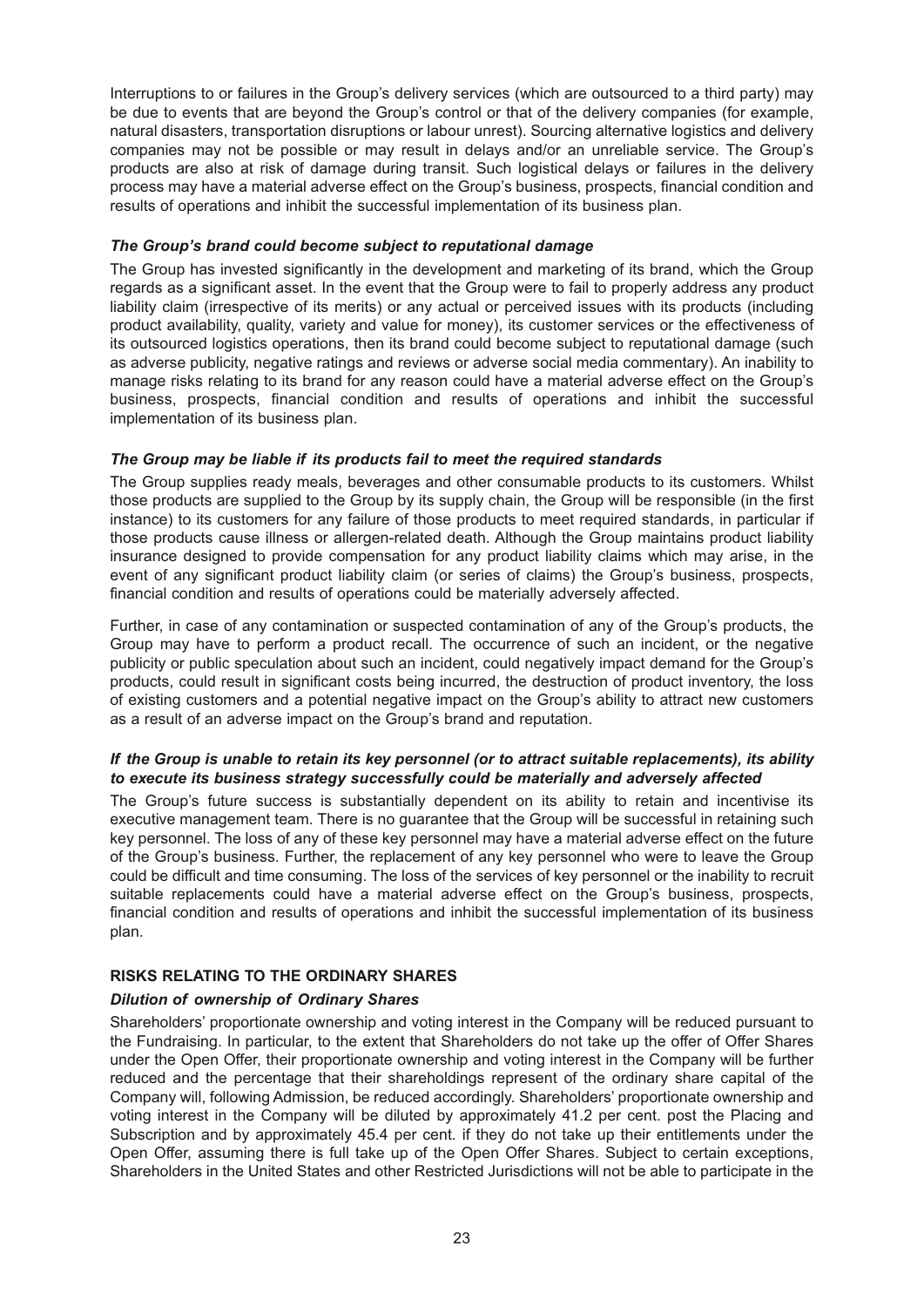Open Offer. Shareholders should note that their holdings and voting interest in the Company will be reduced, whether or not they elect to participate in the Open Offer, as a result of the Placing and Subscription.

# *Suitability*

An investment in the Ordinary Shares is only appropriate for investors capable of evaluating the risks (including the risk of capital loss) and merits of such investment and who have sufficient resources to sustain a total loss of their investment. An investment in the Ordinary Shares should be seen as long-term in nature and complementary to investments in a range of other financial assets and should only constitute part of a diversified investment portfolio. Potential investors should consider carefully whether investment in the Ordinary Shares is suitable for them in the light of the information in this document and their personal circumstances. Before making any final decision, potential investors in any doubt should consult with an investment adviser authorised by the Financial Conduct Authority who specialises in advising on investments of this nature.

### *Trading market for the Ordinary Shares*

The share price of publicly traded companies, particularly those listed on AIM, can be highly volatile and shareholdings illiquid. The Offer Price may not be indicative of the market price for the New Ordinary Shares following Admission. The market price of the Ordinary Shares will be influenced by a large number of factors, which could include, but not limited to, the performance of both the Group's and its competitors' businesses, variations in the operating results of the Group, divergence in financial results from analysts' expectations, changes in earnings estimates by stock market analysts, large purchases or sales of Ordinary Shares, legislative changes and general economic, political and regulatory conditions. Prospective investors should be aware that the value of an investment in the Company may go down as well as up. Investors may therefore realise less than, or lose all of, their investment. The volume of shares traded on AIM can be limited and this may restrict the ability of Shareholders to dispose of Ordinary Shares at any particular time. It may be more difficult for an investor to realise his investment in the Group than in a company whose shares are quoted on the Official List. The AIM Rules for Companies are less demanding than those of the Official List. It is emphasised that no application is being made for the admission of the Company's securities to the Official List.

### *Substantial sales of Ordinary Shares*

There can be no assurance that certain Directors or other Shareholders will not elect to sell their Ordinary Shares. The market price of Ordinary Shares could decline as a result of any such sales of Ordinary Shares or as a result of the perception that these sales may occur. In addition, if these or any other sales were to occur, the Group may in the future have difficulty in offering Ordinary Shares at a time or at a price it deems appropriate.

### *Additional capital and dilution*

The Directors do not currently anticipate that the Group will require additional capital to further its stated strategy. Nevertheless, it is possible that the Group will need or choose to raise extra capital in the future to finance the development of new products or services, to develop fully the Group's business, to take advantage of acquisition opportunities or respond to new competitive pressures. If the Group is unable to obtain this financing on terms acceptable to it then it may be forced to curtail its development. If additional funds are raised through the issue of new equity or equity-linked securities of the Company other than on a *pro rata* basis to existing Shareholders, the percentage ownership of such Shareholders may be substantially diluted. There is no guarantee that the then prevailing market conditions will allow for such a fundraising or that new investors will be prepared to subscribe for Ordinary Shares at the same price as the Offer Price or higher.

### *Dividends*

The Board's intention is for the Company to reinvest any net cash generated from operations to finance the growth and expansion of its business, and accordingly does not intend for the Company to pay any dividends in the foreseeable future. Any declaration and payment of dividends in the future by the Company will be dependent upon the Company's results, financial position, cash requirements, future prospects, profits available for distribution and other factors regarded by the Company as relevant at the time. Consequently, the Company may never pay dividends.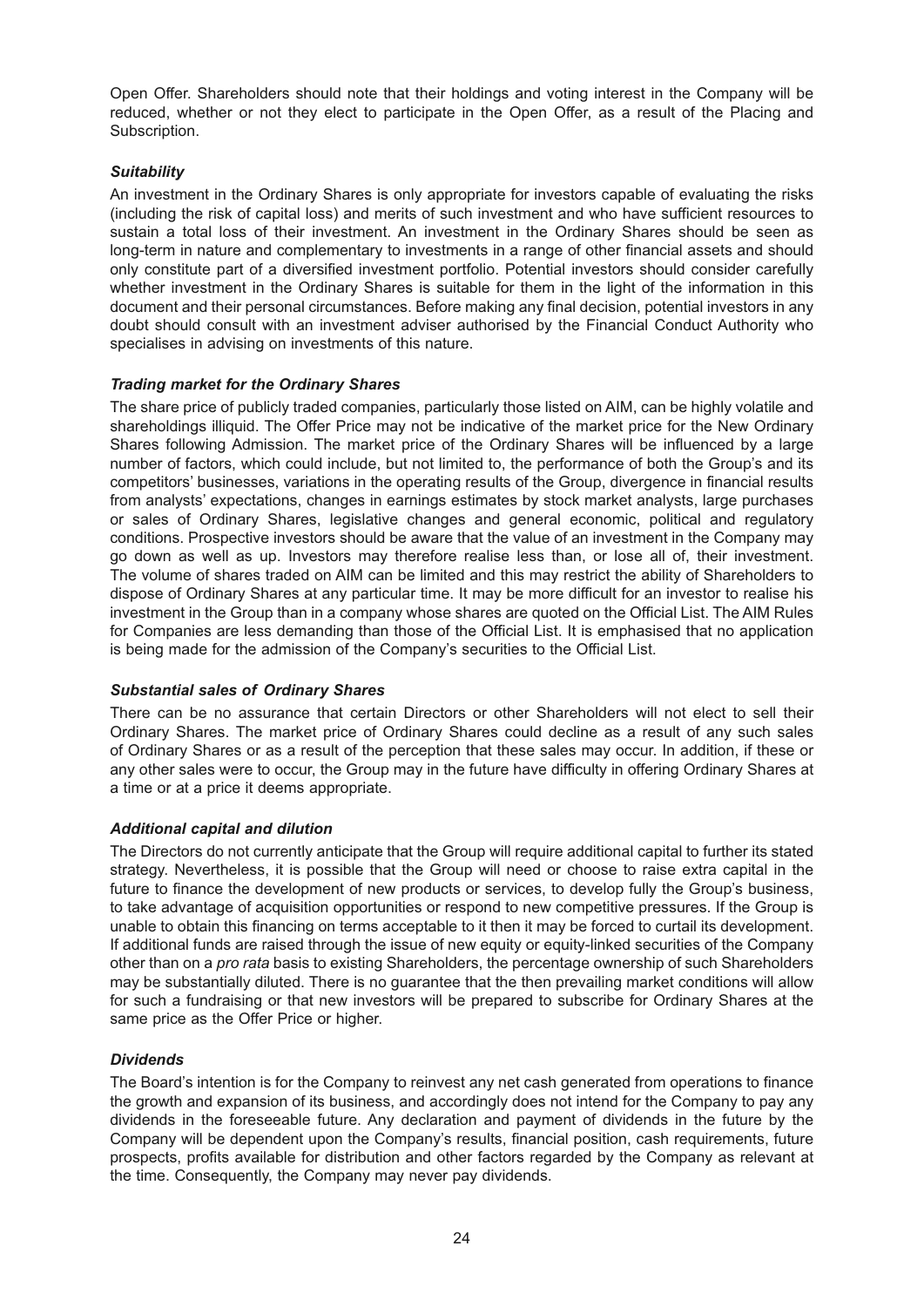# **PART III**

# **QUESTIONS AND ANSWERS ABOUT THE OPEN OFFER**

The questions and answers set out in this Part III: "*Questions and Answers about the Open Offer*" are intended to be in general terms only and, as such, you should read Part IV: "*Terms and Conditions of the Open Offer*" of this document for full details of what action to take. If you are in any doubt as to the action you should take, you are recommended to seek your own personal financial advice immediately from your stockbroker, bank manager, solicitor, accountant or other appropriate independent financial adviser duly authorised under FSMA if you are in the United Kingdom, or if not, from another appropriately authorised independent financial adviser. **For certainty, the Open Offer is not being extended into the United States or in any other Restricted Jurisdiction where such offer is not permitted pursuant to applicable securities laws.**

This Part III deals with general questions relating to the Open Offer and more specific questions relating principally to persons resident in the United Kingdom who hold their Ordinary Shares in certificated form only. If you are an Overseas Shareholder, you should read paragraph 6 of Part IV: "*Terms and Conditions of the Open Offer*" of this document and you should take professional advice as to whether you are eligible and/or you need to observe any formalities to enable you to take up your Open Offer Entitlement. If you hold your entitlement to Existing Ordinary Shares in uncertificated form (that is, through CREST) you should read Part IV: "*Terms and Conditions of the Open Offer*" of this document for full details of what action you should take. If you are a CREST sponsored member, you should also consult your CREST sponsor. If you do not know whether your Existing Ordinary Shares are in certificated or uncertificated form, please call Equiniti Limited on +44 (0) 371-384-2050. Please use the country code when calling from outside the UK. Calls are charged at the standard geographic rate and will vary by provider. Calls outside the United Kingdom will be charged at the applicable international rate. The helpline is open between 8.30 a.m. and 5.30 p.m., Monday to Friday excluding public holidays in England and Wales. Please note that Equiniti Limited cannot provide any financial, legal or tax advice and calls may be recorded and monitored for security and training purposes.

The contents of this document should not be construed as legal, business, accounting, tax, investment or other professional advice. Each prospective investor should consult his, her or its own appropriate professional advisers for advice. This document is for your information only and nothing in this document is intended to endorse or recommend a particular course of action.

### **1. What is an open offer?**

An open offer is a way for companies to raise money. Companies usually do this by giving their existing shareholders a right to acquire further shares at a fixed price in proportion to their existing shareholdings.

In this instance, Qualifying Shareholders will also be offered the opportunity to apply for additional shares in excess of their entitlement to the extent that other Qualifying Shareholders do not take up their entitlement in full. The Issue Price is a 11.1 per cent. premium to the price of 18 pence per share, being the closing midmarket price on 9 March 2022 (being the latest practicable date prior to the publication of this document).

This Open Offer is an invitation by the Company to Qualifying Shareholders to apply to acquire up to an aggregate of 5,513,464 New Ordinary Shares at a price of 20 pence per share. If you hold Existing Ordinary Shares on the Open Offer Record Date or have a *bona fide* market claim, other than, subject to certain exceptions, where you are a Shareholder with a registered address or located in the United States or any other Restricted Jurisdiction, you will be entitled to subscribe for Open Offer Shares under the Open Offer.

The Open Offer is being made on the basis of 3 Open Offer Shares for every 23 Existing Ordinary Shares held by Qualifying Shareholders on the Open Offer Record Date. If your Open Offer Entitlement is not a whole number, you will not be entitled to buy a fraction of an Open Offer Share and your entitlement will be rounded down to the nearest whole number.

The Excess Application Facility allows Qualifying Shareholders to apply for Open Offer Shares in excess of their Open Offer Entitlements. Applications made under the Excess Application Facility will be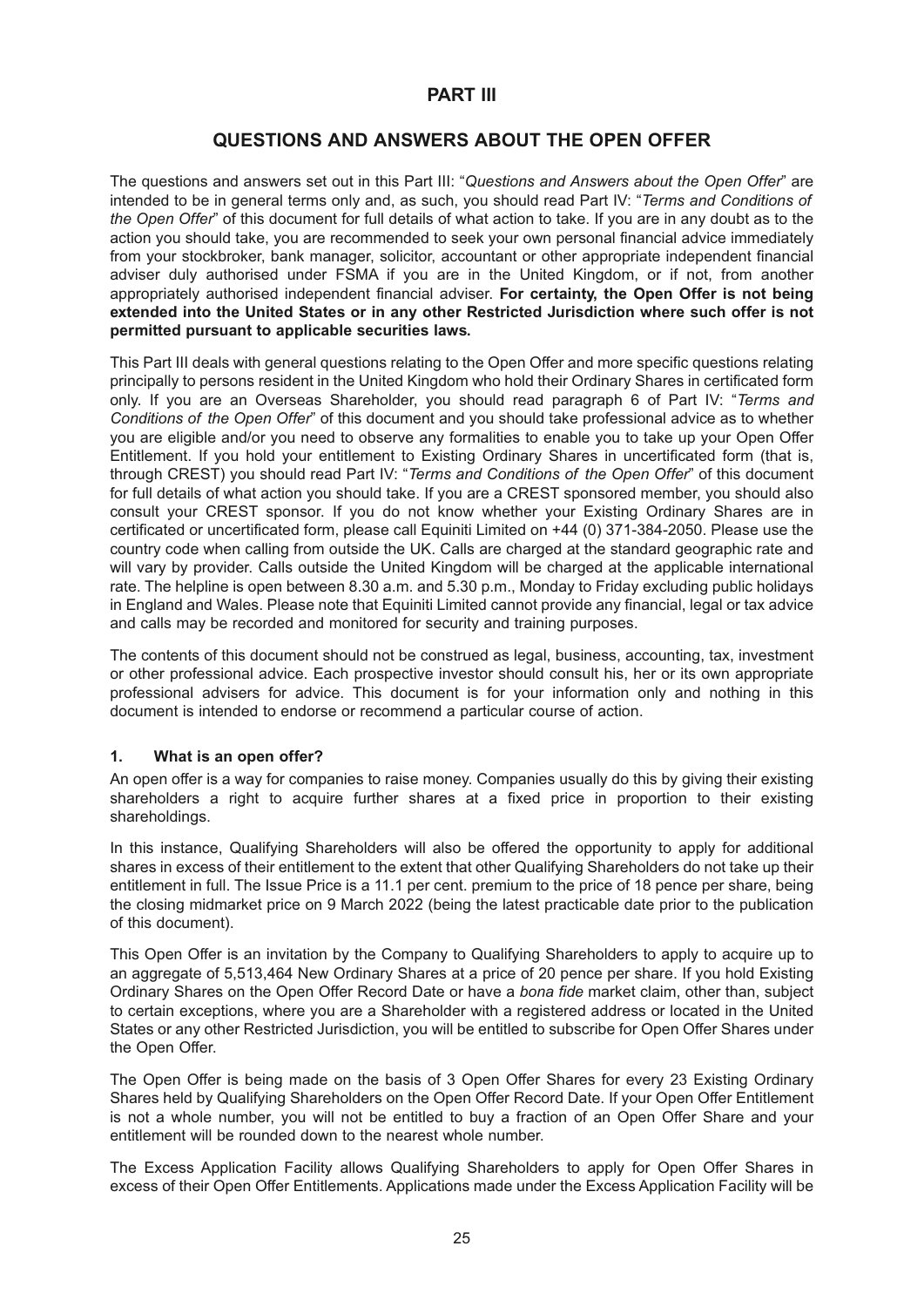scaled back *pro rata* to existing shareholdings if applications are received from Qualifying Shareholders for more than the available number of Excess Shares. Unlike in a rights issue, Application Forms (and Forms of Instruction) are not negotiable documents and neither they nor the Open Offer Entitlements can themselves be traded.

### **2. I hold my Existing Ordinary Shares in certificated form. How do I know I am eligible to participate in the Open Offer?**

If you receive an Application Form and, subject to certain exceptions, are neither a holder with a registered address nor located in the United States or any other Restricted Jurisdiction, then you should be eligible to participate in the Open Offer as long as you have not sold all of your Existing Ordinary Shares on or before 10 March 2022. The Existing Ordinary Shares are expected to be marked "ex-entitlement" by the London Stock Exchange at 8.00 a.m. on 15 March 2022.

#### **3. I hold my Existing Ordinary Shares in certificated form. How do I know how many Open Offer Shares I am entitled to take up?**

If you hold your Existing Ordinary Shares in certificated form and, subject to certain exceptions, do not have a registered address and are not located in the United States or any other Restricted Jurisdiction, you will be sent an Application Form that shows:

- how many Existing Ordinary Shares you held at the close of business on the Open Offer Record Date;
- how many Open Offer Shares are comprised in your Open Offer Entitlement; and
- how much you need to pay if you want to take up your right to buy all your entitlement to the Open Offer Shares.

Subject to certain exceptions, if you have a registered address in the United States or any of the other Restricted Jurisdictions, you will not receive an Application Form.

If you would like to apply for any of or all of the Open Offer Shares comprised in your Open Offer Entitlement or any Excess Open Offer Entitlement you should complete the Application Form in accordance with the instructions printed on it and the information provided in this document. Completed Application Forms should be posted, along with a cheque or banker's draft drawn in the appropriate form, in the accompanying pre-paid envelope or returned by post or by hand (during normal office hours only), to the Receiving Agent, Equiniti Limited (who will act as receiving agent in relation to the Open Offer) so as to be received by the Receiving Agent by no later than 11.00 a.m. on 29 March 2022, after which time Application Forms will not be valid.

### **4. I hold my Existing Ordinary Shares in certificated form and am eligible to receive an Application Form. What are my choices in relation to the Open Offer?**

### (a) *If you do not want to take up your Open Offer Entitlement*

If you do not want to take up the Open Offer Shares to which you are entitled, you do not need to do anything. In these circumstances, you will not receive any Open Offer Shares. You will also not receive any money when the Open Offer Shares you could have taken up are sold, as would happen under a rights issue. You cannot sell your Application Form or your Open Offer Entitlement to anyone else.

If you do not return your Application Form subscribing for the Open Offer Shares to which you are entitled by 11.00 a.m. on 29 March 2022, the Company has made arrangements under which the Company has agreed to issue the Open Offer Shares to other Qualifying Shareholders under the Excess Application Facility.

If you do not take up your Open Offer Entitlement then following the issue of the Open Offer Shares pursuant to the Open Offer, your interest in the Company will be significantly diluted.

### (b) *If you want to take up some but not all of your Open Offer Entitlement*

If you want to take up some but not all of the Open Offer Shares to which you are entitled, you should write the number of Open Offer Shares you want to take up in Box 4 of your Application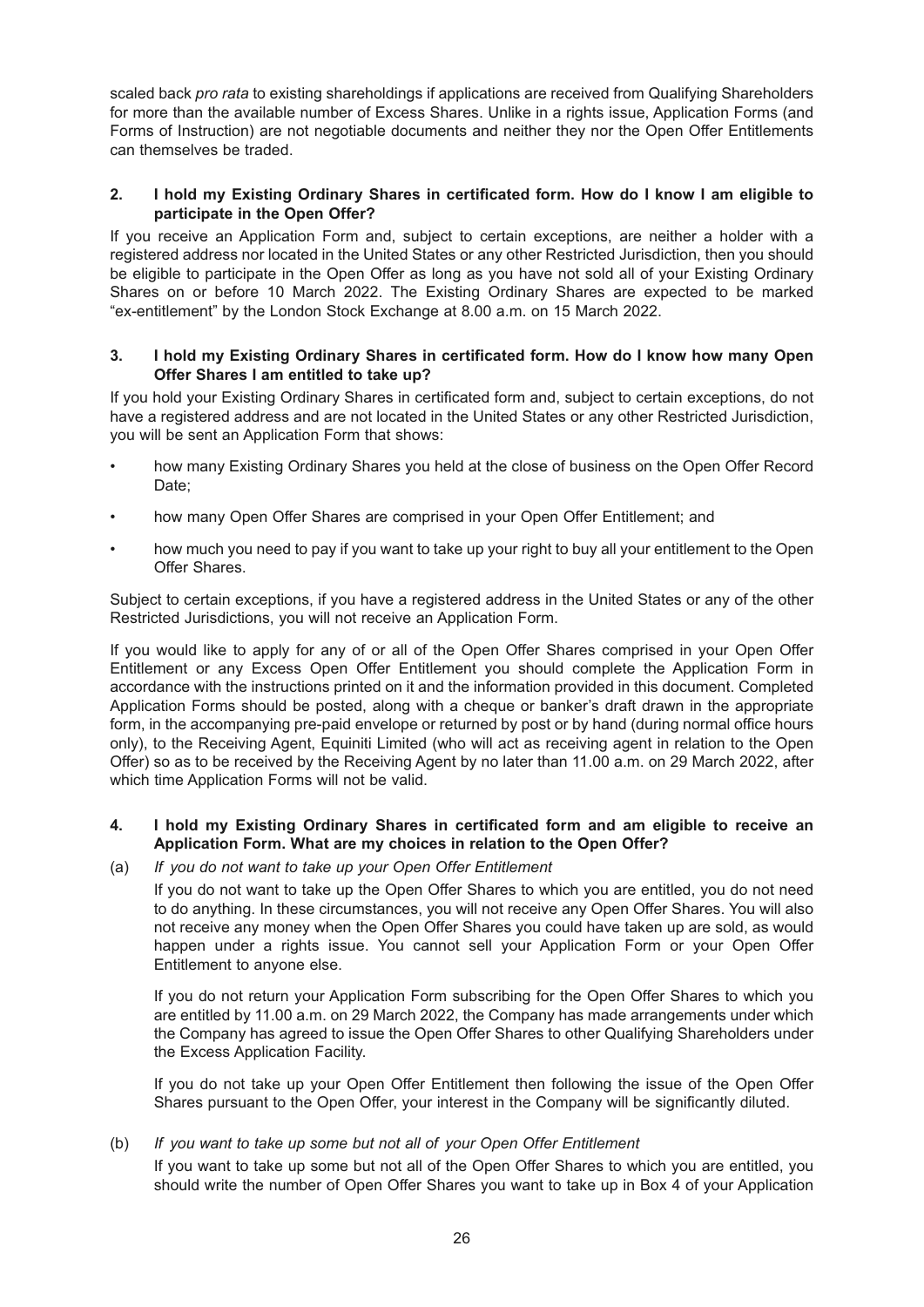Form; for example, if you are entitled to take up 600 shares but you only want to take up 300 shares, then you should write '300' in Box 4. To work out how much you need to pay for the Open Offer Shares, you need to multiply the number of Open Offer Shares you want (in this example, '300') by £0.20, which is the price in pounds of each Open Offer Share (giving you an amount of £60 in this example). You should write this amount in Box 7, rounding down to the nearest whole pence and this should be the amount your cheque or banker's draft is made out for. You should then return the completed Application Form, together with a cheque or banker's draft for that amount, in the accompanying prepaid envelope (for use only by Shareholders with registered addresses in the United Kingdom) and return by post to the Receiving Agent, Equiniti Limited or by hand (during normal office hours only), so as to be received by the Receiving Agent by no later than 11.00 a.m. on 29 March 2022, after which time Application Forms will not be valid. If you post your Application Form by first-class post, you should allow at least four working days for delivery.

All payments must be in pounds sterling and made by cheque or banker's draft made payable to Equiniti Limited re Parsley Box OO and crossed A/C payee only. Cheques or banker's drafts must be drawn on a bank or building society or branch of a bank or building society in the United Kingdom or Channel Islands which is either a settlement member of the Cheque and Credit Clearing Company Limited or the CHAPS Clearing Company Limited or which has arranged for its cheques and banker's drafts to be cleared through the facilities provided by any of those companies or committees and must bear the appropriate sort code in the top right-hand corner and must be for the full amount payable on application. Third party cheques will not be accepted with the exception of building society cheques or banker's drafts where the building society or bank has confirmed the name of the account holder and the number of an account held in the Applicant's name at the building society or bank by stamping or endorsing the cheque or draft to such effect. The account name should be the same as that shown on the application. Post-dated cheques will not be accepted.

Cheques or banker's drafts will be presented for payment upon receipt. The Company reserves the right to instruct the Receiving Agent to seek special clearance of cheques and banker's drafts to allow the Company to obtain value for remittances at the earliest opportunity. It is a term of the Open Offer that cheques shall be honoured on first presentation and the Company may elect to treat as invalid acceptances in respect of which cheques are not so honoured. All documents, cheques and banker's drafts sent through the post will be sent at the risk of the sender. Payments via CHAPS, BACS or electronic transfer will not be accepted.

Subject to the issue of the Open Offer Shares and Admission, a definitive share certificate will then be sent to you for the Open Offer Shares that you take up. Your definitive share certificate for Open Offer Shares is expected to be despatched to you on 12 April 2022.

#### (c) *If you want to take up all of your Open Offer Entitlement*

If you want to take up all of the Open Offer Shares to which you are entitled, all you need to do is send the Application Form (ensuring that all joint holders sign (if applicable)), together with your cheque or banker's draft for the amount (as indicated in Box 3 of your Application Form), payable to Equiniti Limited re Parsley Box OO in the accompanying pre-paid envelope or return by post or (during normal office hours only) by hand, so as to be received by the Receiving Agent by no later than 11.00 a.m. on 29 March 2022, after which time Application Forms will not be valid. If you post your Application Form by first-class post, you should allow at least four Dealing Days for delivery.

#### (d) *If you want to apply for more than your Open Offer Entitlement*

Provided you have agreed to take up your Open Offer Entitlement in full, you can apply for further Open Offer Shares under the Excess Application Facility. You should write the number of Open Offer Shares comprised in your Open Offer Entitlement (as indicated in Box 2 of the Application Form) in Box 4 and write the number of additional Open Offer Shares for which you would like to apply in Box 5. You should then add the totals in Boxes 5 and 5 and insert the total number of Open Offer Shares for which you would like to apply in Box 6.

For example, if you have an Open Offer Entitlement for 600 Open Offer Shares but you want to apply for 900 Open Offer Shares in total, then you should write '600' in Box 4, '300' in Box 5 and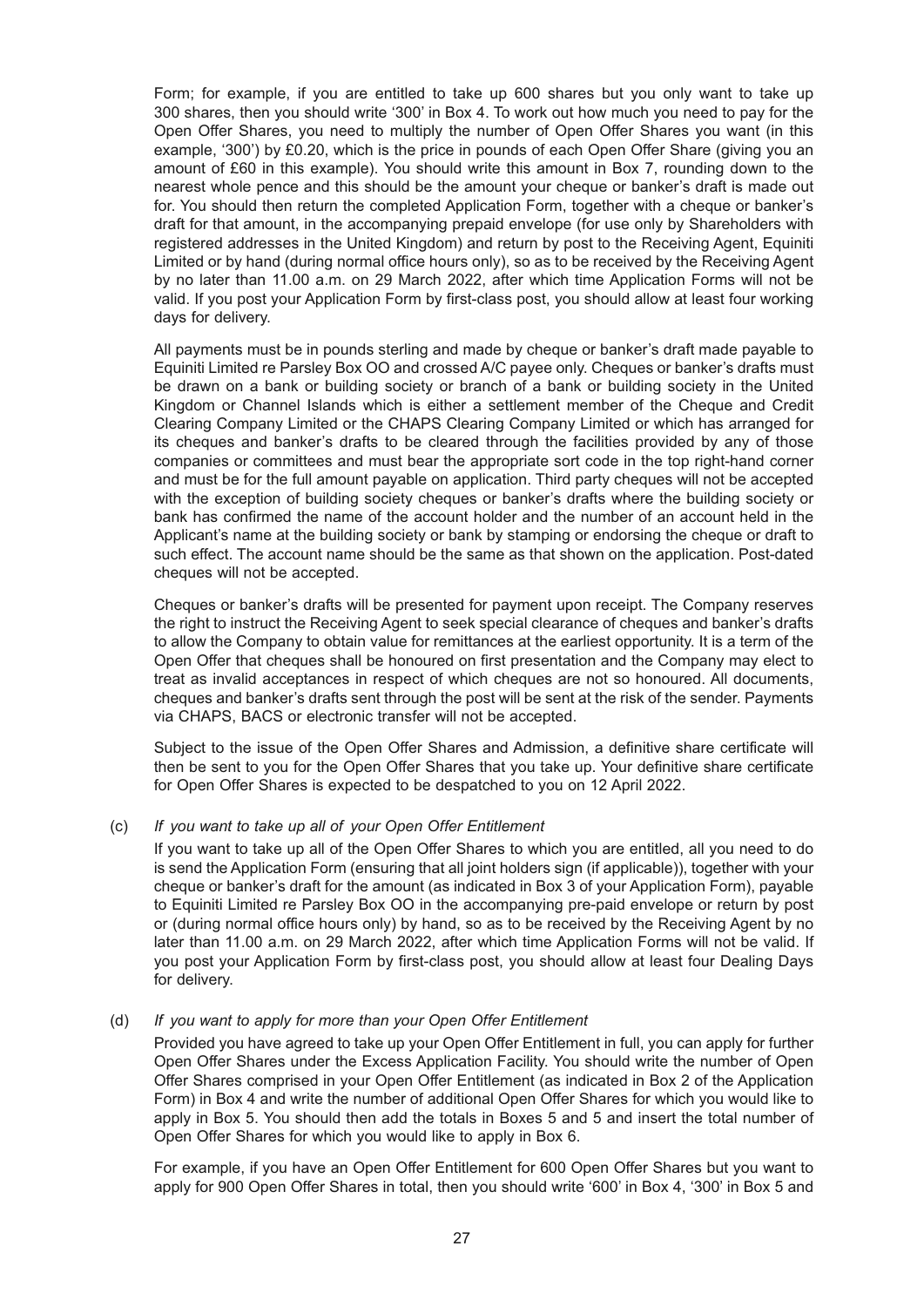'900' in Box 6. To work out how much you need to pay for the Open Offer Shares, you need to multiply the number of Open Offer Shares you want (in this example, '900') by £0.20, which is the price in pounds sterling of each Open Offer Share (giving you an amount of £180 in this example). You should write this amount in Box 7, rounding down to the nearest whole pence and this should be the amount your cheque or banker's draft is made out for. You should then return the completed Application Form, together with a cheque or banker's draft for that amount, in the accompanying prepaid envelope (for use by Shareholders with registered addresses in the United Kingdom only) or return by post to the Receiving Agent, Equiniti Limited or (during normal office hours only) by hand so as to be received by no later than 11.00 a.m. on 29 March 2022, after which time Application Forms will not be valid. If you post your Application Form by firstclass post, you should allow at least four Dealing Days for delivery.

If applications under the Excess Application Facility are received for more than the total number of Open Offer Shares available following take up of Open Offer Entitlements, such applications will be scaled back *pro rata* to existing shareholdings. It should be noted that applications under the Excess Application Facility may not be satisfied in full. A definitive share certificate will then be sent to you for the Open Offer Shares that you take up and otherwise successfully apply for using the Excess Application Facility. Your definitive share certificate for Open Offer Shares is expected to be despatched to you on 12 April 2022.

#### **5. I hold my interest in Existing Ordinary Shares in CREST. What do I need to do in relation to the Open Offer?**

Qualifying CREST Shareholders should follow the instructions set out in Part IV: "Terms and Conditions of the Open Offer" of this document. Persons who hold Existing Ordinary Shares through a CREST member should be informed by the CREST member through which they hold their Existing Ordinary Shares of (i) the number of Open Offer Shares which they are entitled to acquire under their Open Offer Entitlement and (ii) how to apply for Open Offer Shares in excess of their Open Offer Entitlements under the Excess Application Facility provided they choose to take up their Open Offer Entitlement in full and should contact them should they not receive this information.

#### **6. I hold my Existing Shares in uncertificated form in the Parsley Box Share Account. What do I need to do in relation to the Open Offer?**

### (a) *If you do not want to take up your Open Offer Entitlement*

If you do not want to take up the Open Offer Shares to which you are entitled, you do not need to do anything. In these circumstances, you will not receive any Open Offer Shares. You will also not receive any money when the Open Offer Shares you could have taken up are sold, as would happen under a rights issue. You cannot sell your Form of Instruction or your Open Offer Entitlement to anyone else.

If you do not return your Form of Instruction subscribing for the Open Offer Shares to which you are entitled by 5.00 p.m. on 25 March 2022, the Company has made arrangements under which the Company has agreed to issue the Open Offer Shares to other Qualifying Shareholders under the Excess Application Facility.

If you do not take up your Open Offer Entitlement then following the issue of the Open Offer Shares pursuant to the Open Offer, your interest in the Company will be significantly diluted.

### (b) *If you want to take up some but not all of your Open Offer Entitlement*

If you want to take up some but not all of the Open Offer Shares to which you are entitled, you should write the number of Open Offer Shares you want to take up in Box 4 of your Form of Instruction; for example, if you are entitled to take up 600 shares but you only want to take up 300 shares, then you should write '300' in Box 4. To work out how much you need to pay for the Open Offer Shares, you need to multiply the number of Open Offer Shares you want (in this example, '300') by £0.2, which is the price in pounds of each Open Offer Share (giving you an amount of £60 in this example). You should write this amount in Box 7, rounding down to the nearest whole pence and this should be the amount your cheque or banker's draft is made out for. You should then return the completed Form of Instruction, together with a cheque or banker's draft for that amount, in the accompanying prepaid envelope (for use only by Shareholders with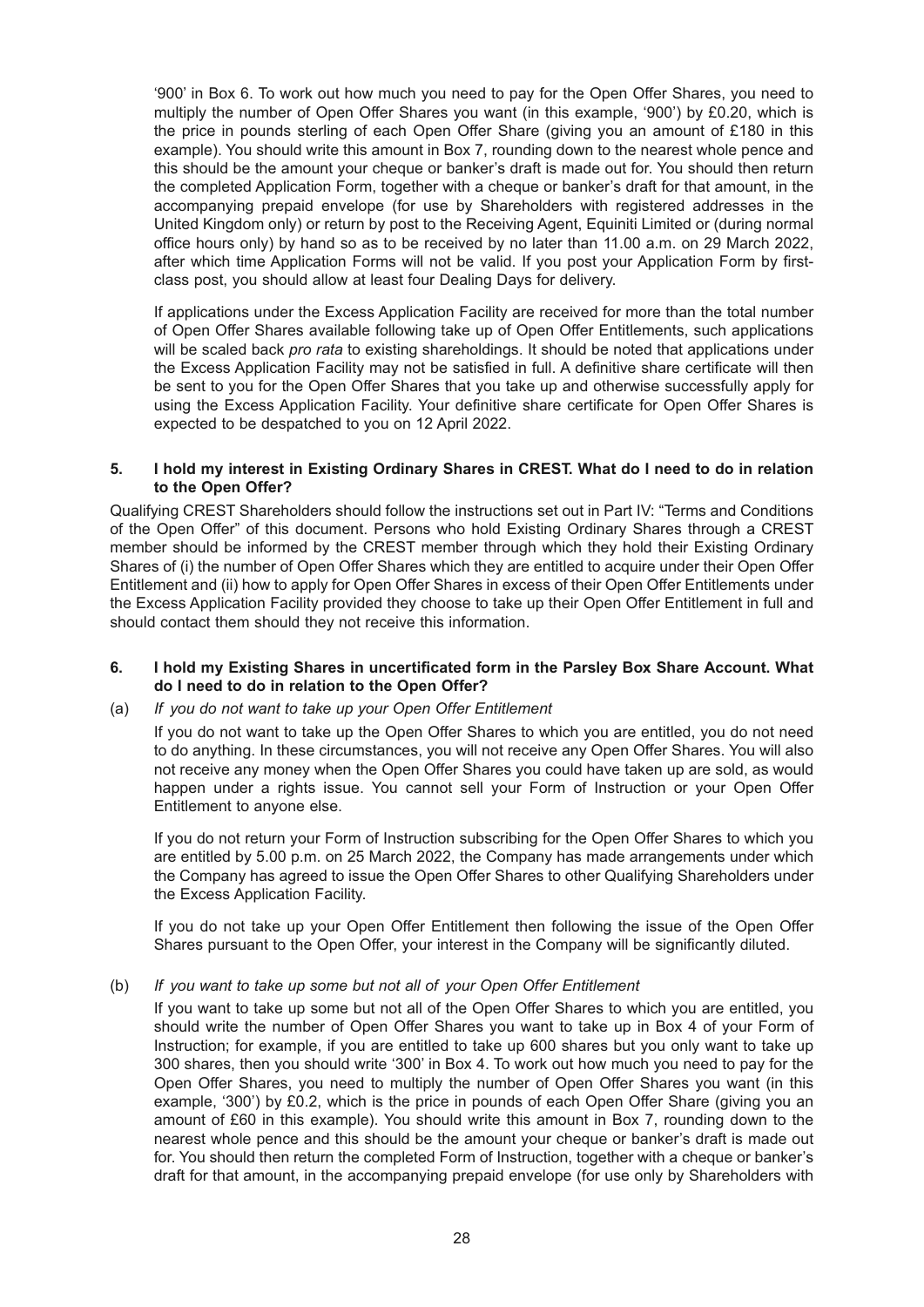registered addresses in the United Kingdom) and return by post to the Receiving Agent, Equiniti Limited or by hand (during normal office hours only), so as to be received by the Receiving Agent by no later than 5.00 p.m. on 25 March 2022, after which time Forms of Instruction will not be valid. If you post your Form of Instruction by first-class post, you should allow at least four working days for delivery.

All payments must be in pounds sterling and made by cheque or banker's draft made payable to Equiniti FS Limited re Client Account CSN Par Bx OO and crossed A/C payee only. Cheques or banker's drafts must be drawn on a bank or building society or branch of a bank or building society in the United Kingdom or Channel Islands which is either a settlement member of the Cheque and Credit Clearing Company Limited or the CHAPS Clearing Company Limited or which has arranged for its cheques and banker's drafts to be cleared through the facilities provided by any of those companies or committees and must bear the appropriate sort code in the top right-hand corner and must be for the full amount payable on application. Third party cheques will not be accepted with the exception of building society cheques or banker's drafts where the building society or bank has confirmed the name of the account holder and the number of an account held in the Applicant's name at the building society or bank by stamping or endorsing the cheque or draft to such effect. The account name should be the same as that shown on the application. Post-dated cheques will not be accepted.

Cheques or banker's drafts will be presented for payment upon receipt. The Company reserves the right to instruct the Receiving Agent to seek special clearance of cheques and banker's drafts to allow the Company to obtain value for remittances at the earliest opportunity. It is a term of the Open Offer that cheques shall be honoured on first presentation and the Company may elect to treat as invalid acceptances in respect of which cheques are not so honoured. All documents, cheques and banker's drafts sent through the post will be sent at the risk of the sender. Payments via CHAPS, BACS or electronic transfer will not be accepted.

Subject to the issue of the Open Offer Shares and Admission, your New Ordinary Shares will be credited to your Share Account on 31 March 2022 and this will show on your Shareview Portfolio from 31 March 2022, and on your quarterly Share Account statement made available via your Shareview Portfolio within 5 business days of 30 June 2022.

### (c) *If you want to take up all of your Open Offer Entitlement*

If you want to take up all of the Open Offer Shares to which you are entitled, all you need to do is send the Form of Instruction (ensuring that all joint holders sign (if applicable)), together with your cheque or banker's draft for the amount (as indicated in Box 3 of your Form of Instruction), payable to Equiniti FS Limited re Client Account CSN Par Bx OO in the accompanying pre-paid envelope or return by post or (during normal office hours only) by hand, so as to be received by the Receiving Agent by no later than 5.00 p.m. on 25 March 2022, after which time Forms of Instruction will not be valid. If you post your Form of Instruction by first-class post, you should allow at least four Dealing Days for delivery.

### (d) *If you want to apply for more than your Open Offer Entitlement*

Provided you have agreed to take up your Open Offer Entitlement in full, you can apply for further Open Offer Shares under the Excess Application Facility. You should write the number of Open Offer Shares comprised in your Open Offer Entitlement (as indicated in Box 2 of the Form of Instruction) in Box 4 and write the number of additional Open Offer Shares for which you would like to apply in Box 5. You should then add the totals in Boxes 4 and 5 and insert the total number of Open Offer Shares for which you would like to apply in Box 6.

For example, if you have an Open Offer Entitlement for 600 Open Offer Shares but you want to apply for 900 Open Offer Shares in total, then you should write '600' in Box 4, '300' in Box 5 and '900' in Box 6. To work out how much you need to pay for the Open Offer Shares, you need to multiply the number of Open Offer Shares you want (in this example, '900') by £0.2, which is the price in pounds sterling of each Open Offer Share (giving you an amount of £180 in this example). You should write this amount in Box 7, rounding down to the nearest whole pence and this should be the amount your cheque or banker's draft is made out for. You should then return the completed Form of Instruction, together with a cheque or banker's draft for that amount, in the accompanying prepaid envelope (for use by Shareholders with registered addresses in the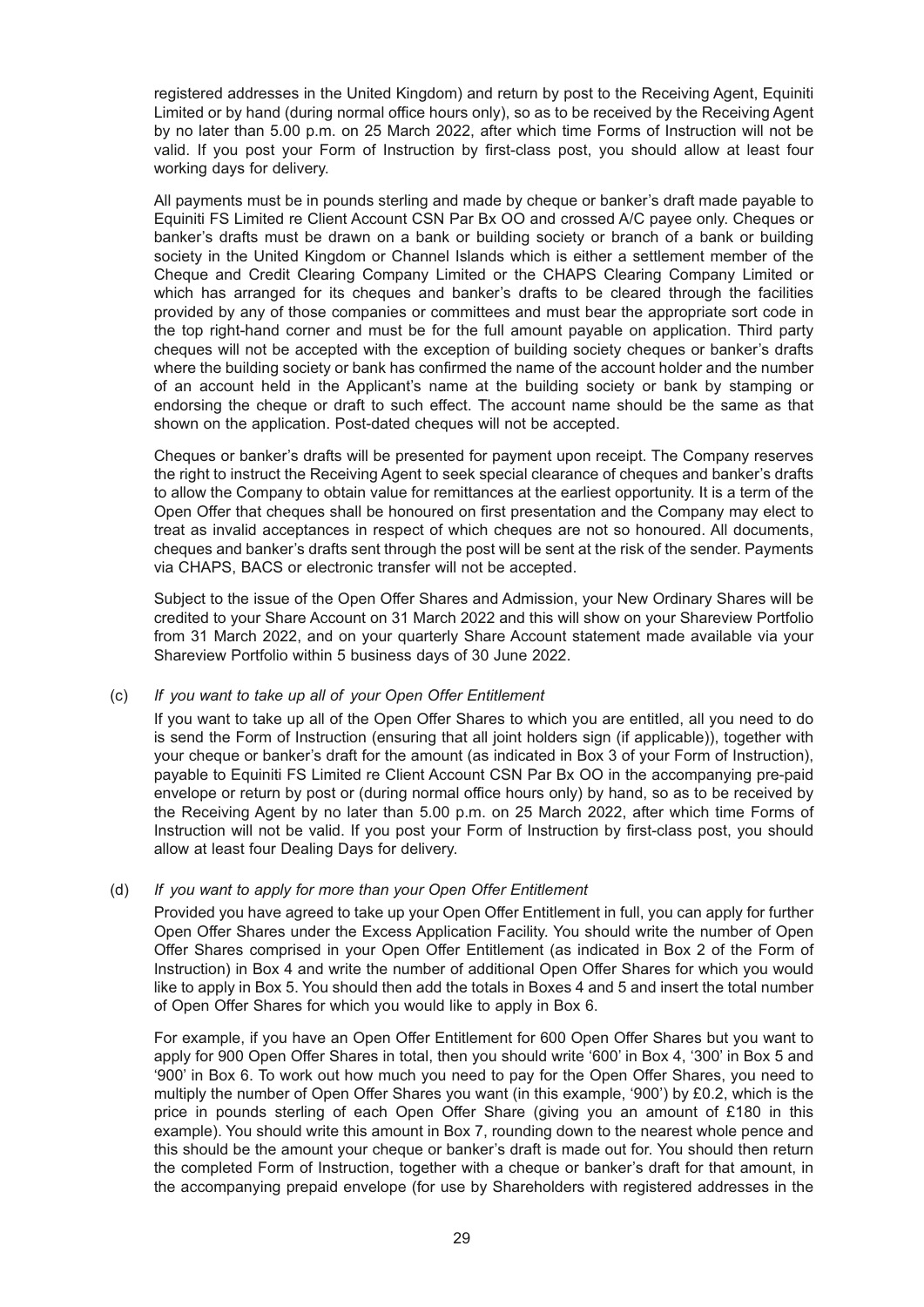United Kingdom only) or return by post to the Receiving Agent, Equiniti Limited or (during normal office hours only) by hand so as to be received by no later than 5.00 p.m. on 25 March 2022, after which time Forms of Instructions will not be valid. If you post your Form of Instruction by first-class post, you should allow at least four Dealing Days for delivery.

If applications under the Excess Application Facility are received for more than the total number of Open Offer Shares available following take up of Open Offer Entitlements, such applications will be scaled back *pro rata* to existing shareholdings. It should be noted that applications under the Excess Application Facility may not be satisfied in full.

Subject to the issue of the Open Offer Shares and Admission, your New Ordinary Shares will be credited to your Share Account on 31 March 2022 and this will show on your Shareview Portfolio from 31 March 2022, and on your next quarterly Share Account statement made available via your Shareview Portfolio within 5 business days of 30 June 2022.

#### **7. I acquired my Existing Ordinary Shares prior to the Open Offer Record Date and hold my Existing Ordinary Shares in certificated form. What if I do not receive an Application Form or I have lost my Application Form?**

If you do not receive an Application Form, this probably means that you are not eligible to participate in the Open Offer. Some Shareholders, however, will not receive an Application Form but may still be eligible to participate in the Open Offer, namely:

- Qualifying Shareholders who held their Existing Ordinary Shares in uncertificated form on 10 March 2022 and who have converted them to certificated form;
- Qualifying Shareholders who bought Existing Ordinary Shares before 10 March 2022 but were not registered as the holders of those shares at the 6.00 p.m. on 10 March 2022; and
- certain Overseas Shareholders who are not resident in or subject to the laws of a Restricted Jurisdiction.

If you do not receive an Application Form but think that you should have received one or you have lost your Application Form, please call Equiniti Limited on +44(0) 371-384-2050. Please use the country code when calling from outside the UK. Calls are charged at the standard geographic rate and will vary by provider. Calls outside the United Kingdom will be charged at the applicable international rate. The helpline is open between 8.30 a.m. and 5.30 p.m., Monday to Friday excluding public holidays in England and Wales. Please note that Equiniti Limited cannot provide any financial, legal or tax advice and calls may be recorded and monitored for security and training purposes.

### **8. I am a Qualifying Shareholder, do I have to apply for all the Open Offer Shares I am entitled to apply for?**

You can take up any number of the Open Offer Shares allocated to you under the Open Offer Entitlement. Your maximum Open Offer Entitlement is shown on your Application Form (or Form of Instruction, as applicable). Any applications by a Qualifying Shareholder for a number of Open Offer Shares which is equal to or less than that person's Open Offer Entitlement will be satisfied, subject to the Open Offer becoming unconditional.

# **9. Can I trade my Open Offer Entitlement?**

Qualifying Shareholders should be aware that the Open Offer is not a rights issue. As such, Qualifying Shareholders should also note that their Application Forms (or Forms of Instruction, as applicable) are not negotiable documents and cannot be traded. Qualifying CREST Shareholders should note that, although the Open Offer Entitlements will be admitted to CREST they will have limited settlement capabilities (for the purposes of market claims only), the Open Offer Entitlements will not be tradable or listed and applications in respect of the Open Offer may only be made by the Qualifying Shareholders originally entitled or by a person entitled by virtue of a *bona fide* market claim.

Open Offer Shares for which application has not been made under the Open Offer will not be sold in the market for the benefit of those who do not apply under the Open Offer and Qualifying Shareholders who do not apply to take up their Open Offer Entitlement will have no rights under the Open Offer or receive any proceeds from it.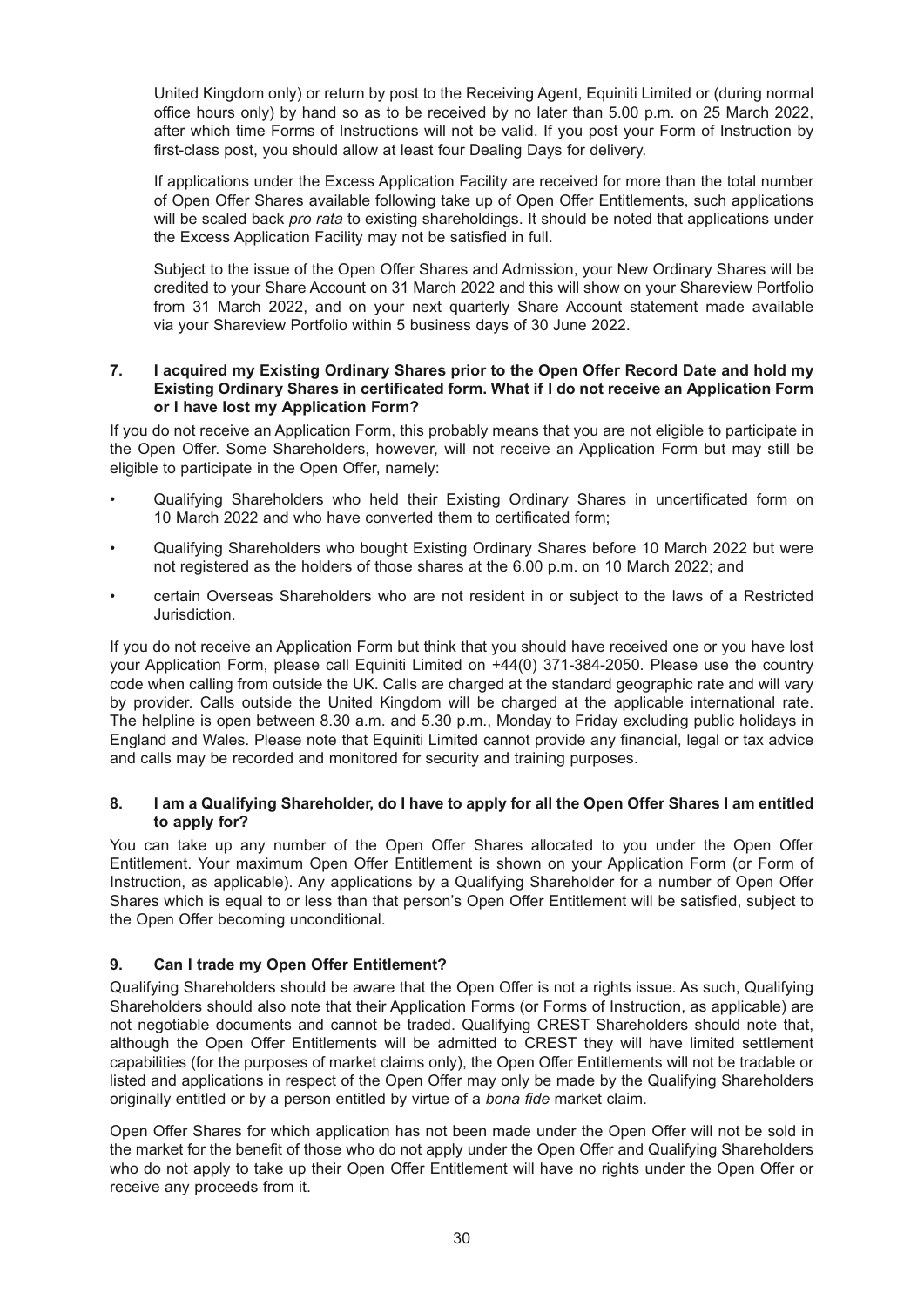# **10. What if I change my mind?**

If you are a Qualifying Shareholder, once you have sent your Application Form (or Form of Instruction, as applicable) and payment to the Receiving Agent, you cannot withdraw your application or change the number of Open Offer Shares for which you have applied.

#### **11. I hold my Existing Ordinary Shares in certificated form. What should I do if I have sold some or all of my Existing Ordinary Shares?**

If you hold shares in the Company directly and you sell some or all of your Existing Ordinary Shares before 6.00 p.m. on 10 March 2022, you should contact the buyer or the person/company through whom you sell your shares. The buyer may be entitled to apply for Open Offer Shares under the Open Offer as set out in the Application Form.

If you sell any of your Existing Ordinary Shares on or after 6.00 p.m. 10 March 2022, you may still take up and apply for the Open Offer Shares as set out on your Application Form.

# **12. I hold my Existing Ordinary Shares in certificated form. How do I pay?**

Completed Application Forms should be returned with a cheque or banker's draft drawn in the appropriate form. All payments must be in pounds sterling and made by cheque or banker's draft made payable to Equiniti Limited re Parsley Box OO. Cheques or banker's drafts must be drawn on a bank or building society or branch of a bank or building society in the United Kingdom or Channel Islands which is either a settlement member of the Cheque and Credit Clearing Company Limited or the CHAPS Clearing Company Limited or which has arranged for its cheques and banker's drafts to be cleared through the facilities provided by any of those companies or committees and must bear the appropriate sort code in the top right-hand corner.

Third party cheques will not be accepted with the exception of building society cheques or banker's drafts where the building society or bank has confirmed the name of the account holder and the number of an account held in the Applicant's name at the building society or bank by stamping or endorsing the cheque or draft to such effect. The account name should be the same as that shown on the application. Post-dated cheques will not be accepted.

### **13. Will the Existing Ordinary Shares that I hold now be affected by the Open Offer?**

If you decide not to apply for any of the Open Offer Shares to which you are entitled under the Open Offer, or only apply for some of your entitlement, your proportionate ownership and voting interest in the Company will be reduced.

Following the issue of the New Ordinary Shares pursuant to the Fundraising, assuming full take up of the Open Offer Entitlements, Qualifying Shareholders who do not take up any of their Open Offer Entitlements nor participate in the Fundraising will suffer a dilution of approximately 43.4 per cent. to their interests in the Company. If a Qualifying Shareholder takes up his Open Offer Entitlement in full, and does not participate in the Placing and Subscription, they will suffer a dilution of approximately 30.9 per cent. to their interest in the Company.

#### **14. I hold my Existing Ordinary Shares in certificated form. Where do I send my Application Form?**

You should send your completed Application Form in the accompanying pre-paid envelope or return by post to Equiniti Limited, or by hand (during normal office hours only), together with the monies in the appropriate form or by hand (during normal business hours) to the Receiving Agent. If you post your Application Form by first-class post, you should allow at least four Dealing Days for delivery. If you do not want to take up or apply for Open Offer Shares then you need take no further action.

### **15. I hold my Existing Ordinary Shares in certificated form. When do I have to decide if I want to apply for Open Offer Shares?**

The Receiving Agent must receive the Application Form by no later than 11.00 a.m. on 29 March 2022, after which time Application Forms will not be valid. If an Application Form is being sent by first class post in the UK, Qualifying Shareholders are recommended to allow at least four Dealing Days for delivery.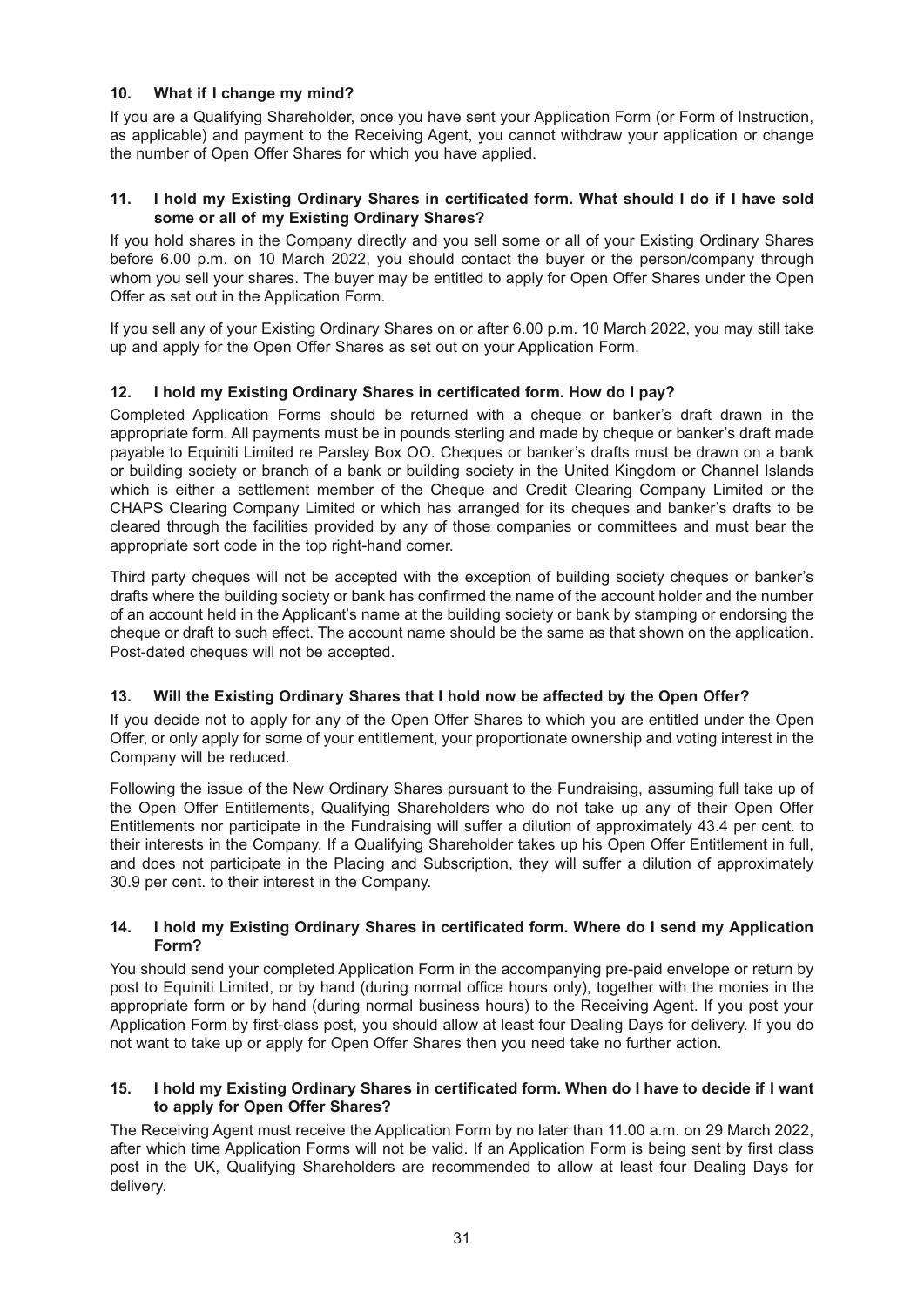# **16. How do I transfer my entitlements into the CREST system?**

If you are a Qualifying Shareholder, but are a CREST member and want your Open Offer Shares to be in uncertificated form, you should complete the CREST deposit form (contained in the Application Form), and ensure it is delivered to Euroclear Courier and Sorting Service in accordance with the instructions in the Application Form. CREST sponsored members should arrange for their CREST sponsors to do this.

#### **17. I hold my Existing Ordinary Shares in certificated form. When will I receive my new share certificate?**

Subject to the issue of the Open Offer Shares and Admission, it is expected that Equiniti Limited will post all new share certificates on 12 April 2022.

### **18. If I buy Ordinary Shares after the Open Offer Record Date, will I be eligible to participate in the Open Offer?**

If you bought your Ordinary Shares after the Open Offer Record Date, you are unlikely to be able to participate in the Open Offer in respect of such Ordinary Shares.

# **19. Will I be taxed if I take up my entitlements?**

Shareholders who are in any doubt as to their tax position in relation to taking up their entitlements under the Open Offer, or who are subject to tax in any jurisdiction other than the United Kingdom, should immediately consult a suitable professional adviser.

# **20. What should I do if I live outside the United Kingdom?**

Your ability to apply to acquire Open Offer Shares may be affected by the laws of the country in which you live and you should take professional advice as to whether you require any governmental or other consents or need to observe any other formalities to enable you to take up your Open Offer Entitlement. Shareholders with registered addresses or who are located in the United States or any other Restricted Jurisdiction are, subject to certain exceptions, not eligible to participate in the Open Offer. Your attention is drawn to the information in paragraph 6 of Part IV: "*Terms and Conditions of the Open Offer*" of this document.

### **21. Further assistance**

Should you require further assistance please contact the Receiving Agent, Equiniti Limited on +44(0) 371-384-2050. Please use the country code when calling from outside the UK. Calls are charged at the standard geographic rate and will vary by provider. Calls outside the United Kingdom will be charged at the applicable international rate. The helpline is open between 8.30 a.m. and 5.30 p.m., Monday to Friday excluding public holidays in England and Wales. Please note that Equiniti Limited cannot provide any financial, legal or tax advice and calls may be recorded and monitored for security and training purposes.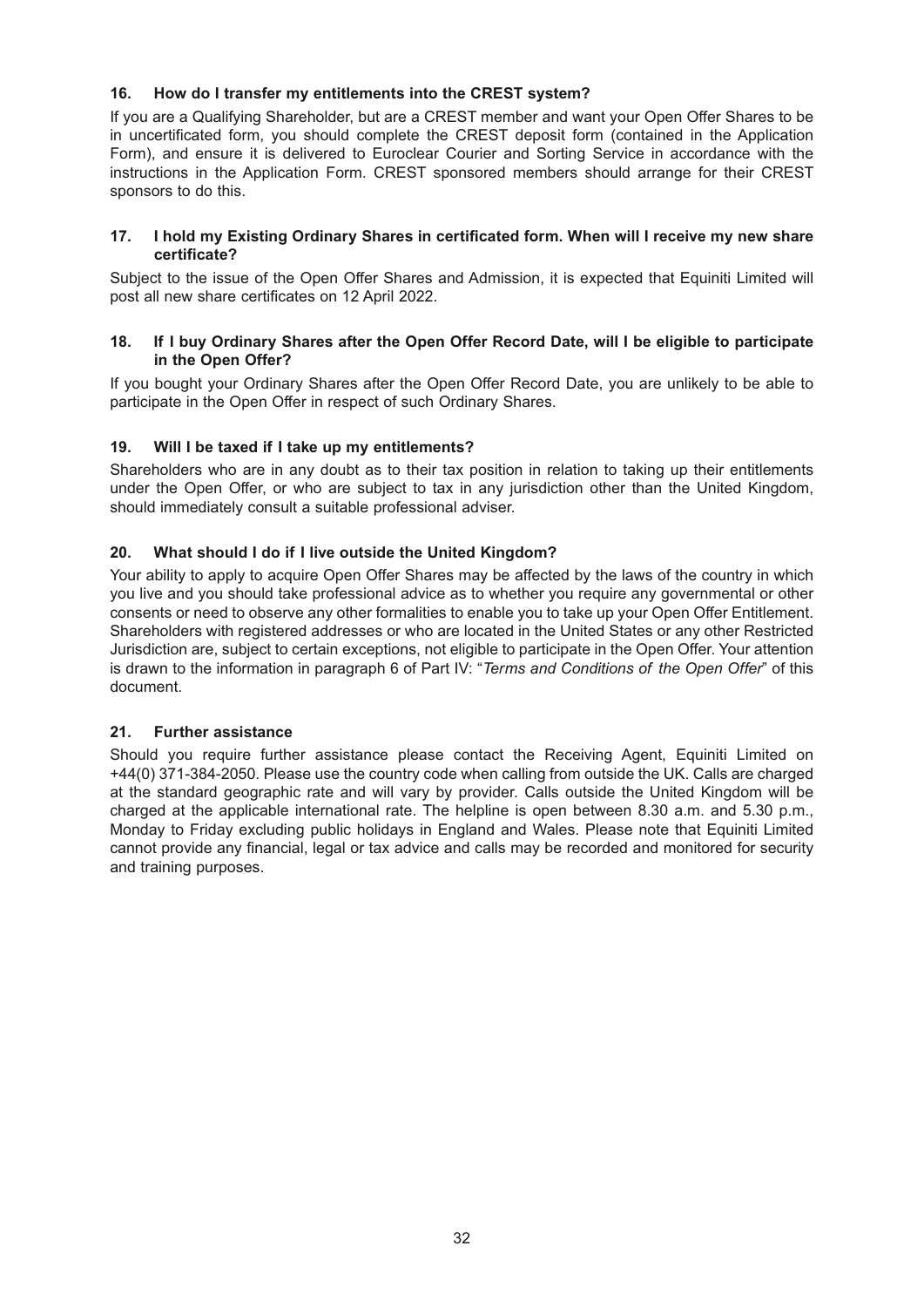# **PART IV**

# **TERMS AND CONDITIONS OF THE OPEN OFFER**

#### **Introduction**

As explained in the letter from the Chair set out in Part I of this document, the Company has conditionally raised £5.9 million (before expenses) through the Placing and Subscription, and is proposing to raise a maximum of approximately £7.0 million (before expenses) (assuming full take up of the Open Offer but being less than the €8 million maximum amount permitted without requiring the publication by the Company of a prospectus under the Prospectus Regulation Rules) in addition and separate to the funds raised pursuant to the Placing and Subscription, through the issue of Open Offer Shares to Qualifying Shareholders at the Issue Price.

The Issue Price represents a premium of 11.1 per cent. to the closing middle market price of 18 pence per Existing Ordinary Share on 9 March 2022, being the last practicable date before the announcement of the Placing, Subscription, Open Offer and Admission.

The purpose of this Part IV is to set out the terms and conditions of the Open Offer. Up to 5,513,464 Open Offer Shares will be issued through the Open Offer. Qualifying Shareholders are being offered the right to subscribe for Open Offer Shares in accordance with the terms of the Open Offer. The Open Offer has not been underwritten.

The Record Date for entitlements under the Open Offer for Qualifying CREST Shareholders and Qualifying Non-CREST Shareholders is close of business on 10 March 2022. Qualifying Non-CREST Shareholders will have received Application Forms with this document and Open Offer Entitlements are expected to be credited to stock accounts of Qualifying CREST Shareholders in CREST on 16 March 2022. Beneficial holders of Existing Ordinary Shares held in the Share Account will have received Forms of Instruction with this document.

Subject to availability, the Excess Application Facility will enable Qualifying Shareholders to apply for Excess Shares.

The latest time and date for receipt of a completed Application Form (or Form of Instruction) and payment in full under the Open Offer and settlement of relevant CREST instructions (as appropriate) is 11.00 a.m. on 29 March 2022 for Application forms and 5.00 p.m. on 25 March 2022 for Forms of Instruction. Admission and commencement of dealings in Open Offer Shares is expected to take place at 8.00 a.m. on 31 March 2022.

This document and, for Qualifying Non-CREST Shareholders only, the Application Form contains the formal terms and conditions of the Open Offer. Your attention is drawn to paragraph 3 of this Part IV, which gives details of the procedure for application and payment for the Open Offer Shares and any Excess Shares applied for pursuant to the Excess Application Facility.

The Open Offer Shares will, when issued and fully paid, rank equally in all respects with the Existing Ordinary Shares, including the right to receive all dividends or other distributions made, paid or declared, if any, by reference to a record date after the date of their issue.

The Open Offer is an opportunity for Qualifying Shareholders to apply for up to 5,513,464 Open Offer Shares *pro rata* (excepting fractional entitlements) to their current holdings at the Issue Price in accordance with the terms of the Open Offer.

Qualifying Shareholders are also being offered the opportunity to apply for additional Open Offer Shares in excess of their Open Offer Entitlement to the extent that other Qualifying Shareholders do not take up their Open Offer Entitlement in full. The Excess Application Facility enables Qualifying Shareholders to apply for Excess Shares in excess of their Open Offer Entitlement as at the Record Date.

Any Qualifying Shareholder who has sold or transferred all or part of his/her registered holding(s) of Ordinary Shares prior to the Ex-entitlement Date is advised to consult his or her stockbroker, bank or other agent through or to whom the sale or transfer was effected as soon as possible since the invitation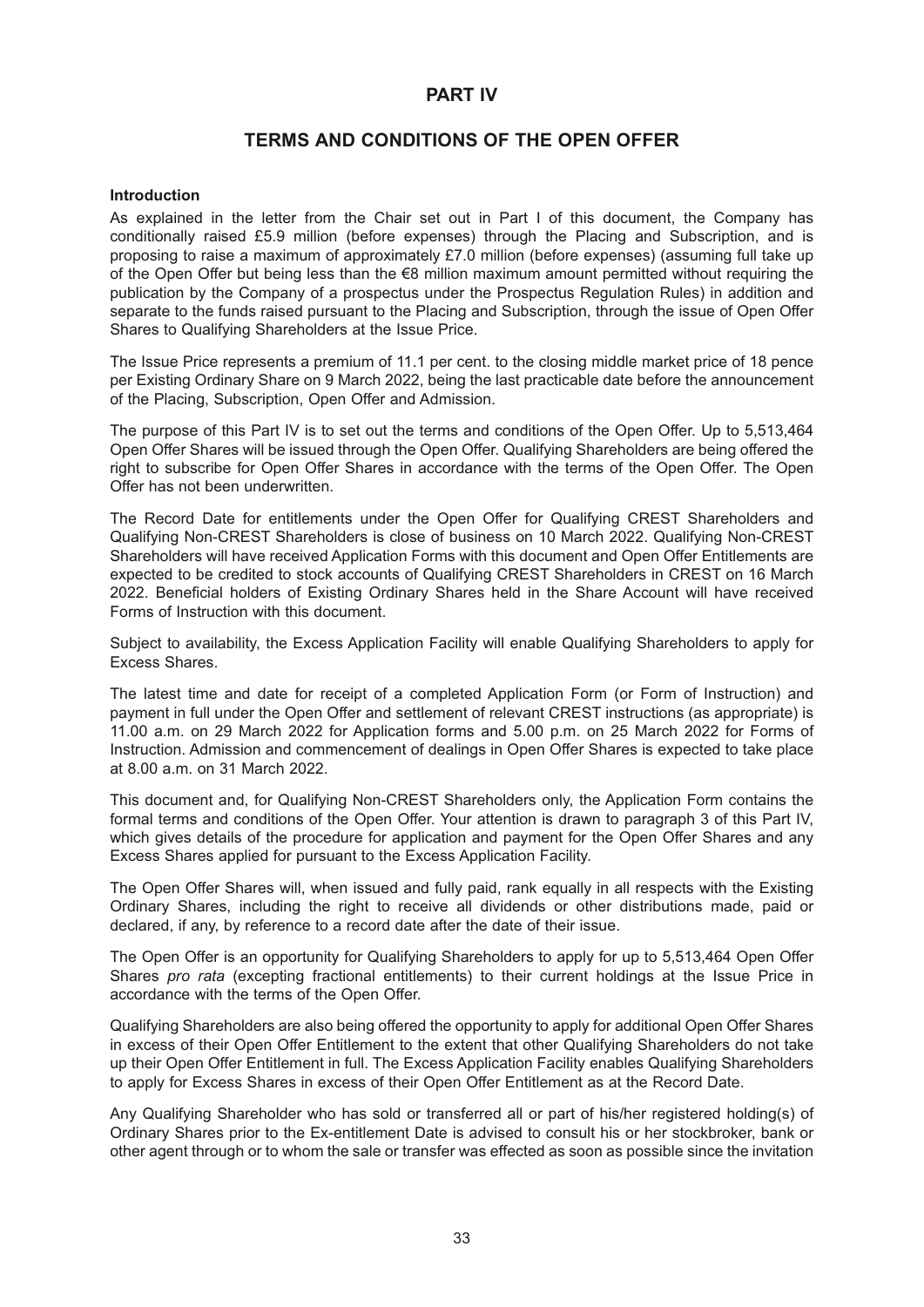to apply for Open Offer Shares under the Open Offer may be a benefit which may be claimed from him/her by the purchasers under the rules of the London Stock Exchange.

### **1. The Open Offer**

Subject to the terms and conditions set out below (and, in the case of Qualifying Non-CREST Shareholders, in the Application Form), Qualifying Shareholders are hereby invited to apply for Open Offer Shares at the Issue Price, payable in full in cash on application, free of all expenses, on the basis of:

- (a) 3 Open Offer Shares for every 23 Existing Ordinary Shares held by Qualifying Shareholders at the Record Date and so in proportion for any other number of Ordinary Shares then held; and
- (b) further Open Offer Shares in excess of the Open Offer Entitlement through the Excess Application Facility (although such Open Offer Shares will only be allotted to the extent that not all Qualifying Shareholders apply for their Open Offer Entitlement in full).

Beneficial holders of Existing Ordinary Shares held in the Share Account may use the Form of Instruction to instruct Equiniti Financial Services Limited with respect to participation in the Open Offer.

Entitlements under the Open Offer will be rounded down to the nearest whole number of Open Offer Shares, with fractional entitlements being aggregated and made available under the Excess Application Facility.

Holdings of Existing Ordinary Shares in certificated and uncertificated form will be treated as separate holdings for the purpose of calculating entitlements under the Open Offer, as will holdings under different designations and in different accounts.

If you are a Qualifying Non-CREST Shareholder, the Application Form shows the number of Existing Ordinary Shares registered in your name on the Record Date (in Box 1) and your Open Offer Entitlements (in Box 2). If you are a person who holds Existing Ordinary Shares in the Share Account, the Form of Instruction shows the number of Existing Ordinary Shares registered in your Share Account on the Record Date (in Box 1) and the corresponding Open Offer Entitlements (in Box 2).

If you are a Qualifying CREST Shareholder, application will be made for your Open Offer Entitlement and Excess CREST Open Offer Entitlement to be credited to your CREST account. Open Offer Entitlements and Excess CREST Open Offer Entitlements are expected to be credited to CREST accounts on 16 March 2022. The Existing Ordinary Shares are already admitted to CREST. Accordingly, no further application for admission to CREST is required for the New Ordinary Shares. All such shares, when issued and fully paid, may be held and transferred by means of CREST.

Subject to availability, the Excess Application Facility will enable Qualifying Shareholders, provided they have taken up their Open Offer Entitlement in full, to apply for further Open Offer Shares in excess of their Open Offer Entitlement. Qualifying CREST Shareholders will have their Open Offer Entitlement and Excess CREST Open Offer Entitlement credited to their stock accounts in CREST and should refer to paragraph 3.2 of this Part IV for information on the relevant CREST procedures and further details on the Excess Application Facility. Qualifying CREST Shareholders can also refer to the CREST Manual for further information on the relevant CREST procedures.

If applications under the Excess Application Facility are received for more than the total number of Open Offer Shares available following take up of Open Offer Entitlements, such applications will be scaled back *pro rata* to the existing shareholding of Qualifying Shareholders under the Excess Application Facility and no assurance can be given that excess applications by Qualifying Shareholders will be met in full or in part or at all.

Please refer to paragraph 3.2.11 of this Part IV for further details of the Excess Application Facility.

**Qualifying Shareholders should be aware that the Open Offer is not a rights issue. Qualifying Non-CREST Shareholders should also note that their respective Application Forms are not negotiable documents and cannot be traded. Forms of Instruction are also not negotiable. Qualifying CREST Shareholders should note that, although the Open Offer Entitlements and Excess CREST Open Offer Entitlements will be credited through CREST and be enabled for settlement, applications in respect of entitlements under the Open Offer may only be made by**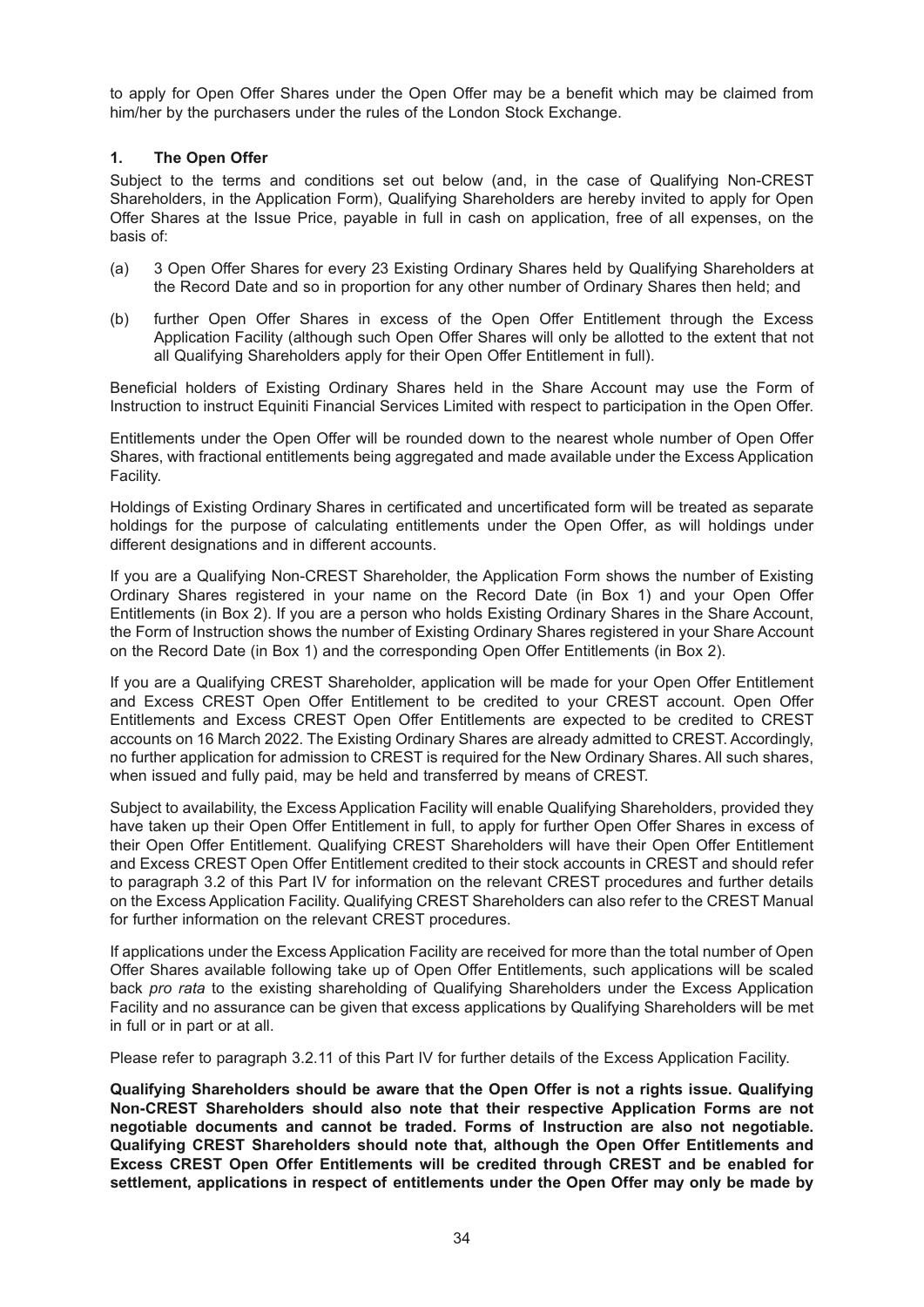**the Qualifying Shareholder originally entitled or by a person entitled by virtue of a bona fide market claim raised by Euroclear's Claims Processing Unit. Open Offer Shares not applied for under the Open Offer will not be sold in the market for the benefit of those who do not apply under the Open Offer. Any Open Offer Shares which are not applied for by Qualifying Shareholders under the Open Offer will not be issued by the Company as the Open Offer is not underwritten.**

#### **The attention of Overseas Shareholders is drawn to paragraph 6 of this Part IV.**

The Open Offer Shares will, when issued and fully paid, rank in full for all dividends and other distributions declared, made or paid after the date of this document and otherwise *pari passu* in all respects with the Existing Ordinary Shares. The Open Offer Shares are not being made available in whole or in part to the public except under the terms of the Open Offer.

### **2. Conditions and further terms of the Open Offer**

The Open Offer is conditional on, amongst other things, the Placing becoming unconditional in all respects and not being terminated before Admission. The principal conditions to the Placing are:

- (a) the passing of the Resolutions without amendment at the General Meeting;
- (b) the Placing Agreement having become unconditional (save for Admission) and not having been terminated in accordance with its terms prior to Admission;
- (c) the Subscription having become unconditional and not having been terminated in accordance with its terms prior to Admission; and
- (d) Admission becoming effective by no later than 8.00 a.m. on 31 March 2022 (or such later date as finnCap and the Company may agree, being not later than the Longstop Date).

Accordingly, if these conditions are not satisfied or waived (where capable of waiver), the Open Offer will not proceed and any applications made by Qualifying Shareholders will be rejected. In such circumstances, application monies will be returned (at the applicant's sole risk), without payment of interest, as soon as practicable, but within 14 days, thereafter.

Any Open Offer Entitlements admitted to CREST will thereafter be disabled.

No temporary documents of title will be issued in respect of Open Offer Shares held in uncertificated form. Definitive certificates in respect of Open Offer Shares taken up are expected to be posted to those Qualifying Shareholders who have validly elected to hold their Open Offer Shares in certificated form on 12 April 2022.

In respect of those Qualifying Shareholders who have validly elected to hold their Open Offer Shares in uncertificated form, the Open Offer Shares are expected to be credited to their stock accounts maintained in CREST by 31 March 2022.

Applications will be made for the Open Offer Shares to be admitted to trading on AIM. Admission is expected to occur at 8.00 a.m. on 31 March 2022, when dealings in the Open Offer Shares are expected to begin.

If for any reason it becomes necessary to adjust the expected timetable as set out in this document, the Company will notify the London Stock Exchange and make an appropriate announcement to a Regulatory Information Service giving details of the revised dates.

### **3. Procedure for application and payment**

The action to be taken by you in respect of the Open Offer depends on whether, at the relevant time, you are sent an Application Form or Form of Instruction in respect of your Open Offer Entitlement under the Open Offer or your Open Offer Entitlement and Excess CREST Open Offer Entitlement is credited to your CREST stock account or you hold Existing Ordinary Shares in the Share Account. Qualifying Shareholders who hold all or part of their Existing Ordinary Shares in certificated form should have received the Application Form or Form of Instruction, accompanying this document. The Application Form or Form of Instruction shows the number of Existing Ordinary Shares held at the Record Date.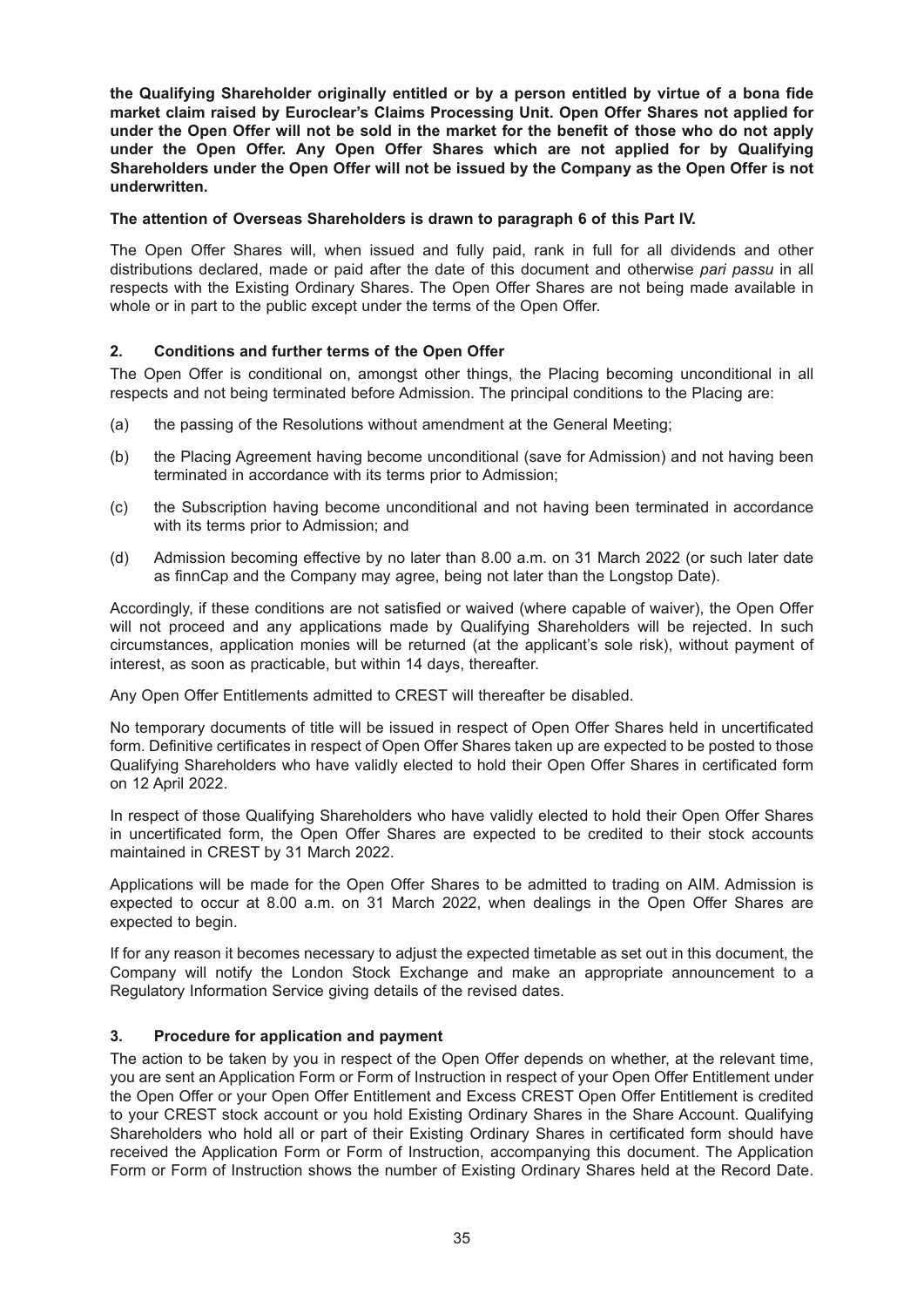It will also show Qualifying Shareholders their Open Offer Entitlement that can be allotted in certificated form. Qualifying Shareholders who hold all their Existing Ordinary Shares in CREST will be allotted Open Offer Shares in CREST. Qualifying Shareholders who hold part of their Existing Ordinary Shares in uncertificated form will be allotted Open Offer Shares in uncertificated form to the extent that their entitlement to Open Offer Shares arises as a result of holding Existing Ordinary Shares in uncertificated form. However, it will be possible for Qualifying Shareholders to deposit Open Offer Entitlements into, and withdraw them from, CREST. Further information on deposit and withdrawal from CREST is set out in paragraph 3.2.6 of this Part IV. Beneficial holders of Existing Ordinary Shares held in the Share Account should have received the Form of Instruction, accompanying this document. The Form of Instruction shows the number of Existing Ordinary Shares credited to the beneficial holder in the Share Account at the Record Date. It will also show the corresponding Open Offer Entitlement.

CREST sponsored members should refer to their CREST sponsor, as only their CREST sponsor will be able to take the necessary action specified below to apply under the Open Offer in respect of the Open Offer Entitlements and Excess CREST Open Offer Entitlements of such members held in CREST. CREST members who wish to apply under the Open Offer in respect of their Open Offer Entitlements and Excess CREST Open Offer Entitlements in CREST should refer to the CREST Manual for further information on the CREST procedures referred to below.

Qualifying Shareholders who do not want to apply for the Open Offer Shares under the Open Offer should take no action and should not complete or return the Application Form (or Form of Instruction, as applicable), or send a USE Instruction through CREST.

### 3.1 *If you have received an Application Form in respect of your Open Offer Entitlement under the Open Offer:*

#### 3.1.1 *General*

Subject to paragraph 6 of this Part IV in relation to Overseas Shareholders, Qualifying Non-CREST Shareholders will receive an Application Form. The Application Form shows the number of Existing Ordinary Shares registered in their name on the Record Date in Box 1. It also shows the Open Offer Entitlement allocated to them set out in Box 2. Entitlements to Open Offer Shares are rounded down to the nearest whole number and any fractional entitlements to Open Offer Shares will be aggregated and made available under the Excess Application Facility. Box 3 shows how much they would need to pay if they wish to take up their Open Offer Entitlement in full. Qualifying Non-CREST Shareholders may apply for less than their entitlement should they wish to do so. Qualifying Non-CREST Shareholders may also hold such an Application Form by virtue of a *bona fide* market claim.

Under the Excess Application Facility, provided they have agreed to take up their Open Offer Entitlement in full, Qualifying Non-CREST Shareholders may apply for more than the amount of their Open Offer Entitlement should they wish to do so. The Excess Application Facility enables Qualifying Shareholders to apply for Excess Shares in excess of their Open Offer Entitlement at the Record Date. The Excess Shares will be scaled back *pro rata* to the existing shareholding of Qualifying Shareholders under the Excess Application Facility and no assurance can be given that excess applications by Qualifying Shareholders will be met in full or in part or at all.

The instructions and other terms set out in the Application Form form part of the terms of the Open Offer in relation to Qualifying Non-CREST Shareholders.

#### 3.1.2 *Bona fide market claims*

Applications to acquire Open Offer Shares may only be made on the Application Form and may only be made by the Qualifying Non-CREST Shareholder named in it or by a person entitled by virtue of a *bona fide* market claim in relation to a purchase of Existing Ordinary Shares through the market prior to the date upon which the Existing Ordinary Shares were marked "ex" the entitlement to participate in the Open Offer. Application Forms may not be sold, assigned, transferred or split, except to satisfy *bona fide* market claims up to 3.00 p.m. on 25 March 2022. The Application Form is not a negotiable document and cannot be separately traded. A Qualifying Non-CREST Shareholder who has sold or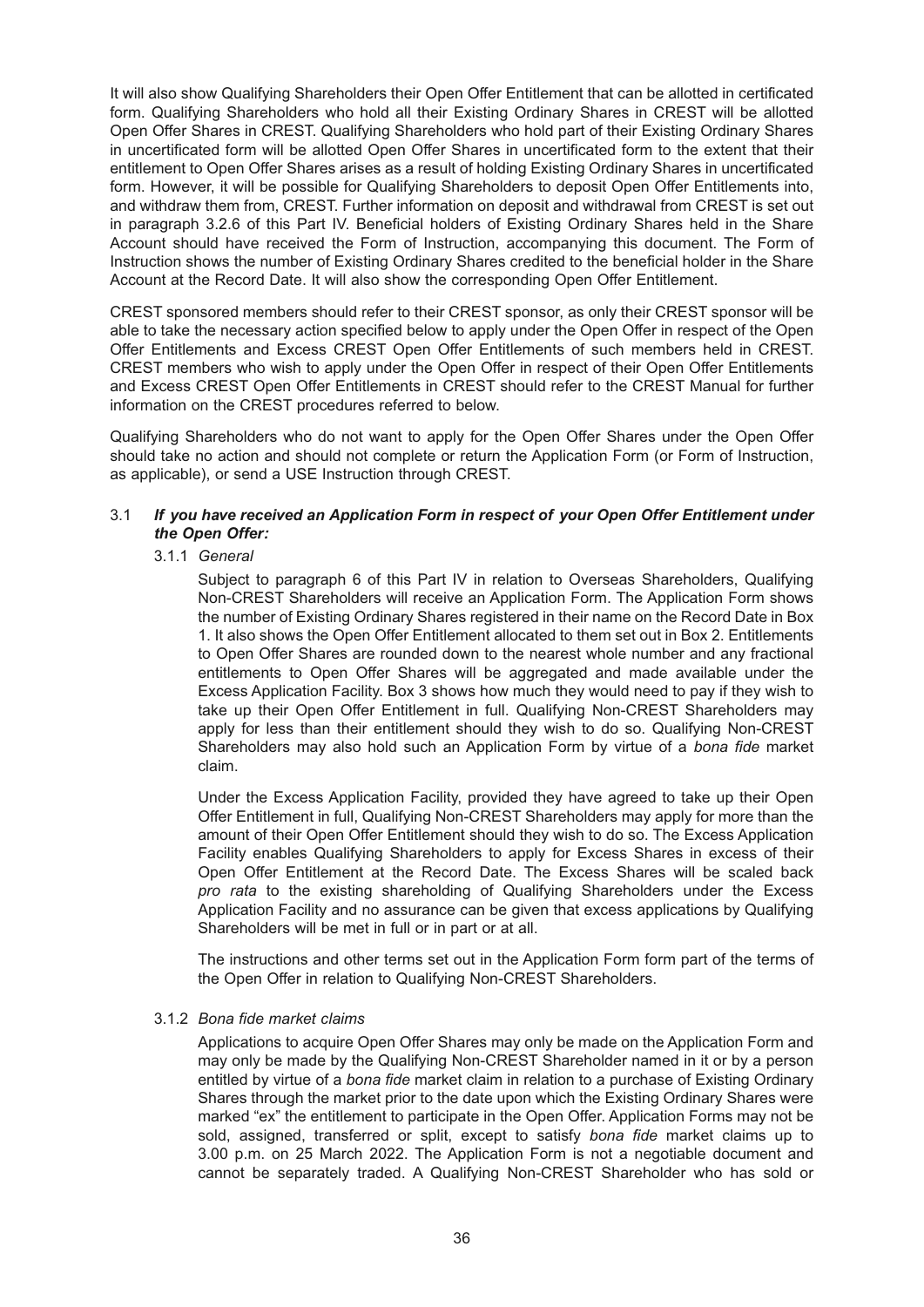otherwise transferred all or part of his holding of Existing Ordinary Shares prior to the date upon which the Existing Ordinary Shares were marked "ex" the entitlement to participate in the Open Offer, should contact his broker or other professional adviser authorised under FSMA through whom the sale or purchase was effected as soon as possible, as the invitation to acquire Open Offer Shares under the Open Offer may be a benefit which may be claimed by the purchaser(s) or transferee(s).

Qualifying Non-CREST Shareholders who have sold all or part of their registered holding should, if the market claim is to be settled outside CREST, complete Box 8 on the Application Form and immediately send it to the stockbroker, bank or other agent through whom the sale or transfer was effected for transmission to the purchaser or transferee. The Application Form should not, however, be forwarded to or transmitted in or into or from the United States or any Restricted Jurisdiction, nor in or into or from any other jurisdiction where the extension of the Open Offer would breach any applicable law or regulation. If the market claim is to be settled outside CREST, the beneficiary of the claim should follow the procedures set out in the accompanying Application Form. If the market claim is to be settled in CREST, the beneficiary of the claim should follow the procedure set out in paragraph 3.2 of this Part IV below.

#### 3.1.3 *Application procedures*

Qualifying Non-CREST Shareholders wishing to apply to acquire Open Offer Shares (whether in respect of all or part of their Open Offer Entitlement or in addition to their Open Offer Entitlement under the Excess Application Facility) should complete the Application Form in accordance with the instructions printed on it.

Qualifying Non-CREST Shareholders may only apply for Excess Shares if they have agreed to take up their Open Offer Entitlements in full.

The Excess Shares may be allocated in such manner as the Directors may determine in their absolute discretion and no assurance can be given that excess applications by Qualifying Shareholders will be met in full or in part or at all.

Completed Application Forms should be returned by post or by hand (during business hours only) to Equiniti Limited, Aspect House, Spencer Road, Lancing, West Sussex, BN99 6DA by no later than 11.00 a.m. on 29 March 2022. The Company reserves the right to treat any application not strictly complying with the terms and conditions of application as nevertheless valid. The Company further reserves the right (but shall not be obliged) to accept either Application Forms or remittances received after 11.00 a.m. on 29 March 2022.

Qualifying Non-CREST Shareholders should note that applications, once made, will be irrevocable and receipt thereof will not be acknowledged. Multiple applications will not be accepted. If an Application Form is being sent by first-class post in the UK, Qualifying Shareholders are recommended to allow at least four Dealing Days for delivery. The Company may in its sole discretion, but shall not be obliged to, treat an Application Form as valid and binding on the person by whom or on whose behalf it is lodged, even if not completed in accordance with the relevant instructions or not accompanied by a valid power of attorney where required, or if it otherwise does not strictly comply with the terms and conditions of the Open Offer. The Company further reserves the right (but shall not be obliged) to accept either:

- (a) Application Forms received after 11.00 a.m. on 29 March 2022; or
- (b) Applications in respect of which remittances are received before 11.00 a.m. on 29 March 2022 from authorised persons (as defined in FSMA) specifying the Open Offer Shares applied for and undertaking to lodge the Application Form in due course but, in any event, within two Dealing Days.

All documents and remittances sent by post by, to, from or on behalf of an applicant (or as the applicant may direct) will be sent entirely at the applicant's own risk.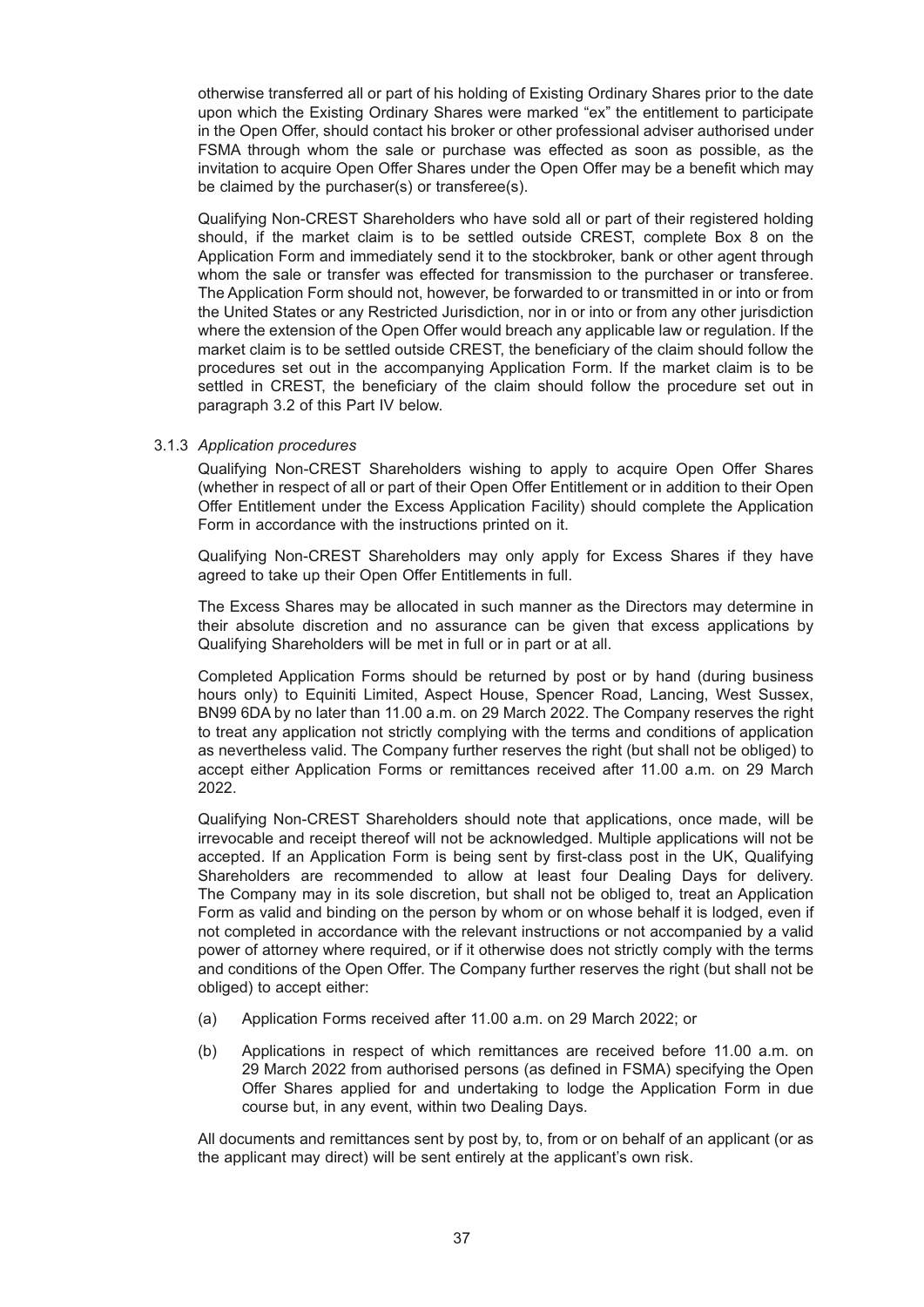#### 3.1.4 *Payments*

All payments must be in pounds sterling and made by cheque made payable to Equiniti Limited re Parsley Box OO. Cheques must be drawn on a bank or building society or branch of a bank or building society in the United Kingdom which is either a settlement member of the Cheque and Credit Clearing Company Limited or the CHAPS Clearing Company Limited or which has arranged for its cheques to be cleared through the facilities provided by any of those companies or committees and must bear the appropriate sort code in the top right-hand corner and must be for the full amount payable on application. Third party cheques may not be accepted with the exception of building society cheques or banker's drafts where the building society or bank has inserted details of the name of the account holder and have either added the building society or bank branch stamp or have provided a supporting letter confirming the source of funds. The name of the account holder should be the same as the name of the shareholder shown on page 1 of the Open Offer Application Form. Post-dated cheques will not be accepted.

Cheques will be presented for payment upon receipt. The Company reserves the right to instruct the Receiving Agent, Equiniti Limited to seek special clearance of cheques to allow the Company to obtain value for remittances at the earliest opportunity (and withhold definitive share certificates (or crediting to the relevant member account, as applicable) pending clearance thereof). It is a term of the Open Offer that cheques shall be honoured on first presentation and the Company may elect to treat as invalid acceptances in respect of which cheques are not so honoured. All documents and/or cheques sent through the post will be sent at the risk of the sender. Payments via CHAPS, BACS or electronic transfer will not be accepted. If the Open Offer does not become unconditional, no Open Offer Shares will be issued and all monies will be returned (at the applicant's sole risk), without payment of interest, to applicants as soon as practicable, but within 14 days, following the lapse of the Open Offer. If Open Offer Shares have already been allotted to a Qualifying Non-CREST Shareholder and such Qualifying Non-CREST Shareholder's cheque is not honoured upon first presentation or such Qualifying Non-CREST Shareholder's application is subsequently otherwise deemed to be invalid, the Receiving Agent shall be authorised (in its absolute discretion as to manner, timing and terms) to make arrangements, on behalf of the Company, for the sale of such Qualifying Non-CREST Shareholder's Open Offer Shares and for the proceeds of sale (which for these purposes shall be deemed to be payments in respect of successful applications) to be paid to and retained by the Company. None of Equiniti Limited, the Receiving Agent, finnCap or the Company nor any other person shall be responsible for, or have any liability for, any loss, expense or damage suffered by such Qualifying Non-CREST Shareholders.

#### 3.1.5 *Incorrect sums*

If an Application Form encloses a payment for an incorrect sum, the Company through the Receiving Agent reserves the right:

- (a) to reject the application in full and return the cheque or refund the payment to the Qualifying Non-CREST Shareholder in question (without interest); or
- (b) in the case that an insufficient sum is paid, to treat the application as a valid application for such lesser whole number of Open Offer Shares as would be able to be applied for with that payment at the Issue Price, refunding any unutilised sum to the Qualifying Non-CREST Shareholder in question (without interest), save that any sums of less than £1.00 will be retained for the benefit of the Company; or
- (c) in the case that an excess sum is paid, to treat the application as a valid application for all of the Open Offer Shares referred to in the Application Form, refunding any unutilised sums to the Qualifying Non-CREST Shareholder in question (without interest), save that any sums of less than £1.00 will be retained for the benefit of the Company.

All monies received by the Receiving Agent in respect of Open Offer Shares will be held in a separate non-interest bearing bank account.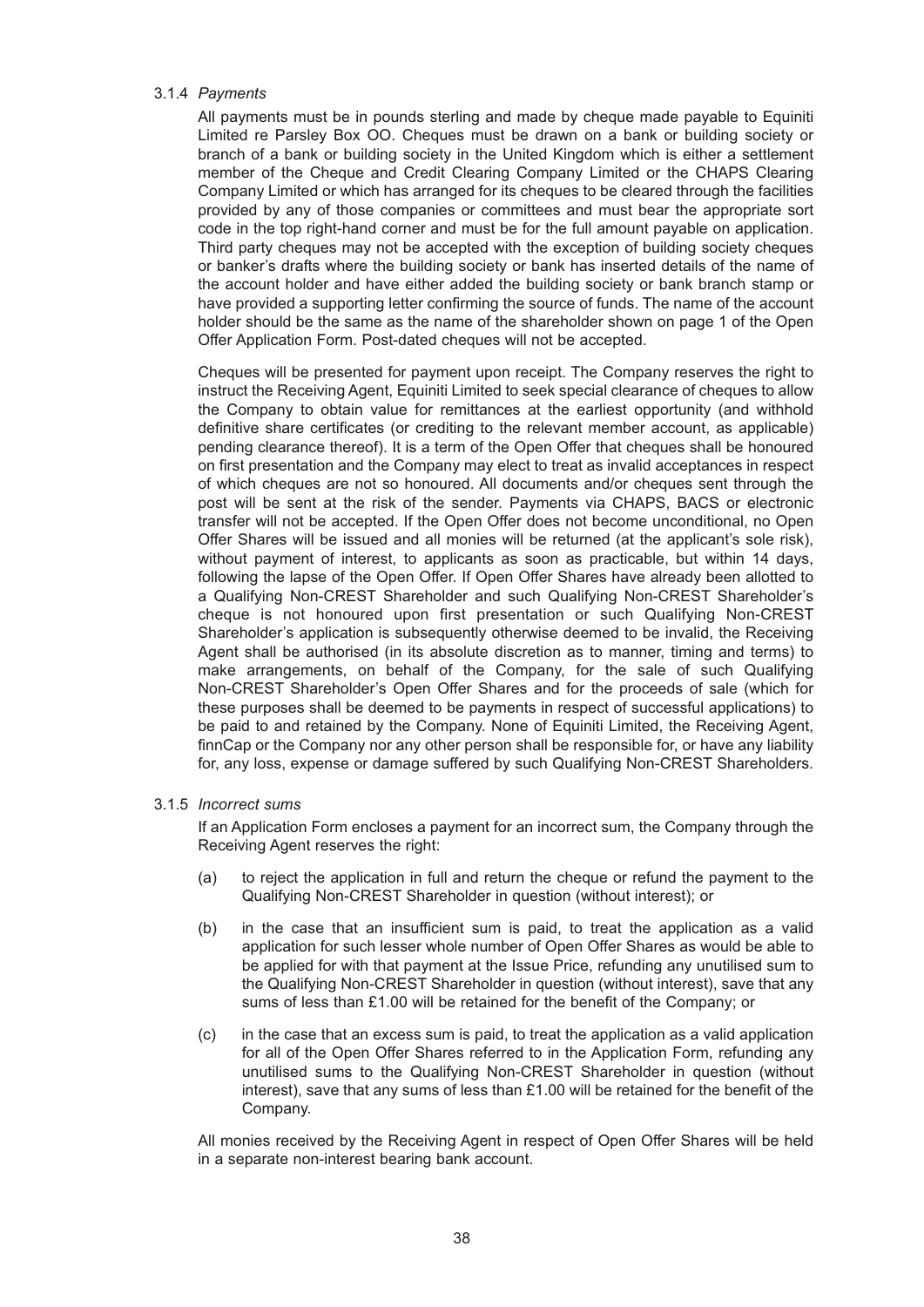#### 3.1.6 *The Excess Application Facility*

Provided they choose to take up their Open Offer Entitlement in full, the Excess Application Facility enables a Qualifying Non-CREST Shareholder to apply for Excess Shares. Qualifying Non-CREST Shareholders wishing to apply for Excess Shares may do so by completing Box 5 of the Application Form.

If applications under the Excess Application Facility are received for more than the total number of Open Offer Shares available following take up of Open Offer Entitlements, the Excess Shares will be scaled back *pro rata* to the existing shareholding of Qualifying Shareholders under the Excess Application Facility and no assurance can be given that excess applications by Qualifying Shareholders will be met in full or in part or at all.

Qualifying Non-CREST Shareholders who wish to apply for Excess Shares must complete the Application Form in accordance with the instructions set out on the Application Form.

Should the Open Offer become unconditional and applications for Excess Shares by Qualifying Shareholders under the Open Offer exceed the maximum number of Open Offer Shares available under the Excess Application Facility, resulting in a scale back of applications, each Qualifying Non-CREST Shareholder who has made a valid application for Excess Shares and from whom payment in full for the Excess Shares has been received will receive a pounds sterling amount equal to the number of Excess Shares applied and paid for but not allocated to the relevant Qualifying Non-CREST Shareholder multiplied by the Issue Price. Monies will be returned as soon as reasonably practicable, but within 14 days thereafter, without payment of interest and at the applicant's sole risk.

### 3.1.7 *Effect of valid application*

All documents and remittances sent by post by, to, from, or on behalf of or to an applicant (or as the applicant may direct) will be sent entirely at the applicant's own risk. By completing and delivering an Application Form, the applicant:

- (a) represents and warrants to the Company, the Receiving Agent and finnCap that he has the right, power and authority, and has taken all action necessary, to make the application under the Open Offer and to execute, deliver and exercise his rights, and perform his obligations under any contracts resulting therefrom and that he is not a person otherwise prevented by legal or regulatory restrictions from applying for Open Offer Shares or acting on behalf of any such person on a non-discretionary basis;
- (b) agrees with the Company and finnCap that all applications under the Open Offer and contracts resulting therefrom, and any non-contractual obligations related thereto, shall be governed by and construed in accordance with the laws of England;
- (c) confirms to the Company and finnCap that in making the application he is not relying on any information or representation in relation to the Company other than that contained in this document, and the applicant accordingly agrees that no person responsible solely or jointly for this document or any part thereof, or involved in the preparation thereof, shall have any liability for any such information or representation not so contained and further agrees that, having had the opportunity to read this document, he will be deemed to have had notice of all the information in relation to the Company contained in this document (including information incorporated by reference);
- (d) represents and warrants to the Company and finnCap that he is the Qualifying Shareholder originally entitled to the Open Offer Entitlement or has received such Open Offer Entitlements by virtue of a *bona fide* market claim;
- (e) represents and warrants to the Company and finnCap that if he has received some or all of his Open Offer Entitlement from a person other than the Company he is entitled to apply under the Open Offer in relation to such Open Offer Entitlements by virtue of a *bona fide* market claim;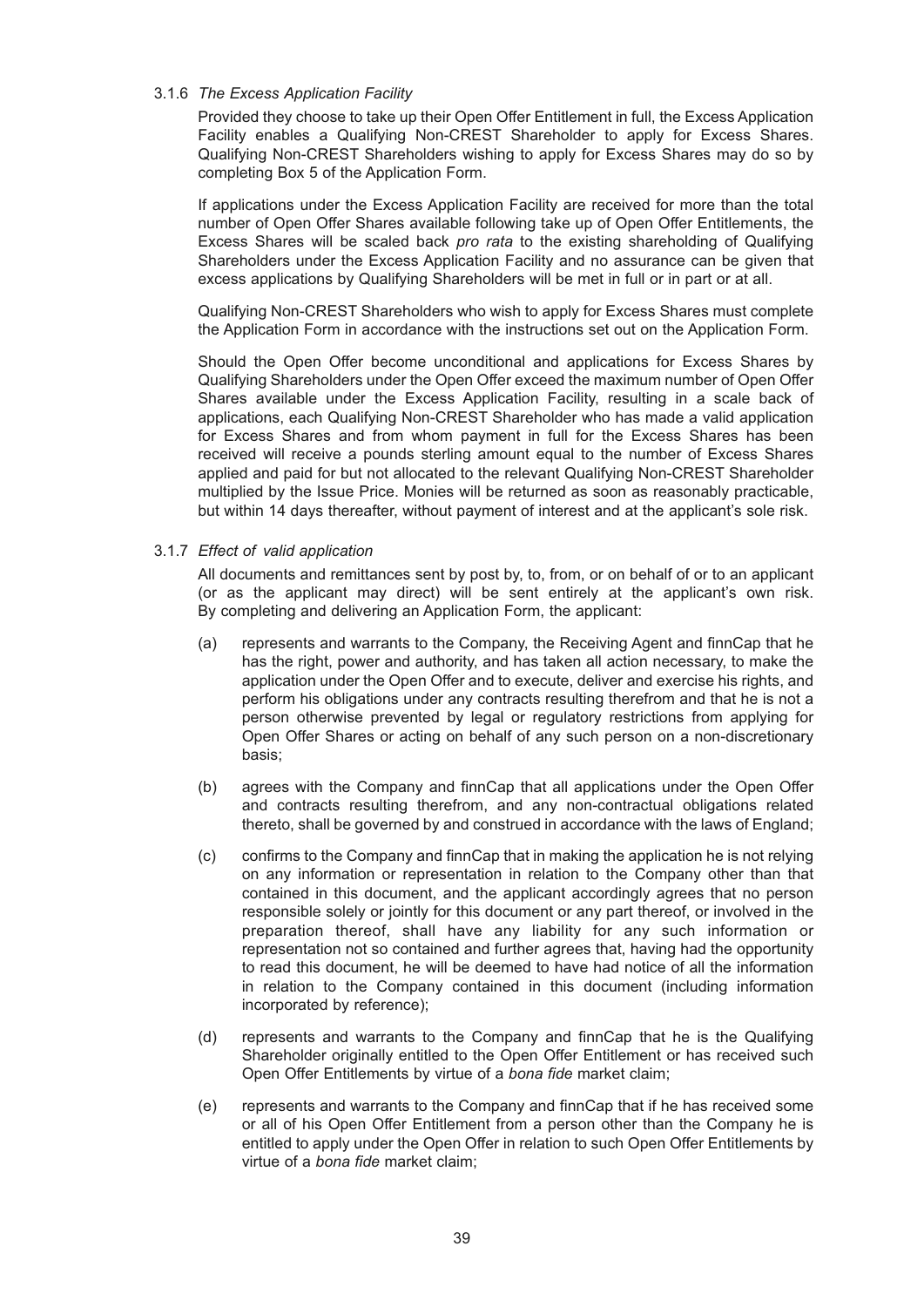- (f) requests that the Open Offer Shares to which he will become entitled be issued to him on the terms set out in this document and the Application Form and subject to the articles of association of the Company;
- (g) represents and warrants to the Company and finnCap that he is not, nor is he applying on behalf of any person who is, in the United States or is a citizen or resident, or which is a corporation, partnership or other entity created or organised in or under any laws, of any Restricted Jurisdiction or any other jurisdiction in which the application for Open Offer Shares is prevented by law and he is not applying with a view to re-offering, re-selling, transferring or delivering any of the Open Offer Shares which are the subject of his application in the United States or to, or for the benefit of, a Shareholder who is a citizen or resident or which is a corporation, partnership or other entity created or organised in or under any laws of any Restricted Jurisdiction or any other jurisdiction in which the application for Open Offer Shares is prevented by law (except where proof satisfactory to the Company has been provided to the Company that he is able to accept the invitation by the Company free of any requirement which it (in its absolute discretion) regards as unduly burdensome), nor acting on behalf of any such person on a non-discretionary basis nor (a) person(s) otherwise prevented by legal or regulatory restrictions from applying for Open Offer Shares under the Open Offer;
- (h) represents and warrants to the Company that the subscription by him of Open Offer Shares does not trigger in the jurisdiction in which he is resident: (a) any obligation to prepare or file a prospectus or similar document or any other report with respect to such subscription; or (b) any disclosure reporting obligation of the Company; or (c)
- (i) represents and warrants that, except where the extension or availability of the Open Offer would not breach any applicable laws or regulations, he has not received from or sent copies of this Application Form into any Restricted Jurisdiction and has not otherwise utilised in connection with the Open Offer, directly or indirectly, the mail or any other means of instrumentality of interstate or foreign commerce or any facilities of a national securities exchange in any Restricted Jurisdiction. He further acknowledges that, subject to certain exceptions set out in the Circular, no application will be treated as valid which is received in an envelope postmarked in. or which otherwise appears to the Company or its agents to have been dispatched in or from any Restricted Jurisdiction and the Company reserves the right to treat an Application Form as invalid if it believes the making of such an application may violate any legal or regulatory requirements in any jurisdiction;
- (j) represents and warrants to the Company, the Receiving Agent and finnCap that he is not, and nor is he applying as nominee or agent for, a person who is or may be liable to notify and account for tax under the Stamp Duty Reserve Tax Regulations 1986 at any of the increased rates referred to in sections 67, 70, 93 or 96 (depositary receipts and clearance services) of the Finance Act 1986; and
- (k) confirms that in making the application he is not relying and has not relied on the Company or finnCap or any person affiliated with the Company, or finnCap, in connection with any investigation of the accuracy of any information contained in this document or his investment decision.

All enquiries in connection with the procedure for application and completion of the Application Form should be addressed to Equiniti Limited at Aspect House, Spencer Road, Lancing, West Sussex, BN99 6DA or by telephone on +44(0) 371-384-2050. Please use the country code when calling from outside the UK. Calls are charged at the standard geographic rate and will vary by provider. Calls outside the United Kingdom will be charged at the applicable international rate. The helpline is open between 8.30 a.m. and 5.30 p.m., Monday to Friday excluding public holidays in England and Wales. Please note that Equiniti Limited cannot provide any financial, legal or tax advice and calls may be recorded and monitored for security and training purposes.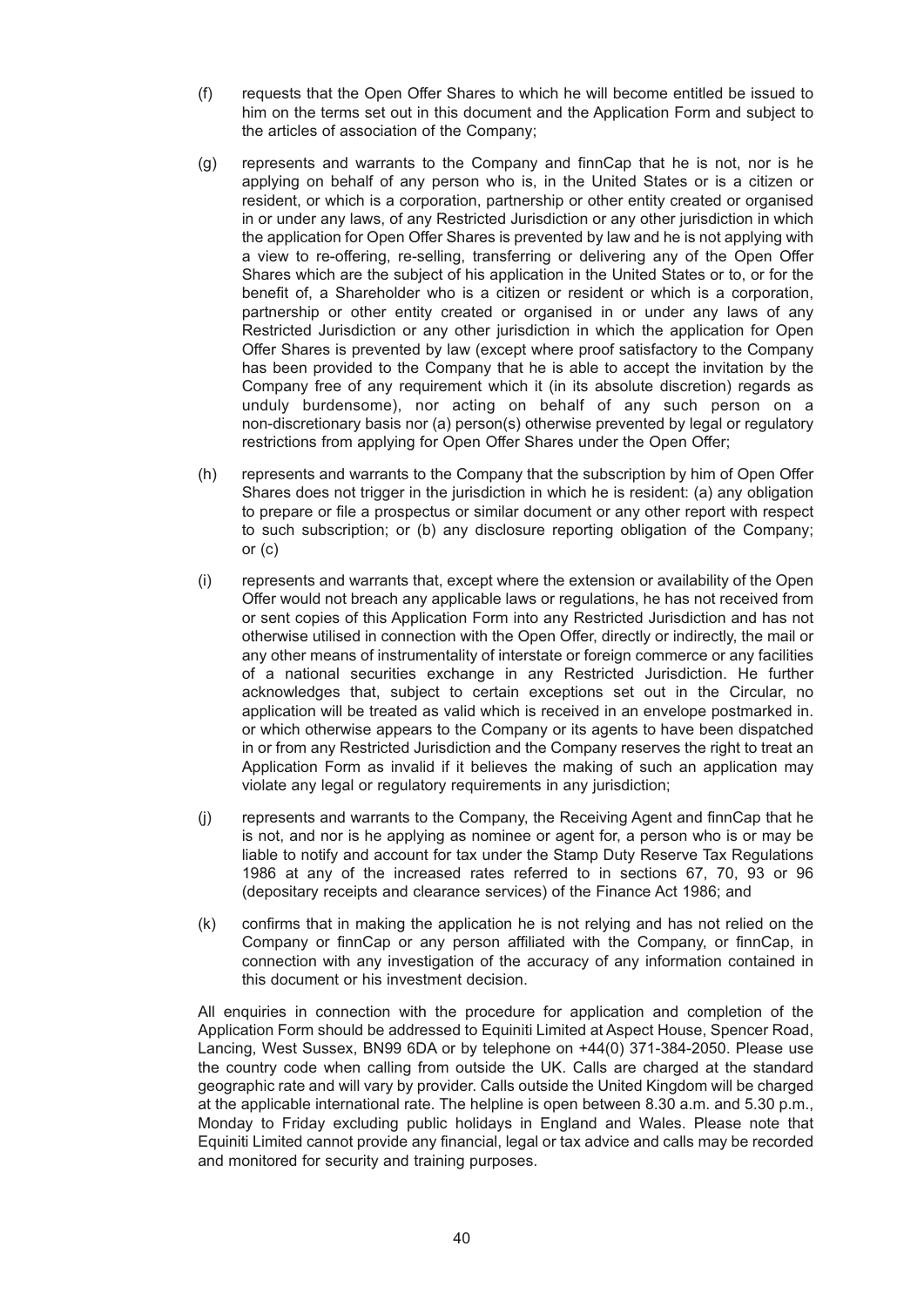#### 3.1.8 *Proxy*

Qualifying Non-CREST Shareholders who do not want to take up or apply for the Open Offer Shares under the Open Offer should take no action and should not complete or return the Application Form. However, you are encouraged to vote at the General Meeting by completing and returning the accompanying Form of Proxy.

A Qualifying Non-CREST Shareholder who is also a CREST member may elect to receive the Open Offer Shares to which he is entitled in uncertificated form in CREST. Please see paragraph 3.2.6 below for more information.

#### 3.2 *If you have an Open Offer Entitlement and an Excess CREST Open Offer Entitlement credited to your stock account in CREST in respect of your entitlement under the Open Offer*

#### 3.2.1 *General*

Subject to paragraph 6 of this Part IV in relation to certain Overseas Shareholders, each Qualifying CREST Shareholder will receive a credit to his stock account in CREST of his Open Offer Entitlement equal to the maximum number of Open Offer Shares for which he is entitled to apply under the Open Offer together with a credit of Excess CREST Open Offer Entitlements. Entitlements to Open Offer Shares will be rounded down to the nearest whole number and any Open Offer Entitlements have therefore also been rounded down. Any fractional entitlements to Open Offer Shares arising will be aggregated and made available under the Excess Application Facility.

The CREST stock account to be credited will be an account under the participant ID and member account ID that apply to the Existing Ordinary Shares held on the Record Date by the Qualifying CREST Shareholder in respect of which the Open Offer Entitlements and Excess CREST Open Offer Entitlements have been allocated.

If for any reason Open Offer Entitlements and/or the Excess CREST Open Offer Entitlements cannot be admitted to CREST by, or the stock accounts of Qualifying CREST Shareholders cannot be credited by, 8.00 a.m. on 16 March 2022, or such later time and/or date as the Company may decide, an Application Form will be sent to each Qualifying CREST Shareholder in substitution for the Open Offer Entitlement and Excess CREST Open Offer Entitlement which should have been credited to his stock account in CREST. In these circumstances the expected timetable as set out in this document will be adjusted as appropriate and the provisions of this document applicable to Qualifying Non-CREST Shareholders with Application Forms will apply to Qualifying CREST Shareholders who receive an Application Form.

CREST members who wish to apply to acquire some or all of their entitlements to Open Offer Shares and their Excess CREST Open Offer Entitlements should refer to the CREST Manual for further information on the CREST procedures referred to below. CREST sponsored members should consult their CREST sponsor if they wish to apply for Open Offer Shares as only their CREST sponsor will be able to take the necessary action to make this application in CREST.

### 3.2.2 *Market claims*

Each of the Open Offer Entitlements and Excess CREST Open Offer Entitlements will constitute a separate security for the purposes of CREST. Although Open Offer Entitlements and Excess CREST Open Offer Entitlements will be admitted to CREST and be enabled for settlement, applications in respect of Open Offer Entitlements and Excess CREST Open Offer Entitlements may only be made by the Qualifying Shareholder originally entitled or by a person entitled by virtue of a *bona fide* market claim transaction. Transactions identified by the CREST Claims Processing Unit as "cum" the Open Offer Entitlement will generate an appropriate market claim transaction and the relevant Open Offer Entitlement(s) will thereafter be transferred accordingly.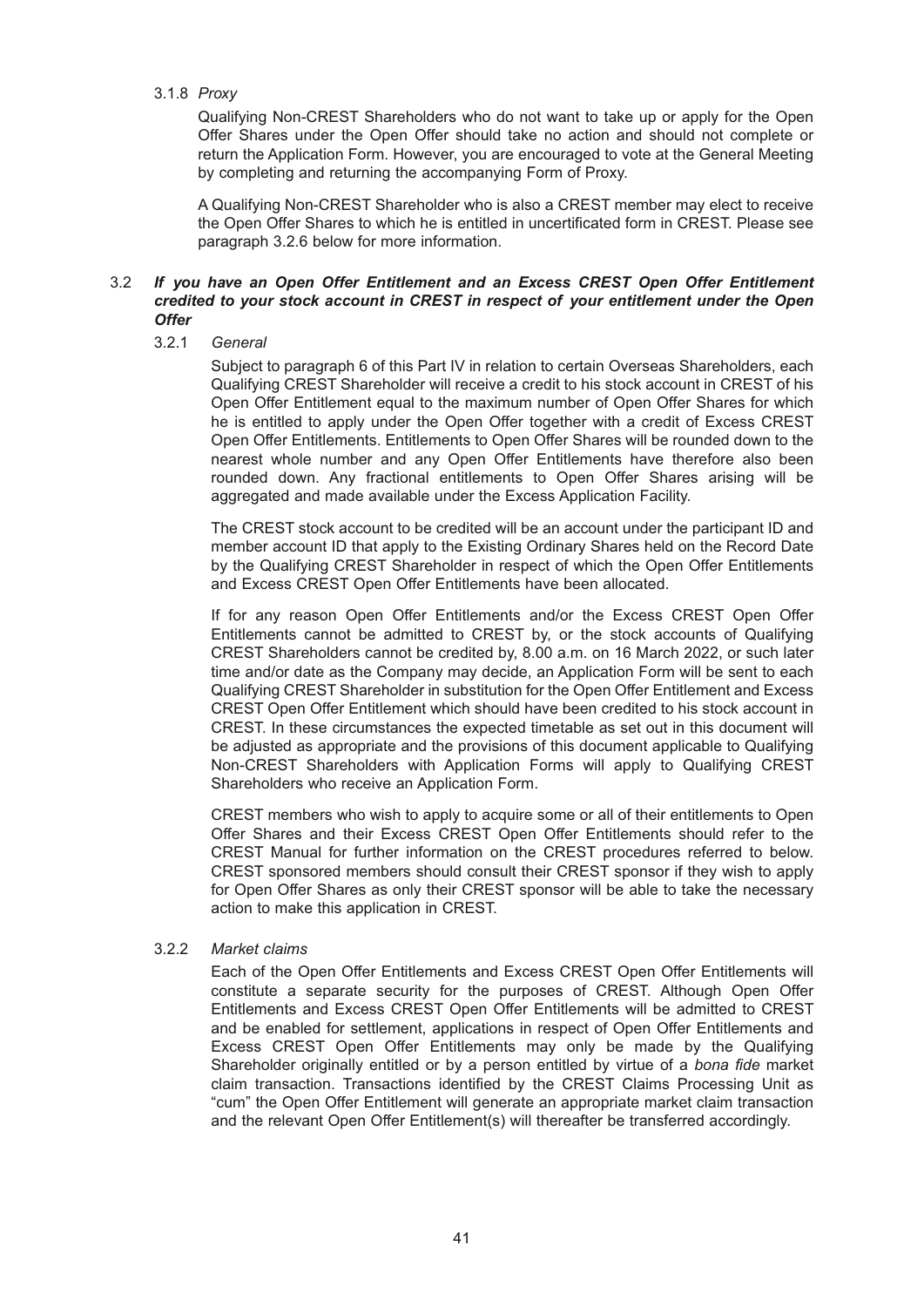#### 3.2.3 *Unmatched Stock Event (USE Instructions)*

Qualifying CREST Shareholders who are CREST members and who want to apply for Open Offer Shares in respect of all or some of their Open Offer Entitlements and their Excess CREST Open Offer Entitlements in CREST must send (or, if they are CREST sponsored members, procure that their CREST sponsor sends) an USE Instruction to Euroclear which, on its settlement, will have the following effect:

- (a) the crediting of a stock account of the Registrar under the participant ID and member account ID specified below, with a number of Open Offer Entitlements or Excess CREST Open Offer Entitlements corresponding to the number of Open Offer Shares applied for; and
- (b) the creation of a CREST payment, in accordance with the CREST payment arrangements in favour of the payment bank of the Receiving Agent in respect of the amount specified in the USE Instruction which must be the full amount payable on application for the number of Open Offer Shares referred to in paragraph (a).

#### 3.2.4 *Content of USE Instruction in respect of Open Offer Entitlements*

The USE Instruction must be properly authenticated in accordance with Euroclear's specifications and must contain, in addition to the other information that is required for settlement in CREST, the following details:

- (a) the number of Open Offer Shares for which application is being made (and hence the number of the Open Offer Entitlement(s) being delivered to the Registrar);
- (b) the ISIN of the Open Offer Entitlement. This is GB00BMXJW016;
- (c) the CREST participant ID of the accepting CREST member;
- (d) the CREST member account ID of the accepting CREST member from which the Open Offer Entitlements are to be debited;
- (e) the participant ID of the Registrar in its capacity as a CREST receiving agent. This is 2RA84;
- (f) the member account ID of the Registrar in its capacity as a CREST receiving agent. This is RA369301;
- (g) the amount payable by means of a CREST payment on settlement of the USE Instruction. This must be the full amount payable on application for the number of Open Offer Shares referred to in (i) above;
- (h) the intended settlement date. This must be on or before 11.00 a.m. on 29 March 2022; and
- (i) the Corporate Action Number for the Open Offer. This will be available by viewing the relevant corporate action details in CREST.

In order for an application under the Open Offer to be valid, the USE Instruction must comply with the requirements as to authentication and contents set out above and must settle on or before 11.00 a.m. a.m. on 29 March 2022.

In order to assist prompt settlement of the USE Instruction, CREST members (or their sponsors, where applicable) may consider adding the following non-mandatory fields to the USE Instruction:

- (i) a contact name and telephone number (in the free format shared note field); and
- (ii) a priority of at least 80.

CREST members and, in the case of CREST sponsored members, their CREST sponsors, should note that the last time at which a USE Instruction may settle on 29 March 2022 in order to be valid is 11.00 a.m. on that day. In the event that the Placing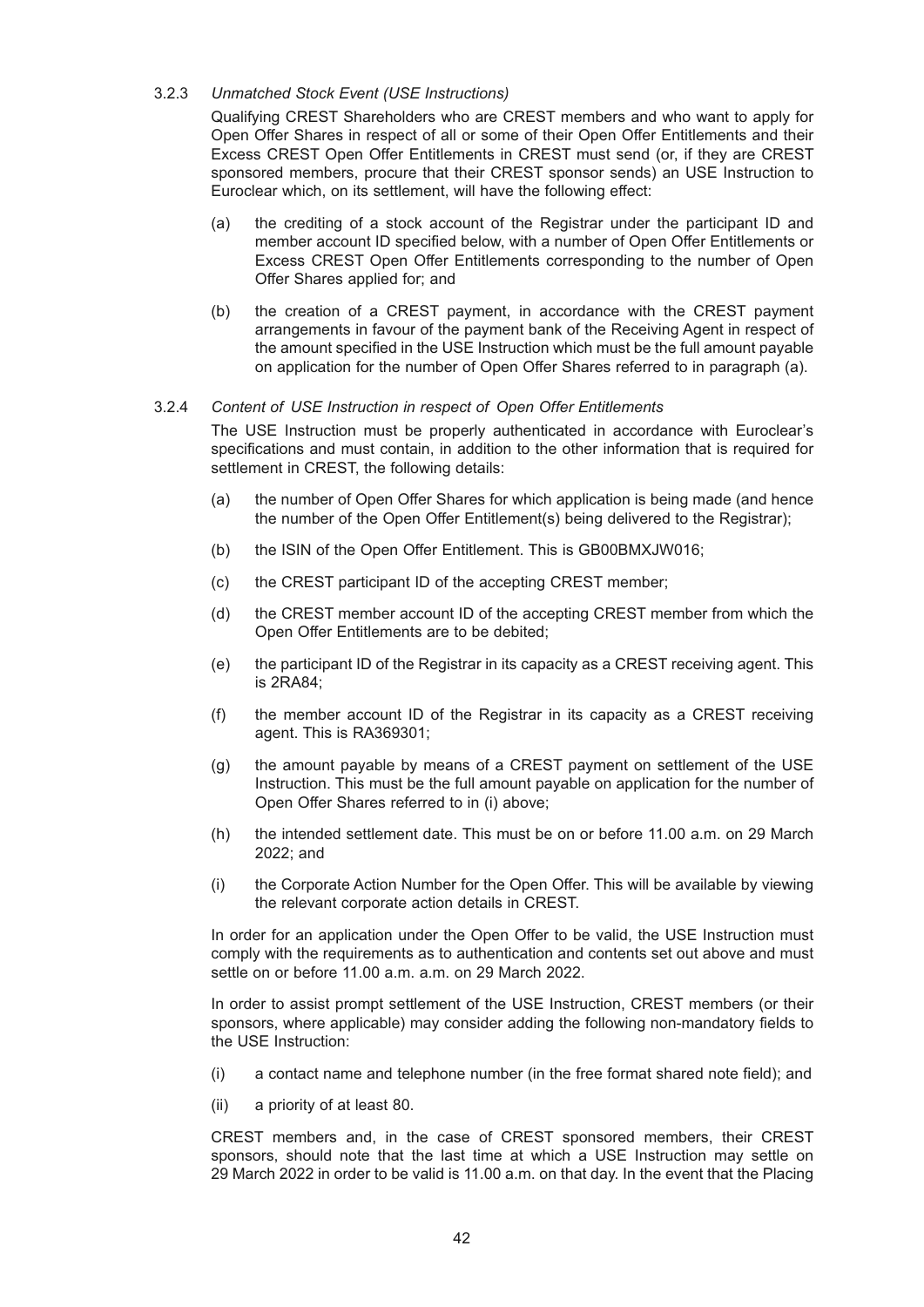and the Open Offer do not become unconditional by 8.00 a.m. on 31 March 2022. (or such later time and date as the Company and finnCap determine being no later than the Longstop Date), the Open Offer will lapse, the Open Offer Entitlements admitted to CREST will be disabled and the Receiving Agent will refund the amount paid by a Qualifying CREST Shareholder by way of a CREST payment, without interest, as soon as practicable thereafter.

#### 3.2.5 *Content of USE Instruction in respect of Excess CREST Open Offer Entitlements*

The USE Instruction must be properly authenticated in accordance with Euroclear's specifications and must contain, in addition to the other information that is required for settlement in CREST, the following details:

- (a) the number of Excess Shares for which application is being made (and hence being delivered to the Registrar);
- (b) the ISIN of the Excess CREST Open Offer Entitlement. This is GB00BMXJW123;
- (c) the CREST participant ID of the accepting CREST member;
- (d) the CREST member account ID of the accepting CREST member from which the Excess CREST Open Offer Entitlements are to be debited;
- (e) the participant ID of the Registrar in its capacity as a CREST receiving agent. This is 2RA85;
- (f) the member account ID of the Registrar in its capacity as a CREST receiving agent. This is RA369302;
- (g) the amount payable by means of a CREST payment on settlement of the USE Instruction. This must be the full amount payable on application for the number of Excess Shares referred to in (i) above;
- (h) the intended settlement date. This must be on or before 11.00 a.m. on 29 March 2022; and
- (i) the Corporate Action Number for the Open Offer. This will be available by viewing the relevant corporate action details in CREST.

In order for an application in respect of an Excess CREST Open Offer Entitlement under the Open Offer to be valid, the USE Instruction must comply with the requirements as to authentication and contents set out above and must settle on or before 11.00 a.m. on 29 March 2022.

In order to assist prompt settlement of the USE Instruction, CREST members (or their sponsors, where applicable) may consider adding the following non-mandatory fields to the USE Instruction:

- (i) a contact name and telephone number (in the free format shared note field); and
- (ii) a priority of at least 80.

CREST members and, in the case of CREST sponsored members, their CREST sponsors, should note that the last time at which a USE Instruction may settle on 29 March 2022 in order to be valid is 11.00 a.m. on that day.

In the event that the Placing, Subscription and the Open Offer do not become unconditional by 8.00 a.m. on 31 March 2022 (or such later time and date as the Company and finnCap determine being the Longstop Date), the Open Offer will lapse, the Open Offer Entitlements and Excess CREST Open Offer Entitlements admitted to CREST will be disabled and the Receiving Agent will refund the amount paid by a Qualifying CREST Shareholder by way of a CREST payment, without interest, as soon as practicable thereafter.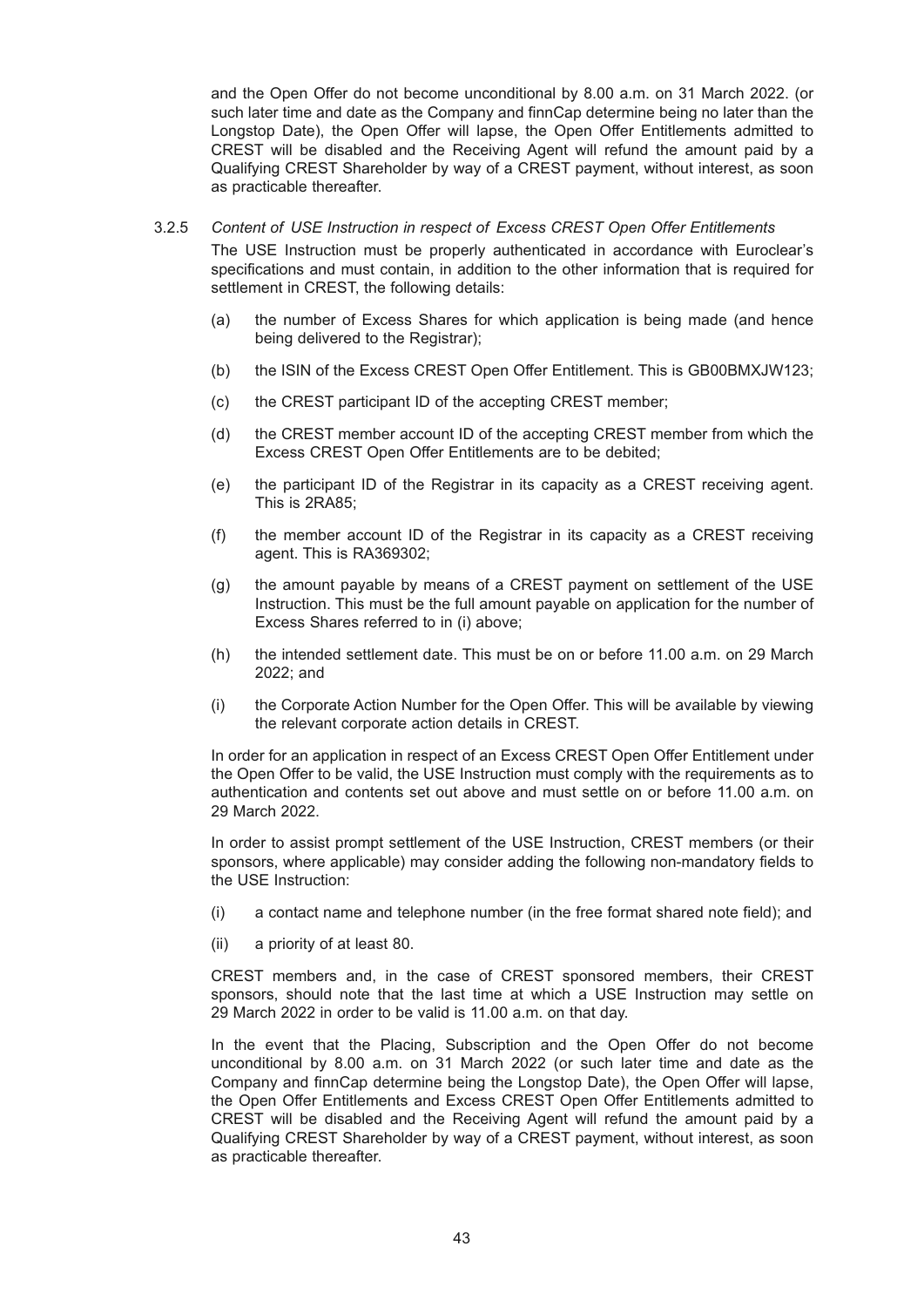#### 3.2.6 *Deposit of Open Offer Entitlements into, and withdrawal from, CREST*

A Qualifying Non-CREST Shareholder's entitlement under the Open Offer as shown by the number of Open Offer Entitlements set out in his Application Form may be deposited into CREST (either into the account of the Qualifying Shareholder named in the Application Form or into the name of a person entitled by virtue of a *bona fide* market claim), provided that such Qualifying Non-CREST Shareholder is also a CREST member. Similarly, Open Offer Entitlements and Excess CREST Open Offer Entitlements held in CREST may be withdrawn from CREST so that the entitlement under the Open Offer and entitlement to apply under the Excess Application Facility is reflected in an Application Form. Normal CREST procedures (including timings) apply in relation to any such deposit or withdrawal, subject (in the case of a deposit into CREST) as set out in the Application Form.

A holder of an Application Form who is proposing to deposit the entitlement set out in such form into CREST is recommended to ensure that the deposit procedures are implemented in sufficient time to enable the person holding or acquiring the Open Offer Entitlements and the entitlement to apply under the Excess Application Facility following their deposit into CREST to take all necessary steps in connection with taking up the entitlement prior to 11.00 a.m. a.m. on 29 March 2022. After depositing their Open Offer Entitlement into their CREST account, CREST holders will shortly thereafter receive a credit for their Excess CREST Open Offer Entitlement, which will be managed by the Receiving Agent.

In particular, having regard to normal processing times in CREST and on the part of the Receiving Agent, the recommended latest time for depositing an Application Form with the CCSS (the CREST Courier and Sorting Service), established by Euroclear to facilitate, *inter alia*, the deposit and withdrawal of certificated securities, where the person entitled wishes to hold the entitlement under the Open Offer set out in such Application Form as Open Offer Entitlements and Excess CREST Open Offer Entitlements in CREST, is 3.00 p.m. on 24 March 2022 and the recommended latest time for receipt by Euroclear of a dematerialised instruction requesting withdrawal of Open Offer Entitlements and Excess CREST Open Offer Entitlements from CREST is 4.30 p.m. on 23 March 2022 in either case so as to enable the person acquiring or (as appropriate) holding the Open Offer Entitlements and the entitlement to apply under the Excess Application Facility following the deposit or withdrawal (whether as shown in an Application Form or held in CREST) to take all necessary steps in connection with applying in respect of the Open Offer Entitlements and the entitlement to apply under the Excess Application Facility, as the case may be, prior to 11.00 a.m. on 29 March 2022.

Delivery of an Application Form with the CREST deposit form duly completed, whether in respect of a deposit into the account of the Qualifying Shareholder named in the Application Form or into the name of another person, shall constitute a representation and warranty to the Company and the Receiving Agent by the relevant CREST member(s) that it/they is/are not in breach of the provisions of the notes under the paragraph headed "*Instructions for depositing entitlements under the Open Offer into CREST*" on page 3 of the Application Form, and a declaration to the Company and the Receiving Agent from the relevant CREST member(s) that it/they is/are not in the United States or citizen(s) or resident(s) of any Restricted Jurisdiction or any other jurisdiction in which the application for New Ordinary Shares is prevented by law and, where such deposit is made by a beneficiary of a market claim, a representation and warranty that the relevant CREST member(s) is/are entitled to apply under the Open Offer by virtue of a *bona fide* market claim.

#### 3.2.7 *Validity of application*

A USE Instruction complying with the requirements as to authentication and contents set out above which settles by no later than 11.00 a.m. on 29 March 2022 will constitute a valid application under the Open Offer.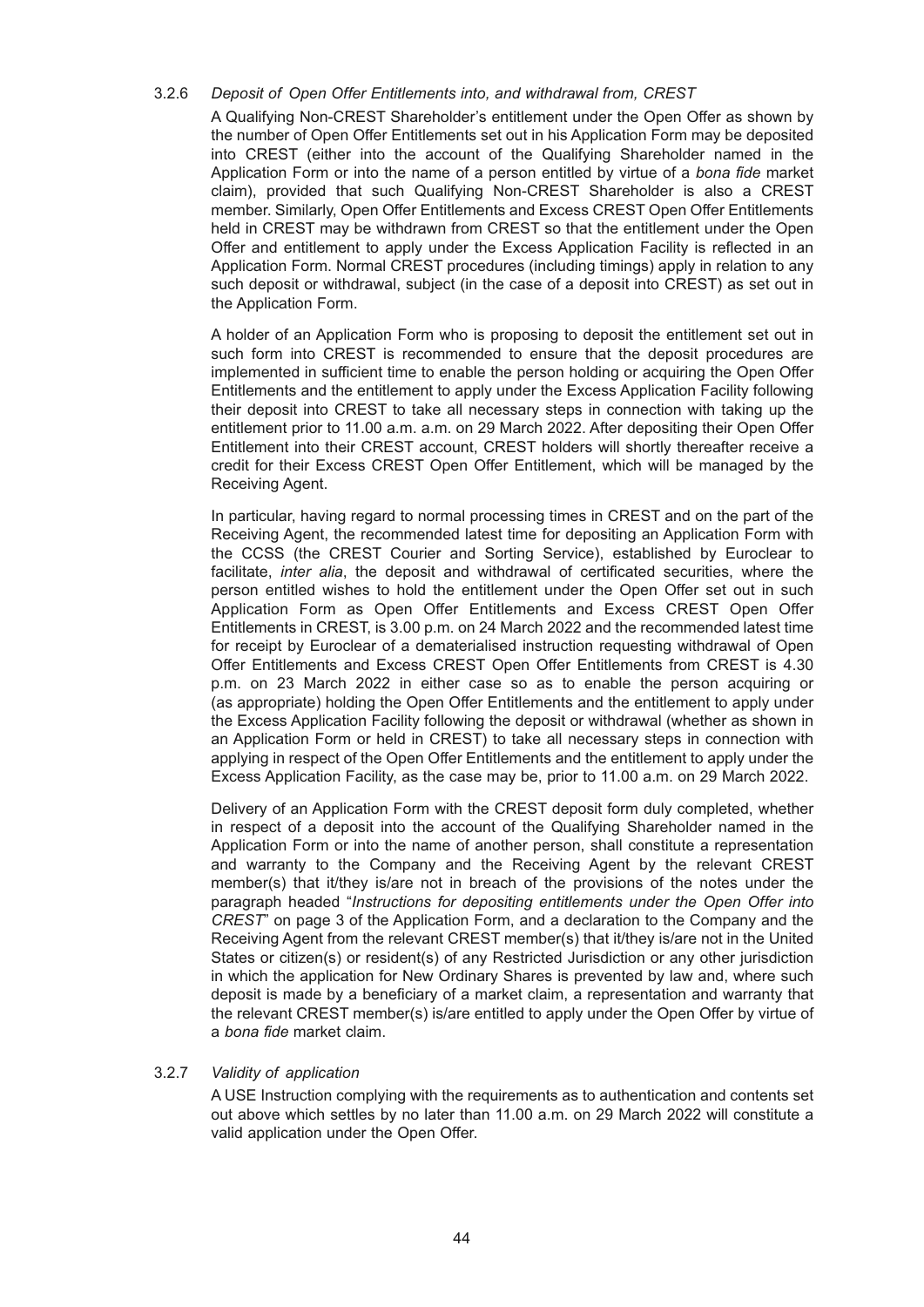#### 3.2.8 *CREST procedures and timings*

CREST members and (where applicable) their CREST sponsors should note that Euroclear does not make available special procedures in CREST for any particular corporate action. Normal system timings and limitations will therefore apply in relation to the input of a USE Instruction and its settlement in connection with the Open Offer. It is the responsibility of the CREST member concerned to take (or, if the CREST member is a CREST sponsored member, to procure that his CREST sponsor takes) such action as shall be necessary to ensure that a valid application is made as stated above by 11.00 a.m. on 29 March 2022. In this connection CREST members and (where applicable) their CREST sponsors are referred in particular to those sections of the CREST Manual concerning practical limitations of the CREST system and timings.

#### 3.2.9 *Form of Proxy*

If a Qualifying CREST Shareholder does not wish to apply for the Open Offer Shares under the Open Offer, they should take no action. They are however, encouraged to vote at the General Meeting by completing and returning the accompanying Form of Proxy.

#### 3.2.10 *Incorrect or incomplete applications*

If a USE Instruction includes a CREST payment for an incorrect sum, the Company, through the Receiving Agent, reserves the right:

- (a) to reject the application in full and refund the payment to the CREST member in question (without interest);
- (b) in the case that an insufficient sum is paid, to treat the application as a valid application for such lesser whole number of Open Offer Shares as would be able to be applied for with that payment at the Issue Price, refunding any unutilised sum to the CREST member in question (without interest); and
- (c) in the case that an excess sum is paid, to treat the application as a valid application for all the Open Offer Shares referred to in the USE Instruction, refunding any unutilised sum to the CREST member in question (without interest).

### 3.2.11 *The Excess Application Facility*

The Excess Application Facility enables Qualifying CREST Shareholders, who have taken up their Open Offer Entitlement in full, to apply for Excess Shares in excess of their Open Offer Entitlement as at the Record Date. If applications under the Excess Application Facility are received for more than the total number of Open Offer Shares available following take up of Open Offer Entitlements, the Excess Shares will be scaled back *pro rata* to the existing shareholding of Qualifying Shareholders under the Excess Application Facility and no assurance can be given that excess applications by Qualifying Shareholders will be met in full or in part or at all. Excess CREST Open Offer Entitlements may not be sold or otherwise transferred. Subject as provided in paragraph 6 of this Part IV in relation to Overseas Shareholders, the CREST accounts of Qualifying CREST Shareholders will be credited with Excess CREST Open Offer Entitlements to enable applications for Excess Shares to be settled through CREST. Qualifying CREST Shareholders should note that, although the Open Offer Entitlement and the Excess CREST Open Offer Entitlements will be admitted to CREST, they will have limited settlement capabilities. Neither the Open Offer Entitlement nor the Excess CREST Open Offer Entitlements will be tradable or listed and applications in respect of the Open Offer may only be made by the Qualifying Shareholders originally entitled or by a person entitled by virtue of a *bona fide* market claim.

To apply for Excess Shares pursuant to the Open Offer, Qualifying CREST Shareholders should follow the instructions above and must not return a paper form and cheque.

Should a transaction be identified by the CREST Claims Processing Unit as "cum" the Open Offer Entitlement and the relevant Open Offer Entitlement(s) be transferred, the Excess CREST Open Offer Entitlements will not transfer with the Open Offer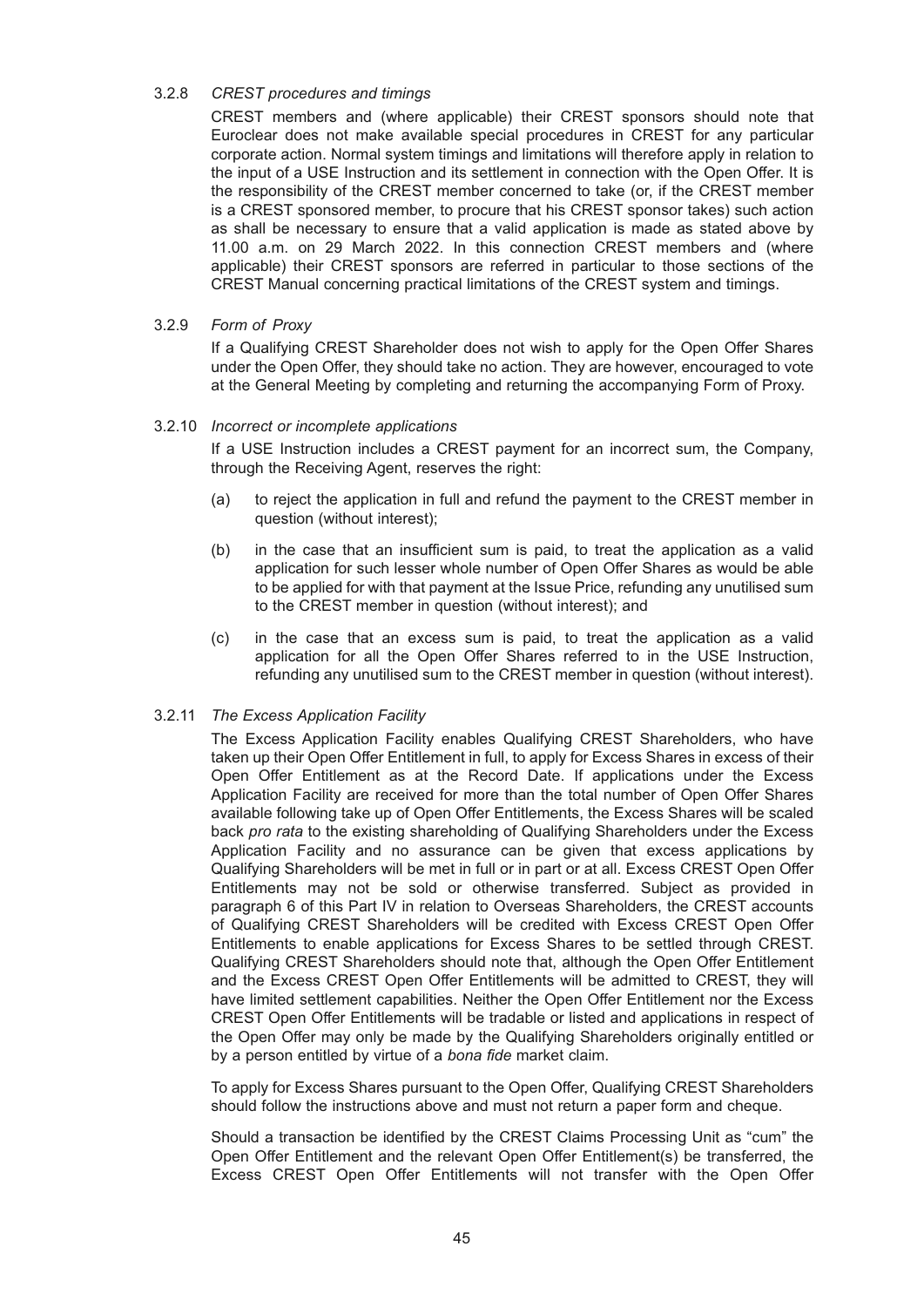Entitlement(s) claim. Should a Qualifying CREST Shareholder cease to hold all of his Existing Ordinary Shares as a result of one or more *bona fide* market claims, the Excess CREST Open Offer Entitlement credited to CREST and allocated to the relevant Qualifying Shareholder will be transferred to the purchaser. Please note that an additional USE Instruction must be sent in respect of any application under the Excess CREST Open Offer Entitlement.

Should the Open Offer become unconditional and applications for Excess Shares by Qualifying Shareholders under the Open Offer exceed the maximum number of Open Offer Shares available under the Excess Application Facility, resulting in a scale back of applications under the Excess Application Facility, each Qualifying CREST Shareholder who has made a valid application pursuant to his Excess CREST Open Offer Entitlement, and from whom payment in full for the excess Open Offer Shares has been received, will receive a pounds sterling amount equal to the number of Open Offer Shares validly applied and paid for but which are not allocated to the relevant Qualifying CREST Shareholder multiplied by the Issue Price. Monies will be returned as soon as practicable, but within 14 days, following the completion of the scale back, without payment of interest and at the applicant's sole risk by way of cheque or CREST payment, as appropriate. Fractions of Open Offer Shares will be aggregated and made available under the Excess Application Facility.

All enquiries in connection with the procedure for applications under the Excess Application Facility and Excess CREST Open Offer Entitlements should be addressed to Equiniti Limited, at Aspect House, Spencer Road, Lancing, West Sussex, BN99 6DA, or by telephone on 0371-384-2050 from overseas. Calls are charged at the standard geographic rate and will vary by provider. Calls outside the United Kingdom will be charged at the applicable international rate. The helpline is open between 8.30 a.m. and 5.30 p.m., Monday to Friday excluding public holidays in England and Wales. Please note that Equiniti Limited cannot provide any financial, legal or tax advice and calls may be recorded and monitored for security and training purposes.

#### 3.2.12 *Effect of valid application*

A CREST member who makes or is treated as making a valid application for some or all of his *pro rata* entitlement to Open Offer Shares in accordance with the above procedures hereby:

- (a) represents and warrants to the Company and finnCap that he has the right, power and authority, and has taken all action necessary, to make the application under the Open Offer and to execute, deliver and exercise his rights, and perform his obligations, under any contracts resulting therefrom and that he is not a person otherwise prevented by legal or regulatory restrictions from applying for Open Offer Shares or acting on behalf of any such person on a non-discretionary basis;
- (b) agrees to pay the amount payable on application in accordance with the above procedures by means of a CREST payment in accordance with the CREST payment arrangements (it being acknowledged that the payment to the Registrar's payment bank in accordance with the CREST payment arrangements shall, to the extent of the payment, discharge in full the obligation of the CREST member to pay to the Company the amount payable on application);
- (c) agrees with the Company and finnCap that all applications under the Open Offer and contracts resulting therefrom, and any non-contractual obligations related thereto, shall be governed by, and construed in accordance with, the laws of England;
- (d) confirms to the Company and finnCap that in making the application he is not relying on any information or representation in relation to the Company other than that contained in this document, and the applicant accordingly agrees that no person responsible solely or jointly for this document or any part thereof, or involved in the preparation thereof, shall have any liability for any such information or representation not so contained and further agrees that, having had the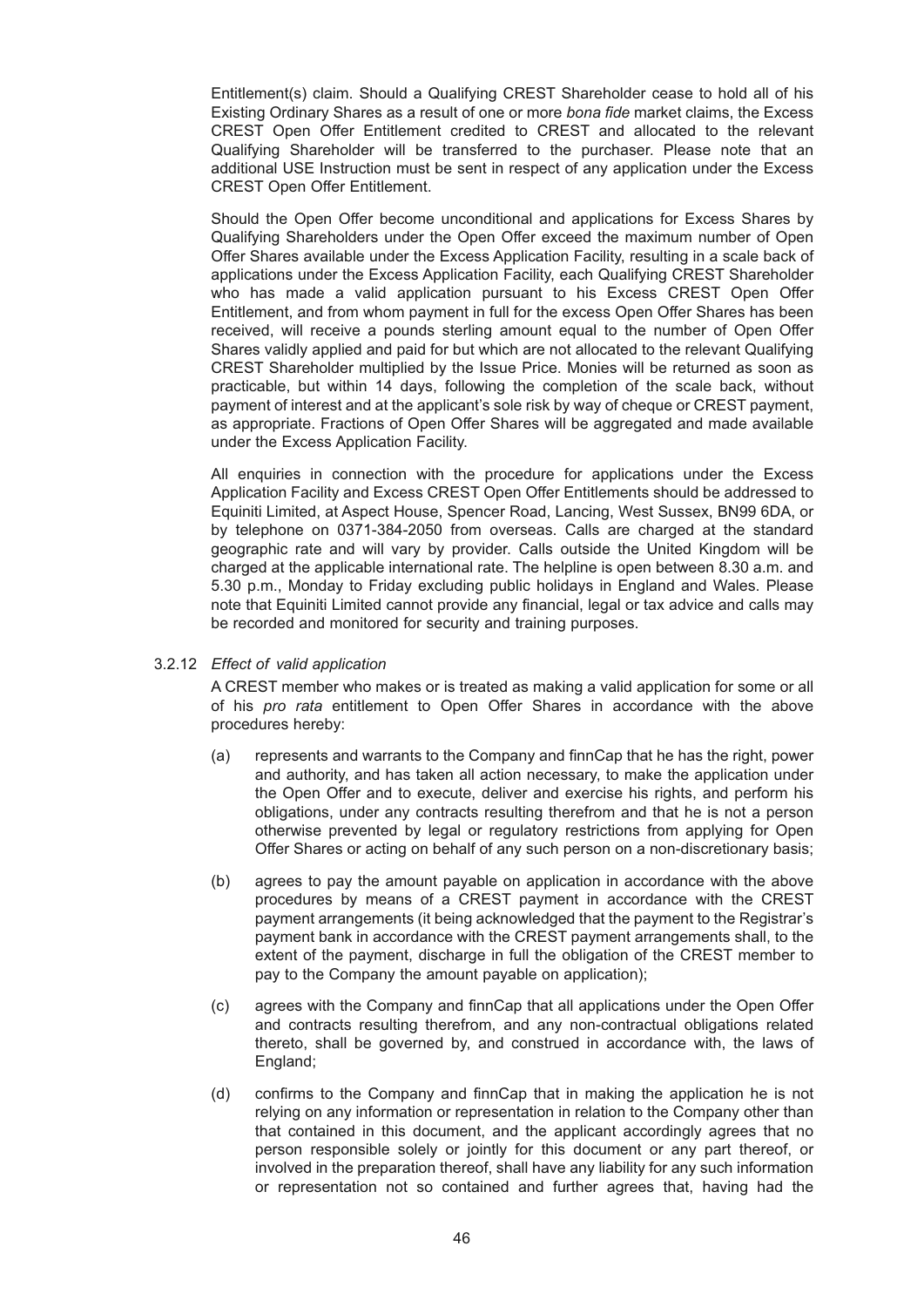opportunity to read this document, he will be deemed to have had notice of all the information in relation to the Company contained in this document (including information incorporated by reference);

- (e) represents and warrants to the Company and finnCap that he is the Qualifying Shareholder originally entitled to the Open Offer Entitlements or has received such Open Offer Entitlements by virtue of *bona fide* market claim;
- (f) represents and warrants to the Company and finnCap that if he has received some or all of his Open Offer Entitlements from a person other than the Company, he is entitled to apply under the Open Offer in relation to such Open Offer Entitlement by virtue of a *bona fide* market claim;
- (g) requests that the Open Offer Shares to which he will become entitled be issued to him on the terms set out in this document and subject to the articles of association of the Company;
- (h) represents and warrants to the Company and finnCap that he is not, nor is he applying on behalf of any Shareholder who is, in the United States or is a citizen or resident, or which is a corporation, partnership or other entity created or organised in or under any laws, of any Restricted Jurisdiction or any other jurisdiction in which the application for Open Offer Shares is prevented by law and he is not applying with a view to re-offering, re-selling, transferring or delivering any of the Open Offer Shares which are the subject of his application in the United States or to, or for the benefit of, a Shareholder who is a citizen or resident or which is a corporation, partnership or other entity created or organised in or under any laws of any Restricted Jurisdiction or any other jurisdiction in which the application for Open Offer Shares is prevented by law (except where proof satisfactory to the Company has been provided to the Company that he is able to accept the invitation by the Company free of any requirement which it (in its absolute discretion) regards as unduly burdensome), nor acting on behalf of any such person on a non- discretionary basis nor (a) person(s) otherwise prevented by legal or regulatory restrictions from applying for Open Offer Shares under the Open Offer;
- (i) represents and warrants to the Company that the subscription by him of Open Offer Shares does not trigger in the jurisdiction in which he is resident: (a) any obligation to prepare or file a prospectus or similar document or any other report with respect to such subscription; or (b) any disclosure reporting obligation of the Company; or (c) any registration or other obligation on the part of the Company; or (d) the requirement for the Company to take any other action;
- (j) represents and warrants to the Company and finnCap that he is not, and nor is he applying as nominee or agent for, a person who is or may be liable to notify and account for tax under the Stamp Duty Reserve Tax Regulations 1986 at any of the increased rates referred to in sections 67, 70, 93 or 96 (depositary receipts and clearance services) of the Finance Act 1986; and
- (k) confirms that in making the application he is not relying and has not relied on the Company or finnCap or any person affiliated with the Company, or finnCap, in connection with any investigation of the accuracy of any information contained in this document or his investment decision.

# 3.2.13 *Company's discretion as to the rejection and validity of applications* The Company may in its sole discretion, but shall not be obliged to:

(a) treat as valid (and binding on the CREST member concerned) an application which does not comply in all respects with the requirements as to validity set out or referred to in this Part IV;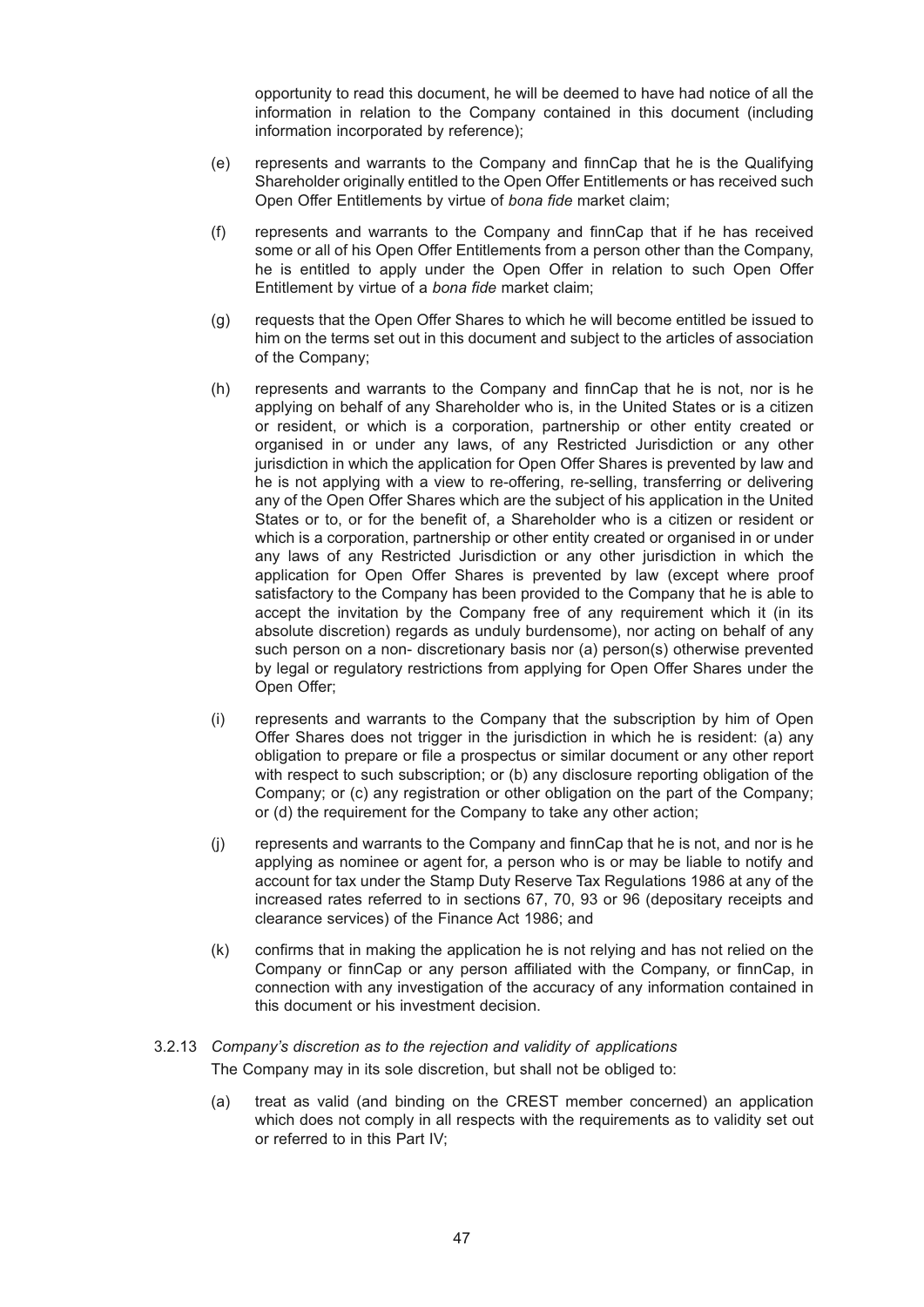- (b) accept an alternative properly authenticated dematerialised instruction from a CREST member or (where applicable) a CREST sponsor as constituting a valid application in substitution for or in addition to a USE instruction and subject to such further terms and conditions as the Company may determine;
- (c) treat a properly authenticated dematerialised instruction (in this sub-paragraph the "first instruction") as not constituting a valid application if, at the time at which the Registrar receives a properly authenticated dematerialised instruction giving details of the first instruction or thereafter, either the Company or the Registrar has received actual notice from Euroclear of any of the matters specified in Regulation 35(5)(a) of the CREST Regulations in relation to the first instruction. These matters include notice that any information contained in the first instruction was incorrect or notice of lack of authority to send the first instruction; and
- (d) accept an alternative instruction or notification from a CREST member or CREST sponsored member or (where applicable) a CREST sponsor, or extend the time for settlement of a USE Instruction or any alternative instruction or notification, in the event that, for reasons or due to circumstances outside the control of any CREST member or CREST sponsored member or (where applicable) CREST sponsor, the CREST member or CREST sponsored member is unable validly to apply for Open Offer Shares by means of the above procedures. In normal circumstances, this discretion is only likely to be exercised in the event of any interruption, failure or breakdown of CREST (or any part of CREST) or on the part of the facilities and/or systems operated by the Registrar in connection with CREST.
- 3.2.14 *Lapse of the Open Offer*

In the event that the Open Offer does not become unconditional by 8.00 a.m. on 31 March 2022 or such later time and date as the Company and finnCap determine (being no later the Longstop Date), the Open Offer will lapse, the Open Offer Entitlements and Excess CREST Open Offer Entitlements admitted to CREST will be disabled and the Receiving Agent will refund the amount paid by a Qualifying CREST Shareholder by way of a CREST payment, without interest, as soon as practicable thereafter.

### 3.3 *If you have received a Form of Instruction in connection with the Open Offer*

Subject to paragraph 6 of this Part IV in relation to Overseas Shareholders, beneficial holders of Existing Ordinary Shares held in the Share Account will have received a Form of Instruction with this document. The Form of Instruction may be used to instruct Equiniti Financial Services Limited with respect to participation in the Open Offer (including the Excess Application Facility). The terms set out in the Form of Instruction comprise the terms applying to such instructions to Equiniti Financial Services Limited.

The Form of Instruction shows the number of Existing Ordinary Shares credited to their name in the Share Account on the Record Date in Box 1. It also shows a corresponding Open Offer Entitlement allocated in respect of those shares in Box 2. Entitlements to Open Offer Shares are rounded down to the nearest whole number and any fractional entitlements to Open Offer Shares will be aggregated and made available under the Excess Application Facility. Box 3 shows how much they would need to pay if they wish to take up that Open Offer Entitlement in full. Persons who receive a Form of Instruction may apply for less than the Open Offer Entitlement should they wish to do so.

#### **4. Money Laundering Regulations**

#### 4.1 *Holders of Application Forms or Forms of Instruction*

To ensure compliance with the Money Laundering Regulations, Equiniti Limited may require, at its absolute discretion, verification of the identity of the person by whom or on whose behalf the Application Form/Form of Instruction is lodged with payment (which requirements are referred to below as the "verification of identity requirements"). If the Application Form or Form of Instruction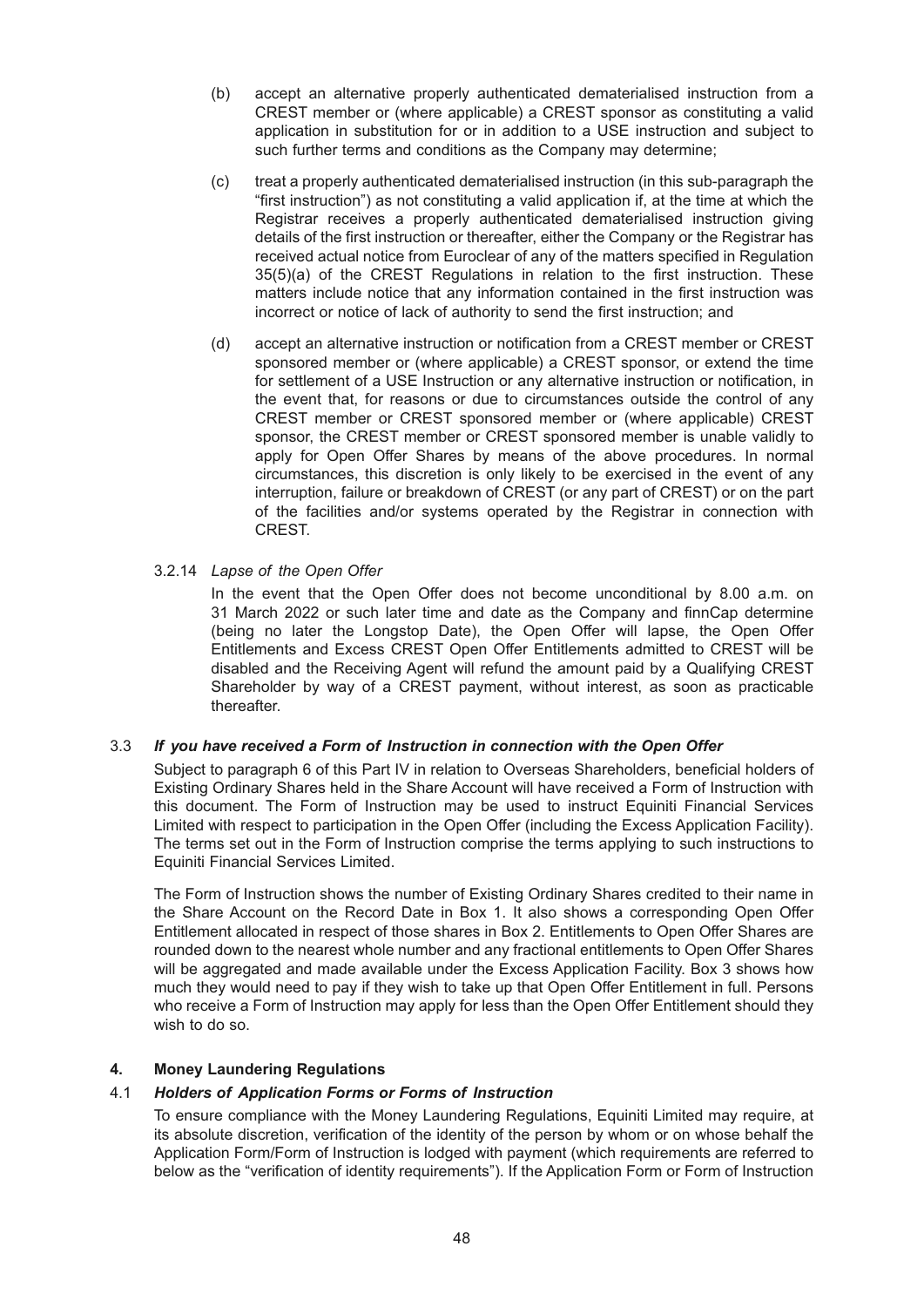is submitted by a UK regulated broker or intermediary acting as agent and which is itself subject to the Money Laundering Regulations, any verification of identity requirements are the responsibility of such broker or intermediary and not of the Registrar. In such case, the lodging agent's stamp should be inserted on the Application Form or Form of Instruction.

The person lodging the Application Form/Form of Instruction with payment and in accordance with the other terms as described above (the "acceptor"), including any person who appears to Equiniti Limited to be acting on behalf of some other person, accepts the Open Offer in respect of such number of Open Offer Shares as is referred to therein (for the purposes of this paragraph 4.1 the "relevant Open Offer Shares") and shall thereby be deemed to agree to provide Equiniti Limited with such information and other evidence as they may require to satisfy the verification of identity requirements.

If Equiniti Limited determines that the verification of identity requirements apply to any acceptor or application, the relevant Open Offer Shares (notwithstanding any other term of the Open Offer) will not be issued to the relevant acceptor unless and until the verification of identity requirements have been satisfied in respect of that acceptor or application. Equiniti Limited is entitled, in its absolute discretion, to determine whether the verification of identity requirements apply to any acceptor or application and whether such requirements have been satisfied, and neither Equiniti Limited nor the Company will be liable to any person for any loss or damage suffered or incurred (or alleged), directly or indirectly, as a result of the exercise of such discretion.

If the verification of identity requirements apply, failure to provide the necessary evidence of identity within a reasonable time may result in delays in the despatch of share certificates or in crediting CREST accounts or Share Accounts. If, within a reasonable time following a request for verification of identity, Equiniti Limited has not received evidence satisfactory to it as aforesaid, the Company may, in its absolute discretion, treat the relevant application as invalid, in which event the monies payable on acceptance of the Open Offer will be returned (at the acceptor's risk) without interest to the account of the bank or building society on which the relevant cheque was drawn.

Submission of an Application Form/Form of Instruction with the appropriate remittance will constitute a warranty to each of the Company, Equiniti Limited and finnCap from the applicant that the Money Laundering Regulations will not be breached by application of such remittance.

The verification of identity requirements will not usually apply:

- 4.1.1 if the applicant is an organisation required to comply with the Money Laundering Directive (the Council Directive on Prevention of the Use of the Financial System for the Purpose of Money Laundering or Terrorist Financing (No.2015/849/EU));
- 4.1.2 if the acceptor is a regulated United Kingdom broker or intermediary acting as agent and is itself subject to the Money Laundering Regulations;
- 4.1.3 if the applicant (not being an applicant who delivers his application in person) makes payment by way of a cheque drawn on an account in the applicant's name; or
- 4.1.4 if the aggregate subscription price for the Open Offer Shares is less than €15,000 (approximately £13,500) (or is one of a series of linked applications, the aggregate value of which exceeds that amount).

In other cases the verification of identity requirements may apply. Satisfaction of these requirements may be facilitated in the following ways:

(a) if payment is made by cheque in sterling drawn on a branch in the United Kingdom of a bank or building society which bears a UK bank sort code number in the top right hand corner the following applies. Cheques should be written in black ink and made payable to Equiniti Limited re Parsley Box OO and crossed A/C payee only. Third party cheques may not be accepted with the exception of building society cheques or banker's drafts where the building society or bank has inserted details of the name of the account holder and have either added the building society or bank branch stamp or have provided a supporting letter confirming the source of funds. The name of the account holder should be the same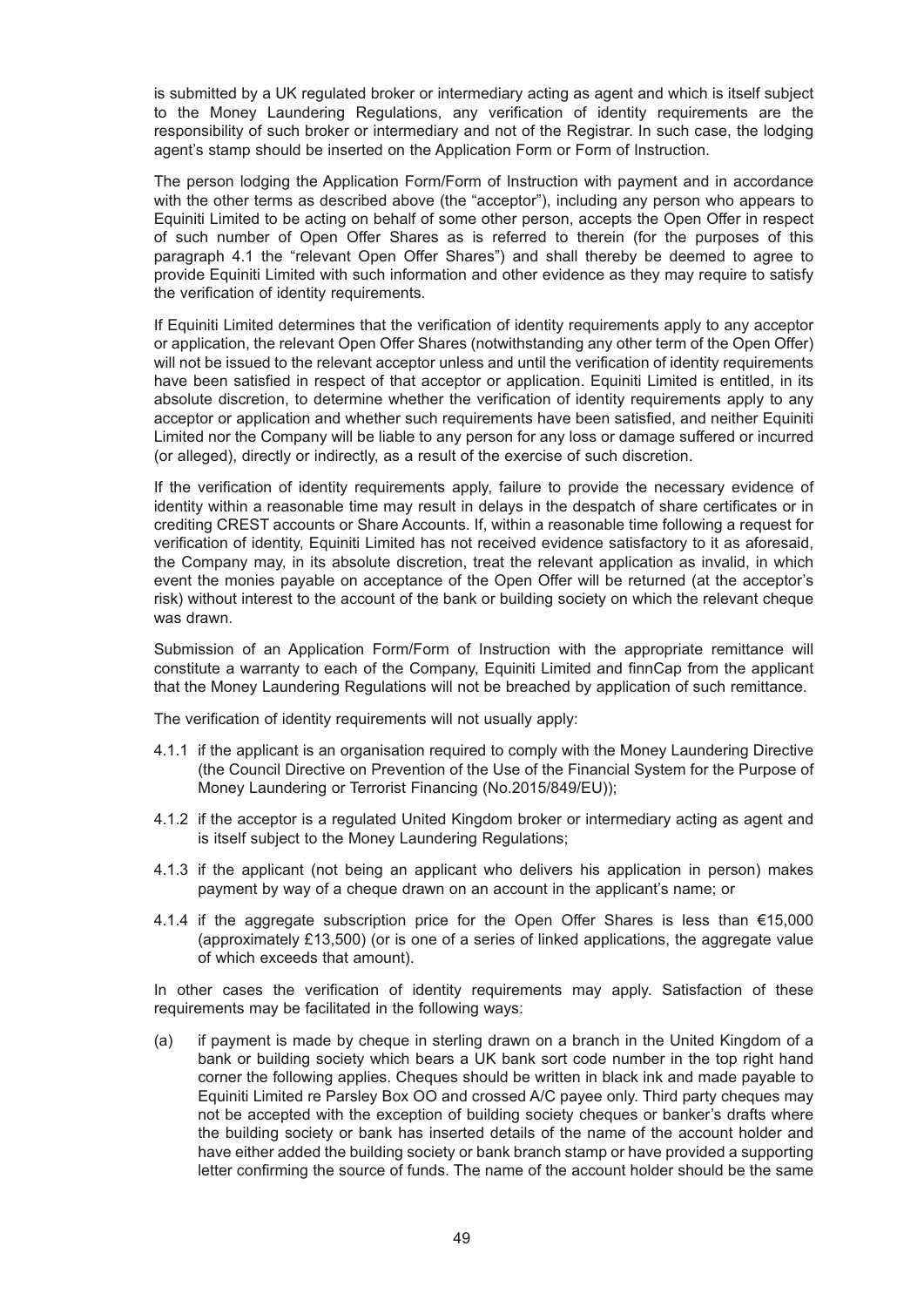as the name of the shareholder shown on page 1 of the Application Form or Form of Instruction;

- (b) for beneficial holders who hold shares in the Share Account if payment is made by cheque in sterling drawn on a branch in the United Kingdom of a bank or building society which bears a UK bank sort code number in the top right hand corner the following applies. Cheques, should be written in black ink, and made payable to the Receiving Agent, Equiniti FS Limited re Client Ac CSN Parsley Box Open Offer and crossed "A/C " payee only. Third party cheques may not be accepted with the exception of building society cheques or banker's drafts where the building society or bank has inserted details of the name of the account holder and have either added the building society or bank branch stamp or have provided a supporting letter confirming the source of funds. The name of the account holder should be the same as the name of the shareholder shown on the Form of Instruction; or
- (c) if the Application Form or Form of Instruction is lodged with payment by an agent which is an organisation of the kind referred to in paragraph 4.1(a) above or which is subject to anti-money laundering regulation in a country which is a member of the Financial Action Task Force, the agent should provide with the Application Form or Form of Instruction written confirmation that it has that status and a written assurance that it has obtained and recorded evidence of the identity of the person for whom it acts and that it will on demand make such evidence available to the Receiving Agent. If the agent is not such an organisation, it should contact Equiniti Limited.

To confirm the acceptability of any written assurance referred to in (b) above, or in any other case, the acceptor should contact Equiniti Limited by telephone on +44(0) 371-384-2050. Please use the country code when calling from outside the UK. Calls are charged at the standard geographic rate and will vary by provider. Calls outside the United Kingdom will be charged at the applicable international rate. The helpline is open between 8.30 a.m. and 5.30 p.m., Monday to Friday excluding public holidays in England and Wales. Please note that Equiniti Limited cannot provide any financial, legal or tax advice and calls may be recorded and monitored for security and training purposes.

If the Application Form(s)/Form(s) of Instruction is/are in respect of Open Offer Shares and is/are lodged by hand by the acceptor in person, or if the Application Form(s)/Form(s) of Instruction in respect of Open Offer Shares is/are lodged by hand by the acceptor and the accompanying payment is not the acceptor's own cheque, he or she should ensure that he or she has with him or her evidence of identity bearing his or her photograph (for example, his or her passport) and separate evidence of his or her address.

If, within a reasonable period of time following a request for verification of identity, and in any case by no later than 11.00 a.m. on 29 March 2022, or 25 March 2022 for Share Account holders. Equiniti Limited has not received evidence satisfactory to it as aforesaid, Equiniti Limited may, at its discretion, as agent of the Company, reject the relevant application, in which event the monies submitted in respect of that application will be returned without interest to the account at the payee bank from which such monies were originally debited (without prejudice to the rights of the Company to undertake proceedings to recover monies in respect of the loss suffered by it as a result of the failure to produce satisfactory evidence as aforesaid).

### 4.2 *Open Offer Entitlements in CREST*

If you hold your Open Offer Entitlement and Excess CREST Open Offer Entitlement in CREST and apply for Open Offer Shares in respect of some or all of your Open Offer Entitlement and Excess CREST Open Offer Entitlement as agent for one or more persons and you are not a UK or EU regulated person or institution (e.g. a UK financial institution), then, irrespective of the value of the application, Equiniti Limited is obliged to take reasonable measures to establish the identity of the person or persons on whose behalf you are making the application. You must therefore contact Equiniti Limited before sending any USE or other instruction so that appropriate measures may be taken.

Submission of a USE Instruction, which on its settlement constitutes a valid application as described above, constitutes a warranty and undertaking by the applicant to provide promptly to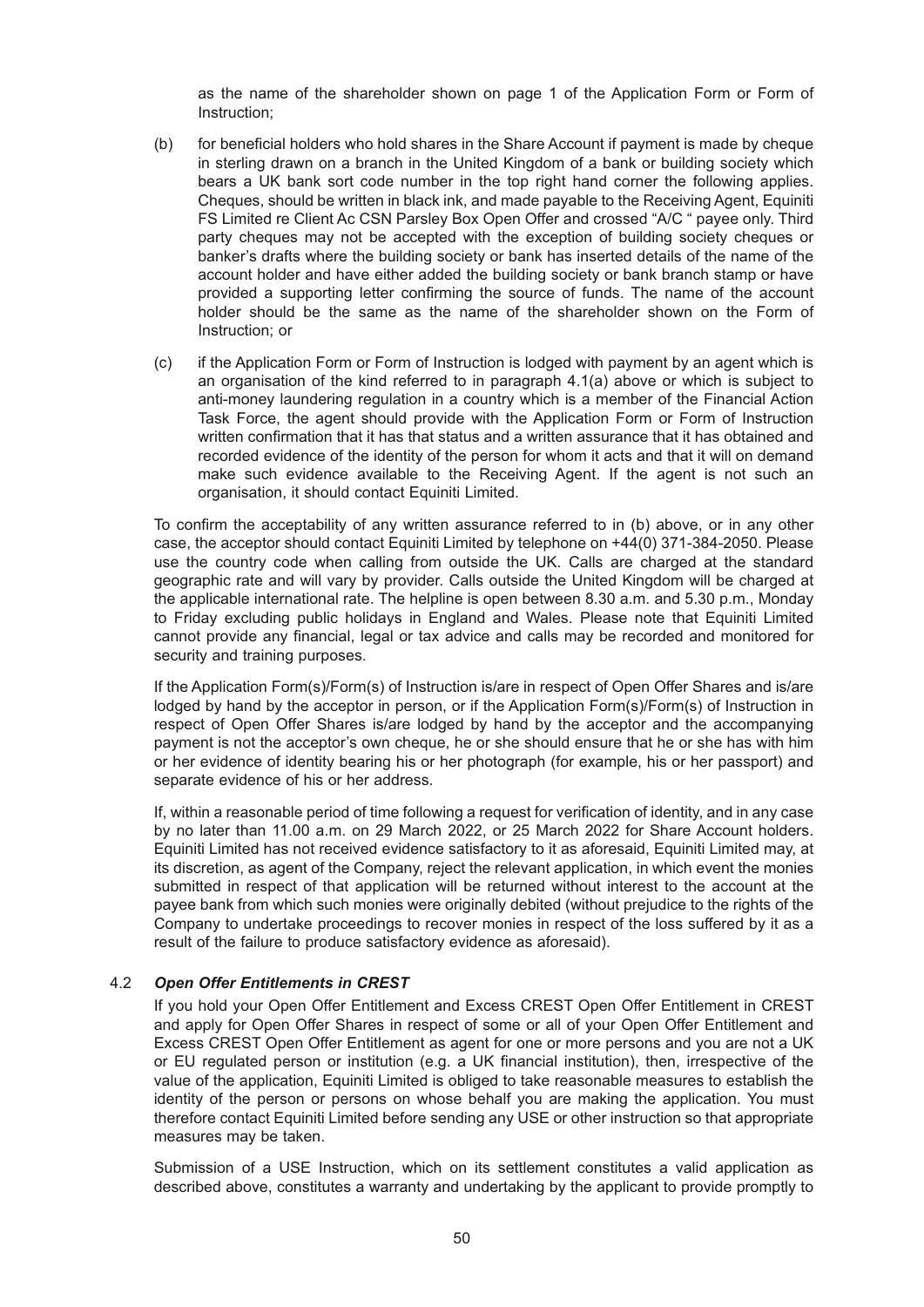Equiniti Limited such information as may be specified by Equiniti Limited as being required for the purposes of the Money Laundering Regulations. Pending the provision of evidence satisfactory to Equiniti Limited as to identity. Equiniti Limited may in its absolute discretion take, or omit to take, such action as it may determine to prevent or delay issue of the Open Offer Shares concerned. If satisfactory evidence of identity has not been provided within a reasonable time, then the application for the Open Offer Shares represented by the USE Instruction will not be valid. This is without prejudice to the right of the Company to take proceedings to recover any loss suffered by it as a result of failure to provide satisfactory evidence.

### **5. Admission, settlement and dealings**

The result of the Open Offer is expected to be announced on or around 30 March 2022. Application will be made to the London Stock Exchange for the Open Offer Shares to be admitted to trading on AIM. Subject to the Open Offer becoming unconditional in all respects (save only as to Admission), it is expected that Admission will become effective and that dealings in the Open Offer Shares, fully paid, will commence at 8.00 a.m. on 31 March 2022.

The Existing Ordinary Shares are already admitted to CREST. No further application for admission to CREST is accordingly required for the New Ordinary Shares. All such shares, when issued and fully paid, may be held and transferred by means of CREST.

Open Offer Entitlements and Excess CREST Open Offer Entitlements held in CREST are expected to be disabled in all respects after 11.00 a.m. on 29 March 2022 (the latest date for applications under the Open Offer). If the condition(s) to the Open Offer described above are satisfied, New Ordinary Shares will be issued in uncertificated form to those persons who submitted a valid application for New Ordinary Shares by utilising the CREST application procedures and whose applications have been accepted by the Company.

On 16 March 2022, the Receiving Agent will instruct Euroclear to credit the appropriate stock accounts of such persons with such persons' entitlements to Open Offer Shares with effect from Admission. The stock accounts to be credited will be accounts under the same CREST participant IDs and CREST member account IDs in respect of which the USE Instruction was given. Notwithstanding any other provision of this document, the Company reserves the right to send Qualifying CREST Shareholders an Application Form instead of crediting the relevant stock account with Open Offer Entitlements and Excess CREST Open Offer Entitlements, and to allot and/or issue any Open Offer Shares in certificated form. In normal circumstances, this right is only likely to be exercised in the event of any interruption, failure or breakdown of CREST (or of any part of CREST) or on the part of the facilities and/or systems operated by the Receiving Agent in connection with CREST.

No temporary documents of title will be issued in respect of Open Offer Shares held in uncertificated form. Definitive certificates in respect of Open Offer Shares taken up are expected to be posted to those Qualifying Shareholders (at their risk) who have validly elected to hold their Open Offer Shares in certificated form on 12 April 2022.

For more information as to the procedure for application, Qualifying Non-CREST Shareholders are referred to paragraph 3.1 above and their respective Application Form.

### **6. Overseas Shareholders**

The comments set out in this paragraph 6 are intended as a general guide only and any Overseas Shareholders who are in any doubt as to their position should consult their professional advisers without delay.

# 6.1 *General*

**The distribution of this document and the Application Form and the making or acceptance of the Open Offer to or by persons who have registered addresses in, or who are resident or ordinarily resident in, or citizens of, or which are corporations, partnerships or other entities created or organised under the laws of countries other than the United Kingdom or to persons who are nominees of or custodians, trustees or guardians for citizens, residents in or nationals of, countries other than the United Kingdom, may be affected by the laws or regulatory requirements of the relevant jurisdictions. It is the responsibility of**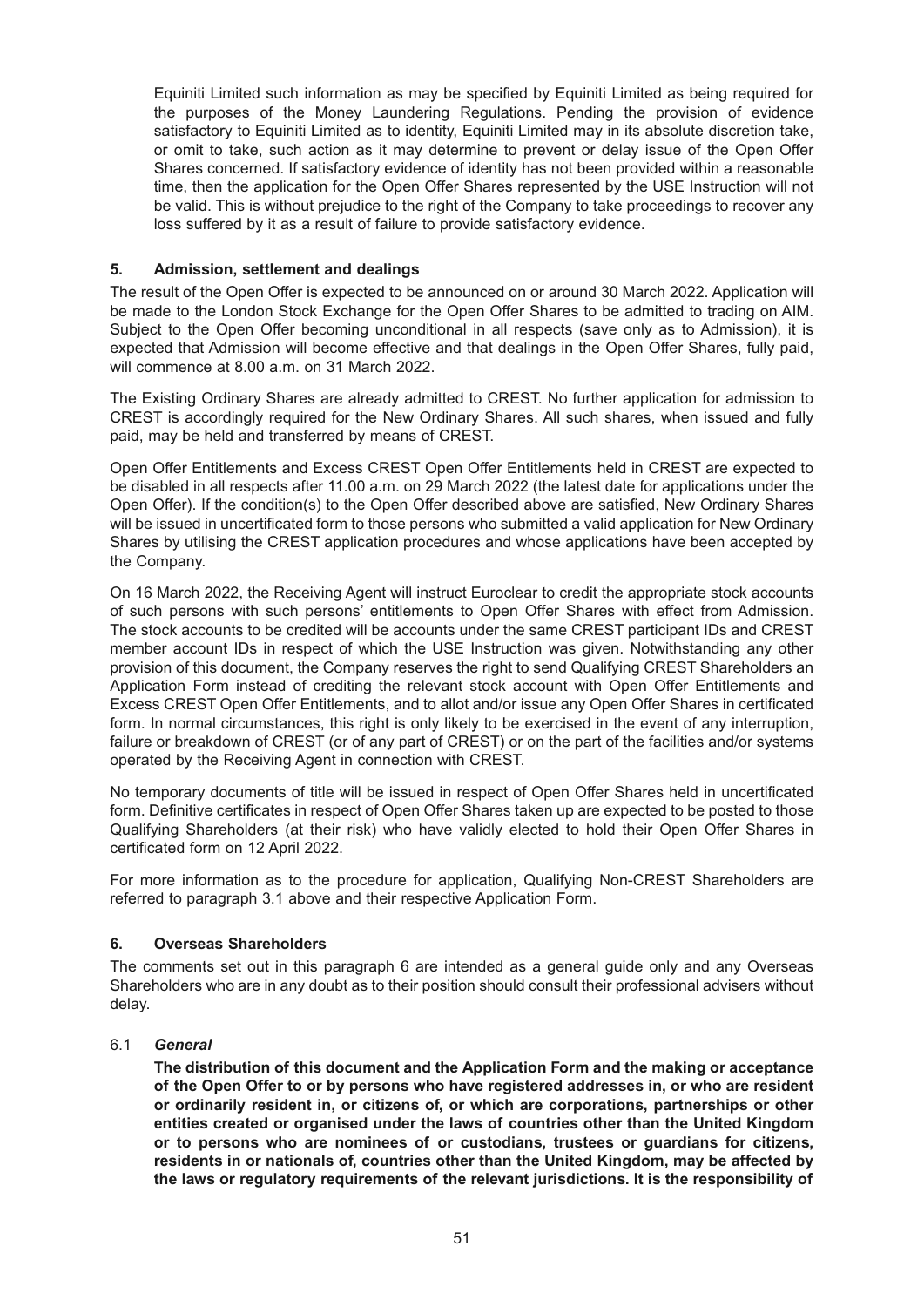#### **those persons to consult their professional advisers as to whether they require any governmental or other consents or need to observe any applicable legal requirement or other formalities to enable them to apply for Open Offer Shares under the Open Offer.**

No action has been or will be taken by the Company, finnCap, or any other person, to permit a public offering or distribution of this document (or any other offering or publicity materials or application form(s) relating to the Open Offer Shares) in any jurisdiction where action for that purpose may be required, other than in the United Kingdom. Receipt of this document and/or an Application Form and/or a credit of an Open Offer Entitlement or an Excess CREST Open Offer Entitlement to a stock account in CREST will not constitute an invitation or offer of securities for subscription, sale or purchase in those jurisdictions in which it would be illegal to make such an invitation or offer and, in those circumstances, this document and/or the Application Form must be treated as sent for information only and should not be copied or redistributed.

Application Forms will not be sent to, and Open Offer Entitlements and Excess CREST Open Offer Entitlements will not be credited to stock accounts in CREST of, persons with registered addresses in the United States or any other Restricted Jurisdiction or their agent or intermediary, except where the Company is satisfied that such action would not result in the contravention of any registration or other legal requirement in any jurisdiction.

No person receiving a copy of this document and/or an Application Form and/or a credit of Open Offer Entitlements or Excess CREST Open Offer Entitlements to a stock account in CREST in any territory other than the United Kingdom may treat the same as constituting an invitation or offer to him or her, nor should he or she in any event use any such Application Form and/or credit of Open Offer Entitlements or Excess CREST Open Offer Entitlements to a stock account in CREST unless, in the relevant territory, such an invitation or offer could lawfully be made to him or her and such Application Form and/or credit of Open Offer Entitlements or Excess CREST Open Offer Entitlements to a stock account in CREST could lawfully be used, and any transaction resulting from such use could be effected, without contravention of any registration or other legal or regulatory requirements. In circumstances where an invitation or offer would contravene any registration or other legal or regulatory requirements, this document and/or the Application Form must be treated as sent for information only and should not be copied or redistributed.

It is the responsibility of any person (including, without limitation, custodians, agents, nominees and trustees) outside the United Kingdom wishing to apply for Open Offer Shares under the Open Offer to satisfy themselves as to the full observance of the laws of any relevant territory in connection therewith, including obtaining any governmental or other consents that may be required, observing any other formalities required to be observed in such territory and paying any issue, transfer or other taxes due in such territory.

None of the Company, finnCap nor any of their respective representatives is making any representation or warranty to any offeree or purchaser of the Open Offer Shares regarding the legality of an investment in the Open Offer Shares by such offeree or purchaser under the laws applicable to such offeree or purchaser.

Persons (including, without limitation, custodians, agents, nominees and trustees) receiving a copy of this document and/or an Application Form and/or a credit of Open Offer Entitlements or Excess CREST Open Offer Entitlements to a stock account in CREST, in connection with the Open Offer or otherwise, should not distribute or send either of those documents nor transfer Open Offer Entitlements or Excess CREST Open Offer Entitlements in or into any jurisdiction where to do so would or might contravene local securities laws or regulations. If a copy of this document and/or an Application Form and/or a credit of Open Offer Entitlements or Excess CREST Open Offer Entitlements to a stock account in CREST is received by any person in any such territory, or by his or her custodian, agent, nominee or trustee, he or she must not seek to apply for Open Offer Shares in respect of the Open Offer unless the Company and finnCap determine that such action would not violate applicable legal or regulatory requirements. Any person (including, without limitation, custodians, agents, nominees and trustees) who does forward a copy of this document and/or an Application Form and/or transfers Open Offer Entitlements or Excess CREST Open Offer Entitlements into any such territory, whether pursuant to a contractual or legal obligation or otherwise, should draw the attention of the recipient to the contents of this Part IV and specifically the contents of this paragraph 6.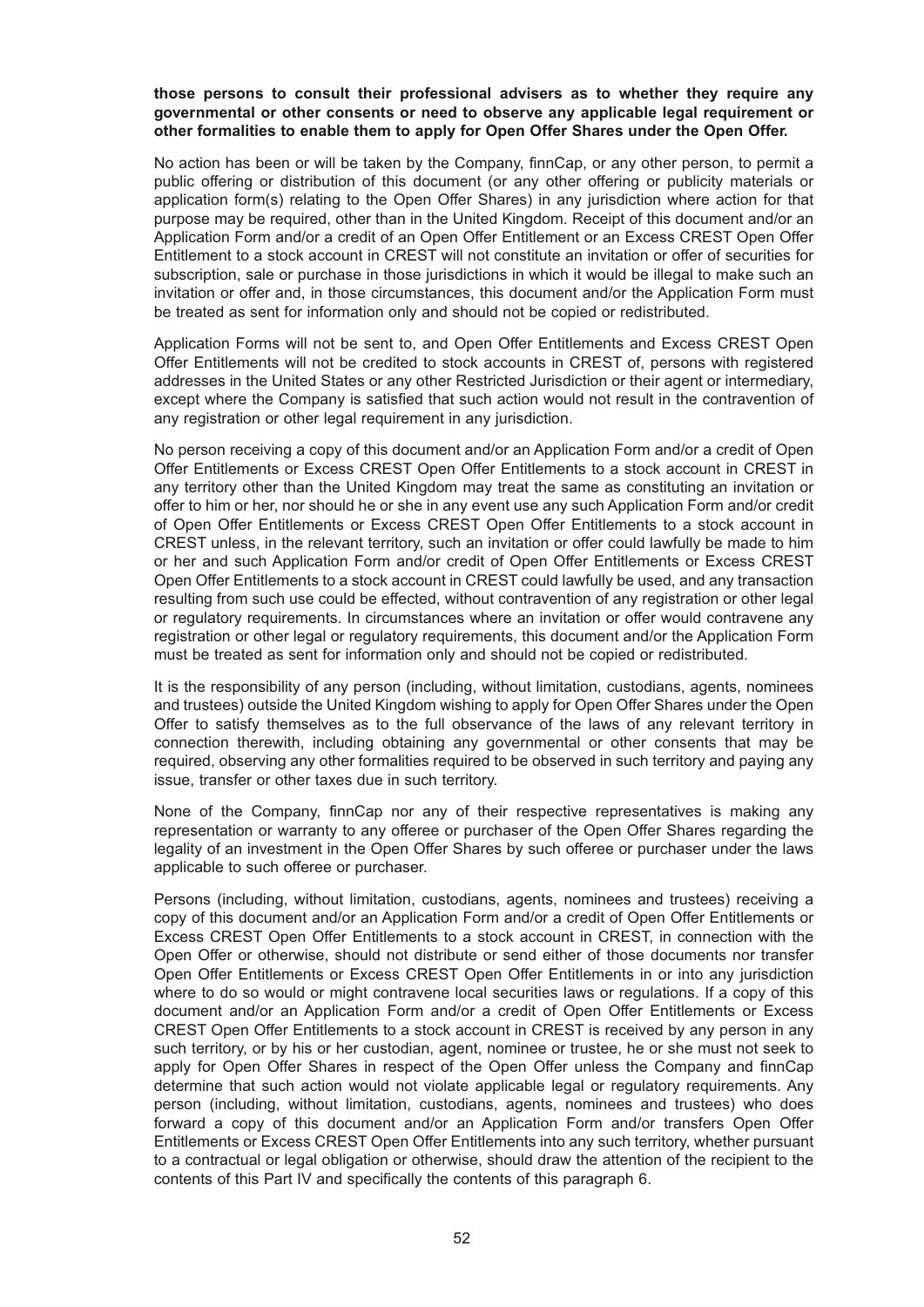The Company reserves the right to treat as invalid any application or purported application for Open Offer Shares that appears to the Company or its agents to have been executed, effected or dispatched from the United States or any other Restricted Jurisdiction or in a manner that may involve a breach of the laws or regulations of any other jurisdiction or if the Company or its agents believe that the same may violate applicable legal or regulatory requirements or if it provides an address for delivery of the share certificates of Open Offer Shares or in the case of a credit of Open Offer Entitlements or Excess CREST Open Offer Entitlements to a stock account in CREST, to a CREST member whose registered address would be, in the United States or a Restricted Jurisdiction or any other jurisdiction outside the United Kingdom in which it would be unlawful to deliver such share certificates or make such a credit.

Notwithstanding any other provision of this document or the relevant Application Form, the Company, and finnCap reserve the right to permit any person to apply for Open Offer Shares in respect of the Open Offer if the Company, in its sole and absolute discretion, is satisfied that the transaction in question is exempt from, or not subject to, the legislation or regulations giving rise to the restrictions in question.

Overseas Shareholders who wish, and are permitted, to apply for Open Offer Shares should note that payment must be made in sterling denominated cheques or where such Overseas Shareholder is a Qualifying CREST Shareholder, through CREST. Due to restrictions under the securities laws of the United States and the Restricted Jurisdictions, and subject to certain exceptions, Qualifying Shareholders in the United States or who have registered addresses in, or who are resident or ordinarily resident in, or citizens of, any other Restricted Jurisdiction will not qualify to participate in the Open Offer and will not be sent an Application Form nor will their stock accounts in CREST be credited with Open Offer Entitlements. No public offer of Open Offer Shares is being made by virtue of this document or the Application Forms into the United States or any Restricted Jurisdiction.

Receipt of this document and/or an Application Form and/or a credit of an Open Offer Entitlement to a stock account in CREST will not constitute an invitation or offer of securities for subscription, sale or purchase in those jurisdictions in which it would be illegal to make such an invitation or offer and, in those circumstances, this document and/or the Application Form must be treated as sent for information only and should not be copied or redistributed.

#### 6.2 *United States*

The New Ordinary Shares have not been and will not be registered under the US Securities Act 1933, as amended (the "*US Securities Act*") or with any securities regulatory authority of any state or other jurisdiction of the United States and, accordingly, may not be offered or sold, re-sold, taken up, transferred, delivered or distributed, directly or indirectly, within the United States except in reliance on an exemption from the registration requirements of the US Securities Act and in compliance with any applicable securities laws of any state or other jurisdiction of the United States.

Accordingly, the Company is not extending the Open Offer into the United States unless an exemption from the registration requirements of the US Securities Act is available and, subject to certain exceptions, neither this document nor the Application Form constitutes or will constitute an offer or an invitation to apply for or an offer or an invitation to acquire any New Ordinary Shares in the United States. Subject to certain exceptions, neither this document nor an Application Form will be sent to, and no New Ordinary Shares will be credited to a stock account in CREST of, any Qualifying Shareholder with a registered address in the United States. Subject to certain exceptions, Application Forms sent from or postmarked in the United States will be deemed to be invalid and all persons acquiring New Ordinary Shares and wishing to hold such New Ordinary Shares in registered form must provide an address for registration of the New Ordinary Shares issued upon exercise thereof outside the United States.

Subject to certain exceptions, any person who acquires New Ordinary Shares will be deemed to have declared, warranted and agreed, by accepting delivery of this document or the Application Form and delivery of the New Ordinary Shares, that they are not, and that at the time of acquiring the New Ordinary Shares they will not be, in the United States or acting on behalf of, or for the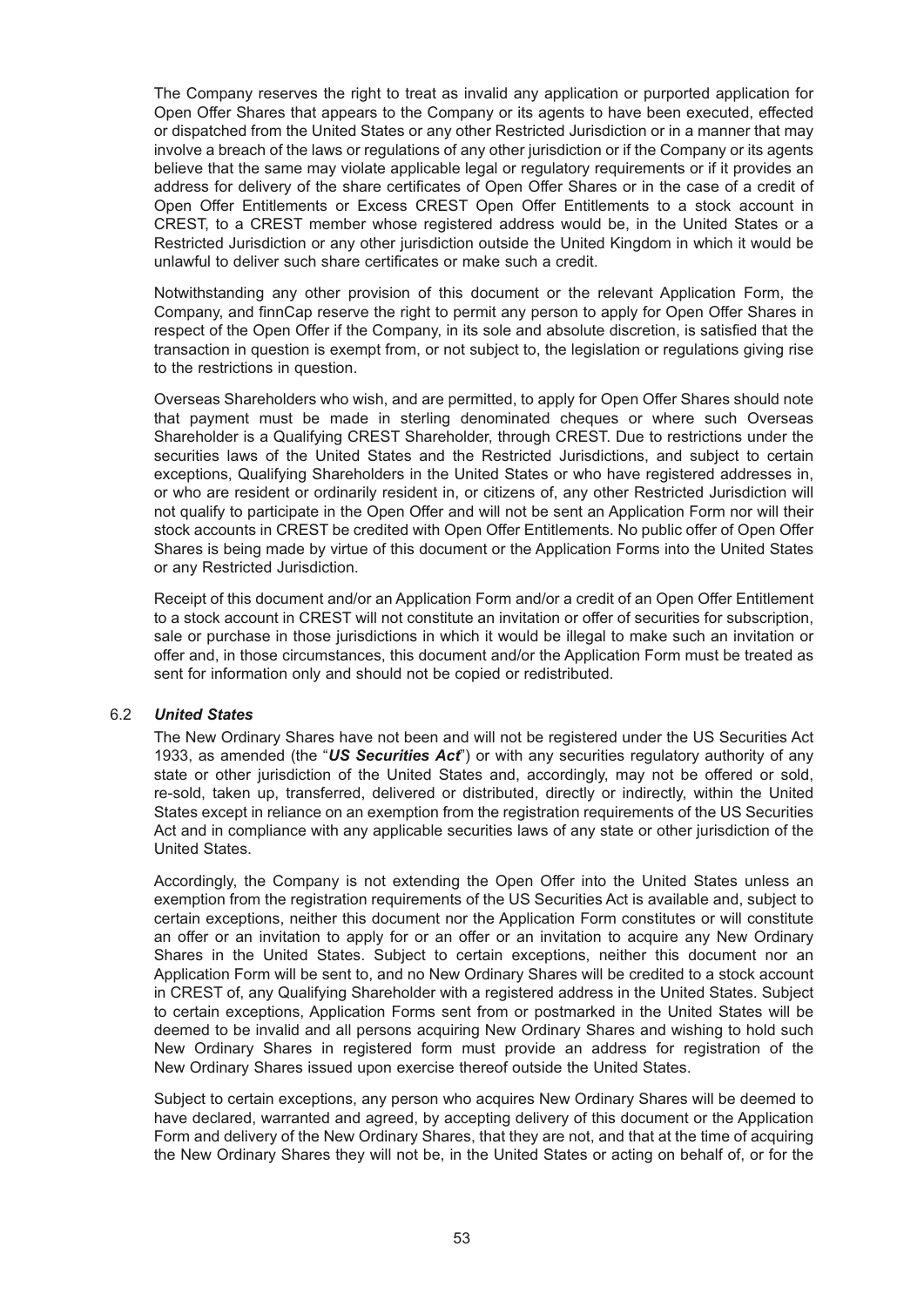account or benefit of a person on a non-discretionary basis in the United States or any state of the United States.

The Company reserves the right to treat as invalid any Application Form that appears to the Company or its agents to have been executed in, or despatched from, the United States, or that provides an address in the United States for the receipt of New Ordinary Shares, or which does not make the warranty set out in the Application Form to the effect that the person completing the Application Form does not have a registered address and is not otherwise located in the United States and is not acquiring the New Ordinary Shares with a view to the offer, sale, resale, transfer, delivery or distribution, directly or indirectly, of any such New Ordinary Shares in the United States or where the Company believes acceptance of such Application Form may infringe applicable legal or regulatory requirements.

The Company will not be bound to allot or issue any New Ordinary Shares to any person with an address in, or who is otherwise located in, the United States in whose favour an Application Form or any New Ordinary Shares may be transferred. In addition, the Company, and finnCap reserve the right to reject any USE Instruction sent by or on behalf of any CREST member with a registered address in the United States in respect of the New Ordinary Shares. In addition, until 45 days after the commencement of the Open Offer, an offer, sale or transfer of the New Ordinary Shares within the United States by a dealer (whether or not participating in the and Open Offer) may violate the registration requirements of the US Securities Act.

#### 6.3 *Restricted Jurisdictions*

Due to restrictions under the securities laws of the other Restricted Jurisdictions and subject to certain exemptions, Shareholders who have registered addresses in, or who are resident or ordinarily resident in, or citizens of, the United States, Australia, Canada, the Republic of Ireland, the Republic of South Africa, Japan or any other jurisdiction where to do so would constitute a breach of local securities laws or regulations, will not qualify to participate in the Open Offer and will not be sent an Application Form nor will their stock accounts in CREST be credited with Open Offer Entitlements or Excess CREST Open Offer Entitlements. The Open Offer Shares have not been and will not be registered under the relevant laws of any Restricted Jurisdiction or any state, province or territory thereof and may not be offered, sold, resold, delivered or distributed, directly or indirectly, in or into any Restricted Jurisdiction or to, or for the account or benefit of, any person with a registered address in, or who is resident or ordinarily resident in, or a citizen of, any Restricted Jurisdiction except pursuant to an applicable exemption.

No offer or invitation to apply for Open Offer Shares is being made by virtue of this document or the Application Form into any Restricted Jurisdiction.

#### 6.4 *Other overseas territories*

Application Forms will be sent to Qualifying Non-CREST Shareholders and Open Offer Entitlements and Excess CREST Open Offer Entitlements will be credited to the stock account in CREST of Qualifying CREST Shareholders. Qualifying Shareholders in jurisdictions other than the United States or the other Restricted Jurisdictions may, subject to the laws of their relevant jurisdiction, take up Open Offer Shares under the Open Offer in accordance with the instructions set out in this document and the Application Form. Qualifying Shareholders who have registered addresses in, or who are resident or ordinarily resident in, or citizens of, countries other than the United Kingdom should, however, consult appropriate professional advisers as to whether they require any governmental or other consents or need to observe any further formalities to enable them to apply for any Open Offer Shares in respect of the Open Offer.

#### 6.5 *Representations and warranties relating to Overseas Shareholders*

#### 6.5.1 *Qualifying Non-CREST Shareholders*

Any person completing and returning an Application Form or requesting registration of the Open Offer Shares comprised therein represents and warrants to the Company, finnCap and the Registrar that, except where proof has been provided to the Company's satisfaction that such person's use of the Application Form will not result in the contravention of any applicable legal requirements in any jurisdiction: (i) such person is not requesting registration of the relevant Open Offer Shares from within the United States or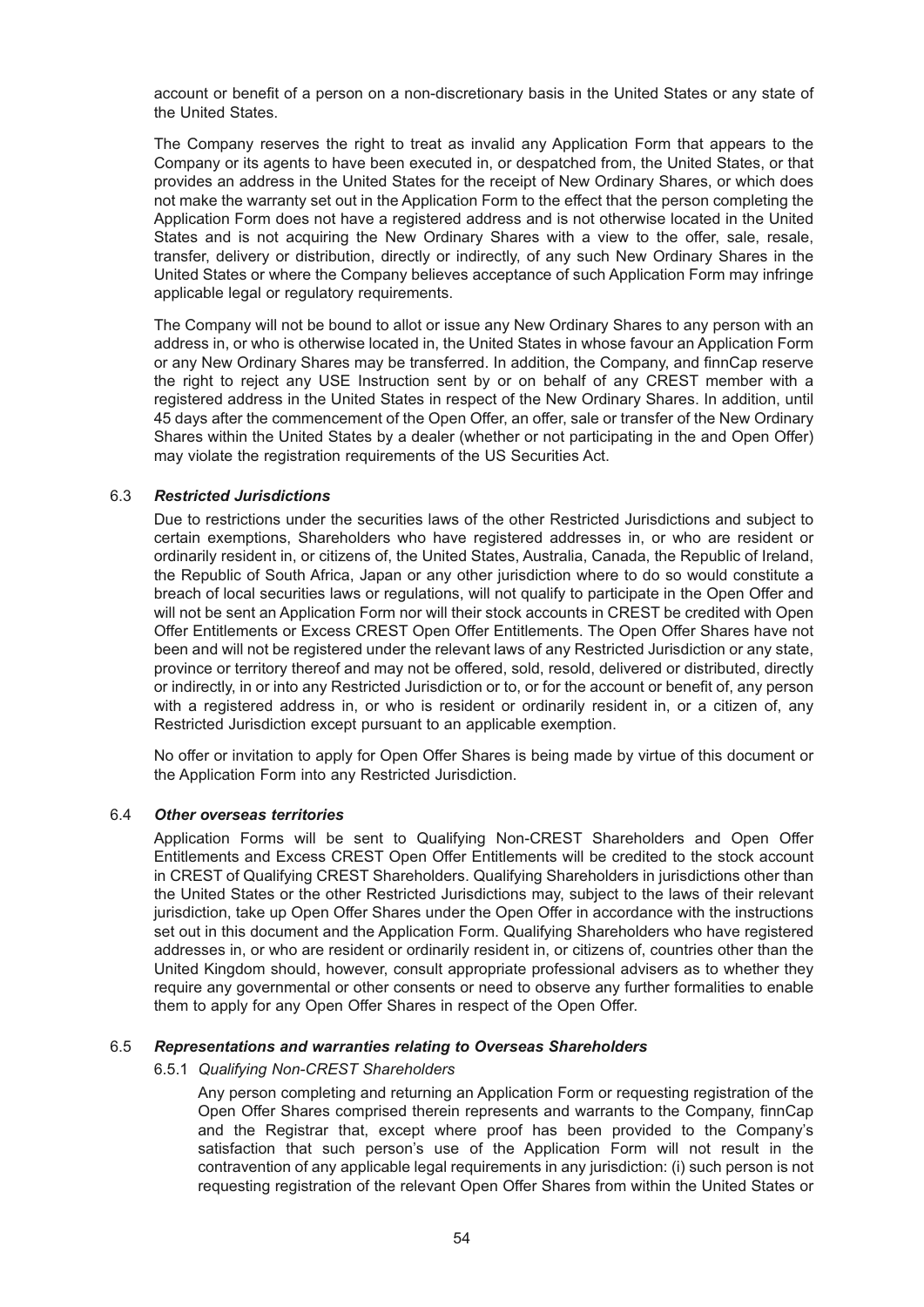any other Restricted Jurisdiction; (ii) such person is not in any territory in which it is unlawful to make or accept an offer to acquire Open Offer Shares in respect of the Open Offer or to use the Application Form in any manner in which such person has used or will use it; (iii) such person is not acting on a non-discretionary basis for a person located or resident within any Restricted Jurisdiction (except as agreed with the Company) or any territory referred to in (ii) above at the time the instruction to accept was given; and (iv) such person is not acquiring Open Offer Shares with a view to offer, sale, resale, transfer, deliver or distribute, directly or indirectly, any such Open Offer Shares into any of the above territories. The Company and/or the Registrar may treat as invalid any acceptance or purported acceptance of the allotment of Open Offer Shares comprised in an Application Form if it: (i) appears to the Company or its agents to have been executed, effected or dispatched from the United States or another Restricted Jurisdiction or in a manner that may involve a breach of the laws or regulations of any jurisdiction or if the Company or its agents believe that the same may violate applicable legal or regulatory requirements; or (ii) provides an address in the United States or another Restricted Jurisdiction for delivery of the share certificates of Open Offer Shares (or any other jurisdiction outside the United Kingdom in which it would be unlawful to deliver such share certificates); or (iii) purports to exclude the warranty required by this sub-paragraph 6.5.1.

### 6.5.2 *Qualifying CREST Shareholders*

A CREST member or CREST sponsored member who makes a valid acceptance in accordance with the procedures set out in this Part IV represents and warrants to the Company, finnCap and the Registrar that, except where proof has been provided to the Company's satisfaction that such person's acceptance will not result in the contravention of any applicable legal requirement in any jurisdiction: (i) such person is not within the United States or any Restricted Jurisdiction; (ii) such person is not in any territory in which it is unlawful to make or accept an offer to acquire Open Offer Shares; (iii) such person is not accepting on a nondiscretionary basis for a person located within any Restricted Jurisdiction (except as otherwise agreed with the Company) or any territory referred to in (ii) above at the time the instruction to accept was given; and (iv) such person is not acquiring any Open Offer Shares with a view the offer, sale, resale, transfer, delivery or distribute, directly or indirectly, any such Open Offer Shares into any of the above territories.

#### 6.5.3 *Waiver*

The provisions of this paragraph 6 and of any other terms of the Open Offer relating to Overseas Shareholders may be waived, varied or modified as regards specific Shareholders or on a general basis by the Company and finnCap in their absolute discretion. Subject to this, the provisions of this paragraph 6 supersede any terms of the Open Offer inconsistent herewith. References in this paragraph 6 to Shareholders shall include references to the person or persons executing an Application Form and, in the event of more than one person executing an Application Form, the provisions of this paragraph 6 shall apply to them jointly and to each of them.

#### **7. Times and dates**

The Company shall, in agreement with finnCap and after consultation with its financial and legal advisers, be entitled to amend the dates that Application Forms or Form of Instruction are despatched or amend or extend the latest date for acceptance under the Open Offer and all related dates set out in this document and in such circumstances shall notify the London Stock Exchange, and make an announcement on a Regulatory Information Service, but Qualifying Shareholders may not receive any further written communication.

If a supplementary circular is issued by the Company two or fewer Dealing Days prior to the latest time and date for acceptance and payment in full under the Open Offer specified in this document, the latest date for acceptance under the Open Offer shall be extended to the date that is three Dealing Days after the date of issue of the supplementary circular (and the dates and times of principal events due to take place following such date shall be extended accordingly).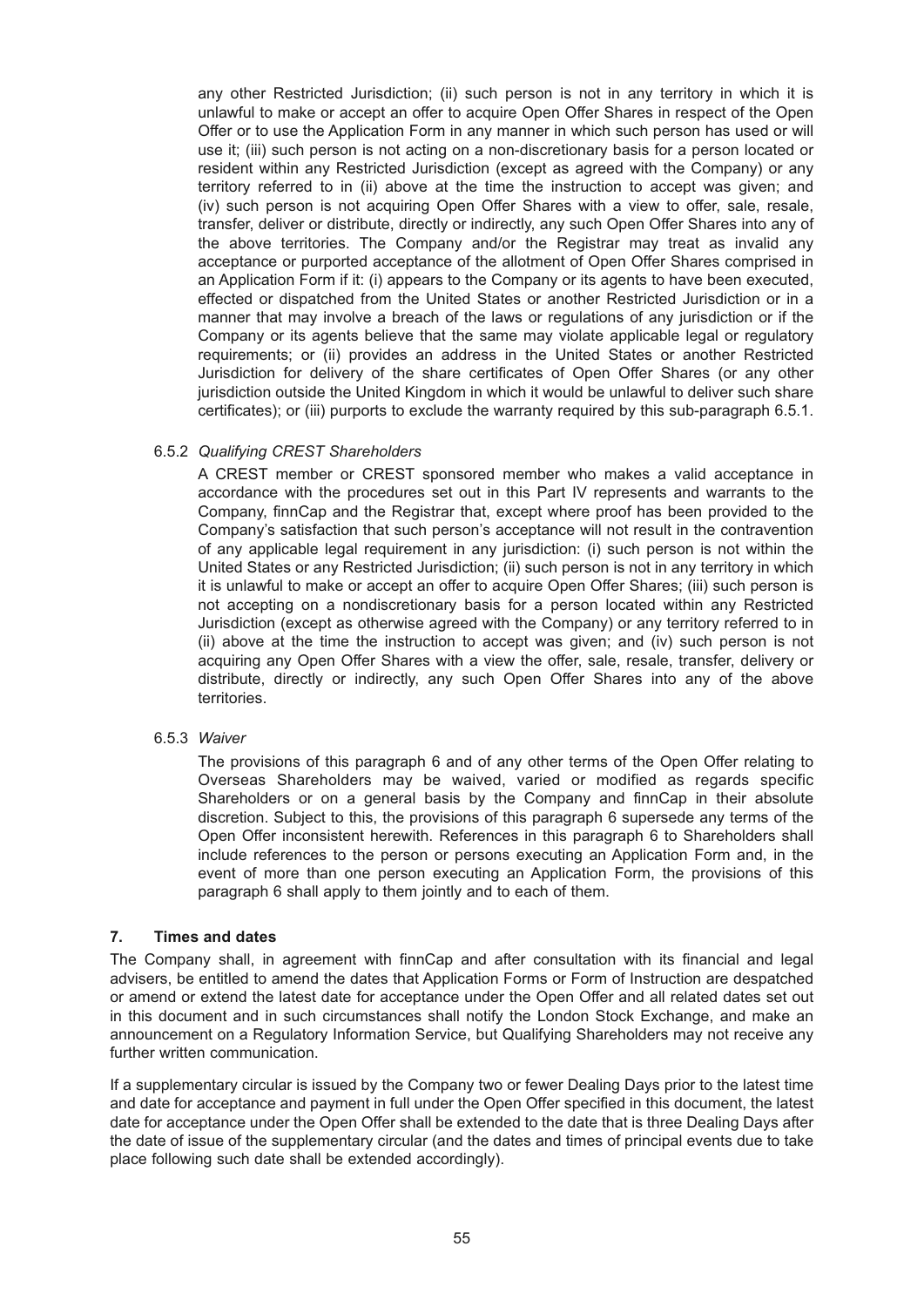# **8. Taxation**

Shareholders who are in any doubt as to their tax position in relation to taking up their entitlements under the Open Offer, or who are subject to tax in any jurisdiction other than the United Kingdom, should immediately consult a suitable professional adviser.

### **9. Further information**

Your attention is drawn to the further information set out in this document and also, in the case of Qualifying Non-CREST Shareholders and other Qualifying Shareholders to whom the Company has sent Application Forms, to the terms, conditions and other information printed on the accompanying Application Form. Beneficial holders of shares in the Share Account to whom Forms of Instruction have been sent should review the terms, conditions and other information printed on those forms.

### **10. Governing law and jurisdiction**

The terms and conditions of the Open Offer as set out in this document, the Application Form, Form of Instruction and any non- contractual obligation related thereto shall be governed by, and construed in accordance with, English law.

The courts of England and Wales are to have exclusive jurisdiction to settle any dispute which may arise out of or in connection with the Open Offer, this document, the Application Form or the Form of Instruction. By taking up Open Offer Shares, by way of their Open Offer Entitlements and the Excess Application Facility (as applicable), in accordance with the instructions set out in this document and, where applicable, the Application Form or the Form of Instruction, Qualifying Shareholders irrevocably submit to the jurisdiction of the courts of England and Wales and waive any objection to proceedings in any such court on the ground of venue or on the ground that proceedings have been brought in an inconvenient forum.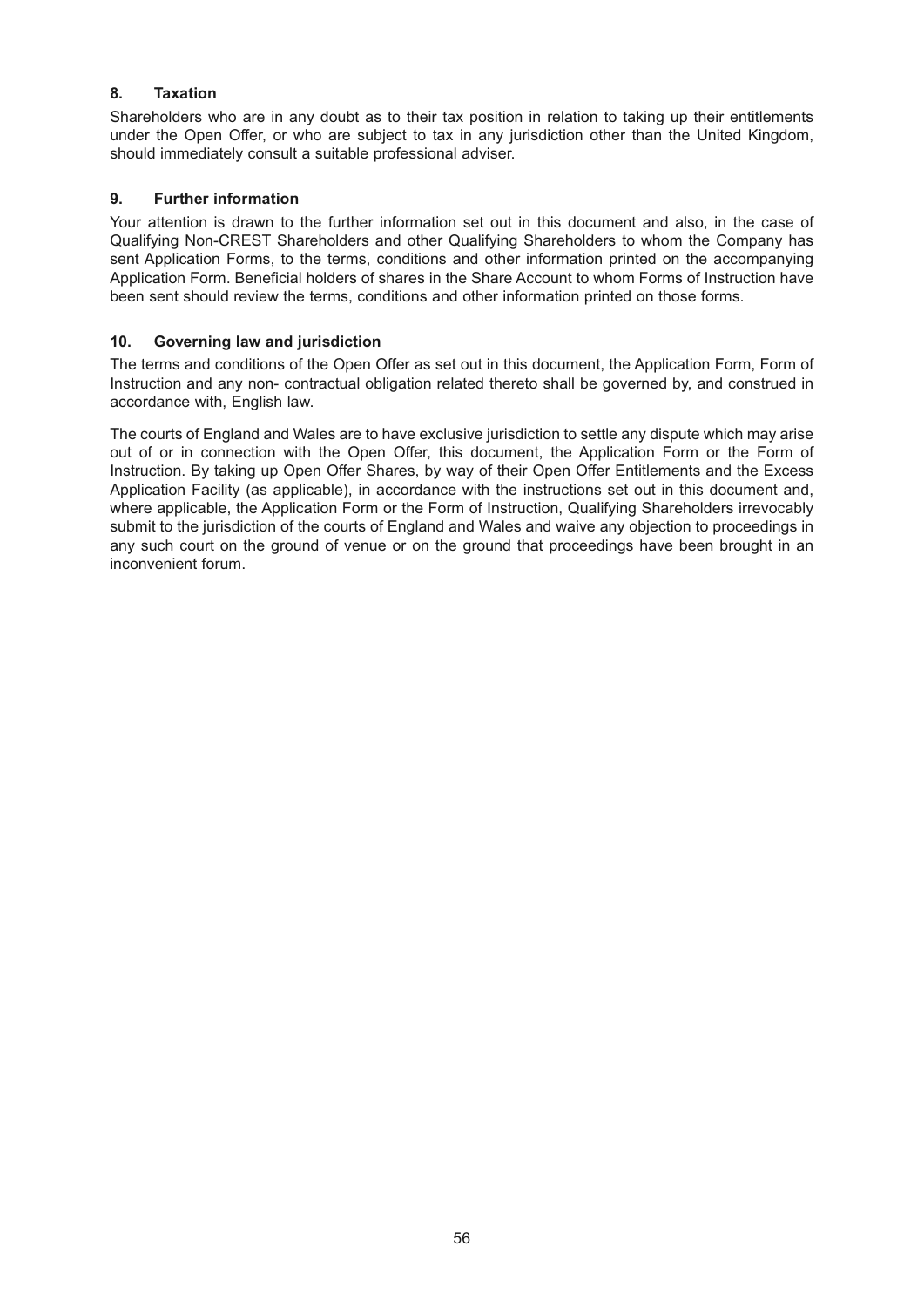# **PARSLEY BOX GROUP PLC**

(*Incorporated in Scotland with registered number SC685656*)

#### **Notice of General Meeting**

Notice is hereby given that a general meeting of Parsley Box Group plc (the "**Company**") will be held at Level 6 Quartermile 1 Lauriston Place, Edinburgh, EH3 9EN at 10.00 a.m. on 30 March 2022 to consider and, if thought fit, to pass the following resolutions, resolution 1 of which will be proposed as an ordinary resolution and resolution 2 of which will be proposed as a special resolution:

#### **Ordinary resolution**

THAT:

- (A) the Directors be generally and unconditionally authorised pursuant to section 551 of the Companies Act 2006 (the "**Act**") to allot shares in the Company, or to grant rights to subscribe for or convert any security into shares in the Company, up to a maximum nominal amount of £351,314.64; and
- (B) the authority given by this Resolution:
	- (1) shall be in substitution for all pre-existing authorities under section 551 of the Act; and
	- (2) unless renewed, revoked or varied in accordance with the Act, shall expire at the end of the next annual general meeting of the Company to be held in 2022, save that the Company may before such expiry make an offer or agreement which would or might require the allotment of shares in the Company, or the grant of rights to subscribe for or to convert any security into shares in the Company, after such expiry.

#### **Special resolution**

THAT:

- (A) subject to the passing of Resolution 1 set out above (the "**Allotment Authority**"), the Directors be given power pursuant to section 570 of the Companies Act 2006 (the "**Act**") to allot equity securities (within the meaning of section 560(1) of the Act) for cash pursuant to the Allotment Authority as if section 561(1) of the Act did not apply to such allotment, provided that such power shall be limited to the allotment of equity securities in connection with the Fundraising (as such term is defined in the circular to shareholders in the Company of which this notice of general meeting forms part); and
- (B) the power given by this Resolution:
	- (1) shall be in substitution for all pre-existing powers under section 570 of the Act; and
	- (2) shall expire at the same time as the Allotment Authority, save that the Company may before expiry of the power conferred on the Directors by this Resolution make an offer or agreement which would or might require equity securities to be allotted after such expiry.

By Order of The Board *Registered Office:* **Stephen Cook Level 6 Quartermile 1** 

*Company secretary* 15 Lauriston Place **Edinburgh** United Kingdom EH3 9EN

14 March 2022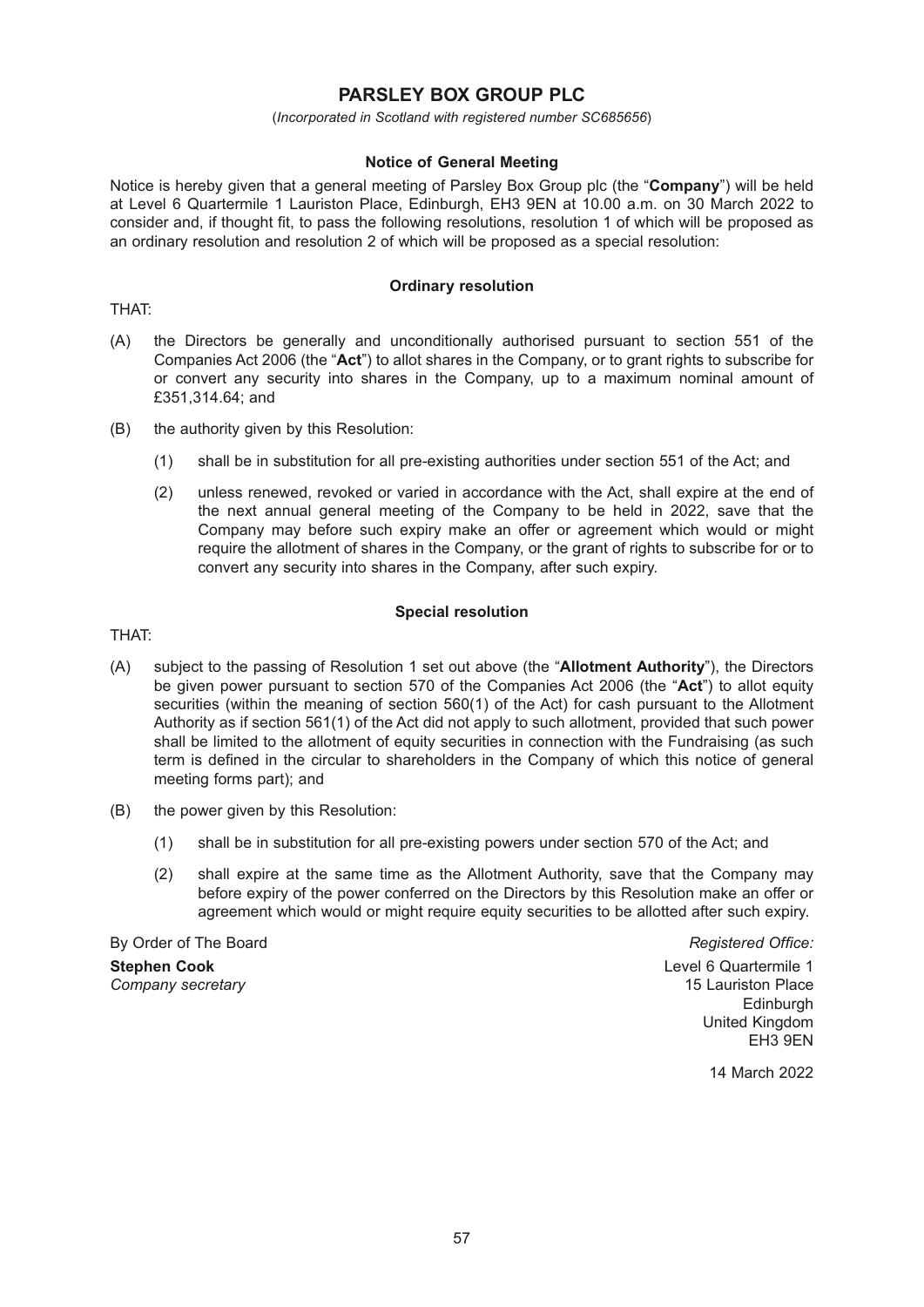#### **SHAREHOLDER NOTES**

#### **Appointment of proxy**

Any Shareholder who is entitled to attend and vote at the General Meeting is entitled to appoint one or more proxies (who need not be Shareholders) to attend the General Meeting and speak and vote instead of the Shareholder. If more than one proxy is appointed each proxy must be appointed to exercise rights attached to different shares. Appointment of a proxy will not preclude a Shareholder from attending and voting in person at the General Meeting.

In order for a proxy form or form of direction to be valid, it must be completed and signed and returned to the Company's registrars Equiniti Limited, Aspect House, Spencer Road, Lancing, West Sussex, BN99 6DA so they receive it no later than 10.00 a.m. (UK time) on 28 March 2022 for the proxy form or 10.00 a.m (UK time) on 25 March for the form of direction (or, if the meeting is adjourned, the time that is 48 hours before the time fixed for the adjourned meeting).

A shareholder wishing to appoint multiple proxies should contact the Shareholder Helpline on +44(0) 371-384-2050 to obtain additional proxy forms. Please use the country code when calling from outside the UK. It will be necessary for the shareholder to indicate on each separate proxy form the number of shares in relation to which each proxy is authorised to act. Calls are charged at the standard geographic rate and will vary by provider. Calls outside the United Kingdom will be charged at the applicable international rate. The helpline is open between 8.30 a.m. and 5.30 p.m., Monday to Friday excluding public holidays in England and Wales. Please note that Equiniti Limited cannot provide any financial, legal or tax advice and calls may be recorded and monitored for security and training purposes.

Shareholders who would prefer to register the appointment of their proxy electronically via the internet can do so through the Sharevote website, www.sharevote.co.uk using the series of numbers printed under the headings Voting ID, Task ID and Shareholder Reference Number on the Proxy Form. Alternatively, shareholders who have already registered with Equiniti Registrars' online portfolio service, Shareview, can appoint their proxy electronically by logging on to their portfolio at www.shareview.co.uk by using their usual user ID and password. Once logged in, simply click 'view' on the 'My Investments' page, click on the link to vote and then follow the on screen instructions. Full details and instructions on these electronic proxy facilities are given on the respective websites.

### **Appointment of proxy using CREST**

CREST members may appoint a proxy through CREST by using the procedures described in the CREST Manual (available via www.euroclear.com/CREST). CREST personal members or other CREST sponsored members and those CREST members who have appointed a voting service provider should refer to their CREST sponsor or voting service provider, who will be able to take the appropriate action on their behalf.

In order for a proxy appointment or instruction made using the CREST service to be valid, the appropriate CREST message (a "**CREST proxy instruction**") must be properly authenticated in accordance with Euroclear UK & Ireland Limited's specifications and must contain the information required for such instructions, as described in the CREST Manual. All messages relating to the appointment of a proxy or an instruction to a previously appointed proxy must be transmitted so that they are received by Equiniti Limited (ID RA19) by 10.00 a.m. (UK time) on 28 March (or, if the meeting is adjourned, the time that is 48 hours before the time fixed for the adjourned meeting). For this purpose, the time of receipt will be taken to be the time (as determined by the time stamp applied to the message by the CREST Applications Host) from which the issuer's agent is able to retrieve the message by enquiry to CREST in the manner prescribed by CREST. Any change of instructions to proxies appointed through CREST should be communicated to the appointee through other means.

CREST members and, where applicable, their CREST sponsors or voting service providers should note that Euroclear UK & Ireland Limited does not make available special procedures in CREST for any particular message. Normal system timings and limitations will, therefore, apply in relation to the input of CREST proxy instructions. It is therefore the responsibility of the CREST member concerned to take (or procure the taking of) such action as shall be necessary to ensure that a message is transmitted by means of the CREST system by any particular time. In this connection, CREST members and, where applicable, their CREST sponsors or voting service providers are referred, in particular, to those